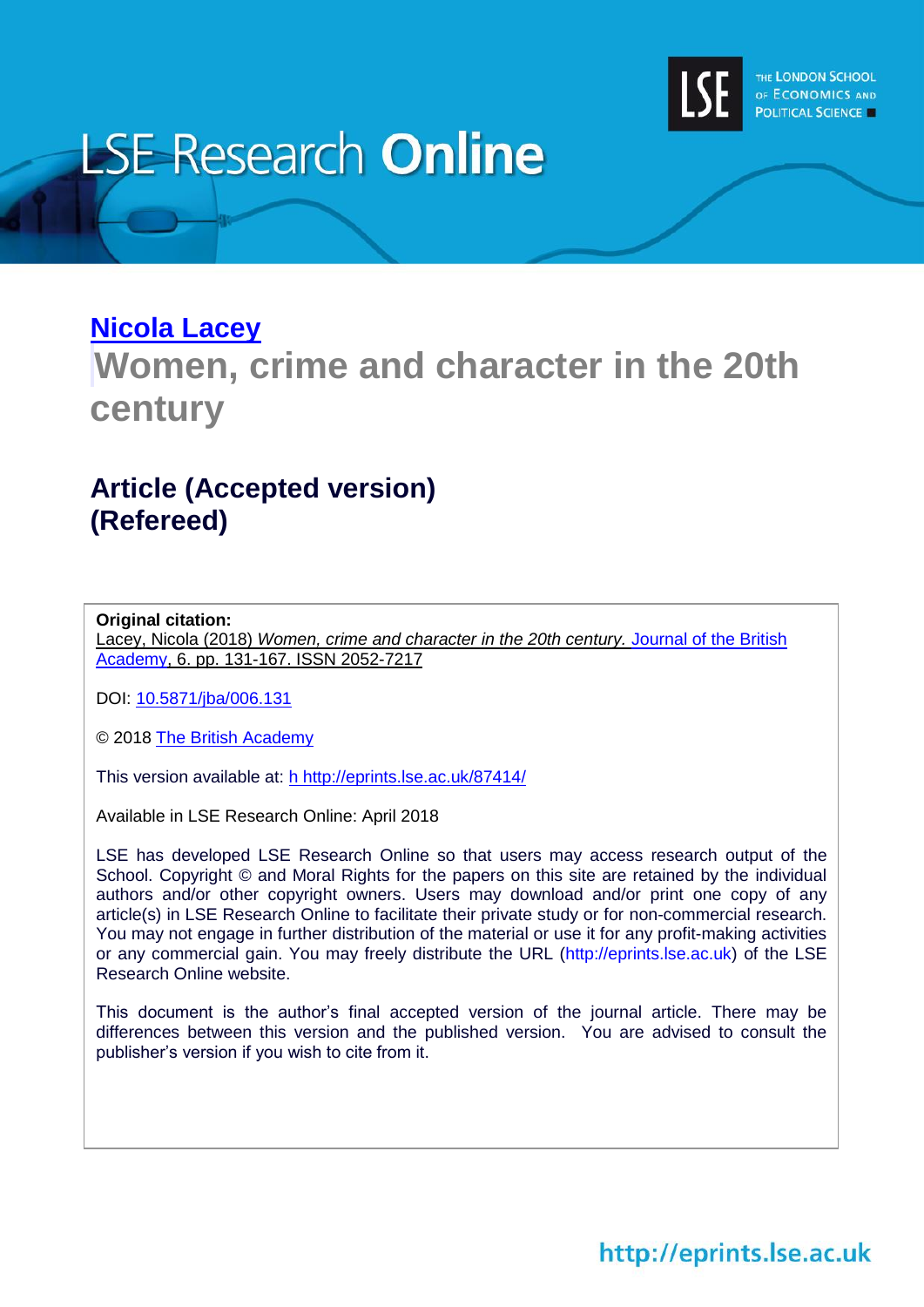#### **Women, Crime and Character in the Twentieth Century**

*Nicola Lacey\**

#### *Key words:*

*Women; crime; criminology; literature; responsibility; realist novels; selfhood; criminalisation; gender; character.*

#### *Abstract:*

This paper investigates the fate of women in the 20<sup>th</sup> Century English criminal justice system. Drawing on both literary and legal sources, I venture an explanation for the relatively low rates at which women are adjudged to have committed crimes, despite the huge social changes in their legal, political and economic position during the course of the last hundred years. First, I present some statistics to illustrate trends in female criminalization and incarceration during the  $20<sup>th</sup>$  Century. Second, I sketch and compare the conceptions of selfhood and responsible agency to be found in criminology, criminal law, the criminal process and 20<sup>th</sup> Century literary fiction. Third, I focus on literary representations of women, exploring what light women's counter-normative behavior in fiction can shed on the patterns of female criminalization. And finally, I draw out the implications of this interpretation for methodology in the social sciences.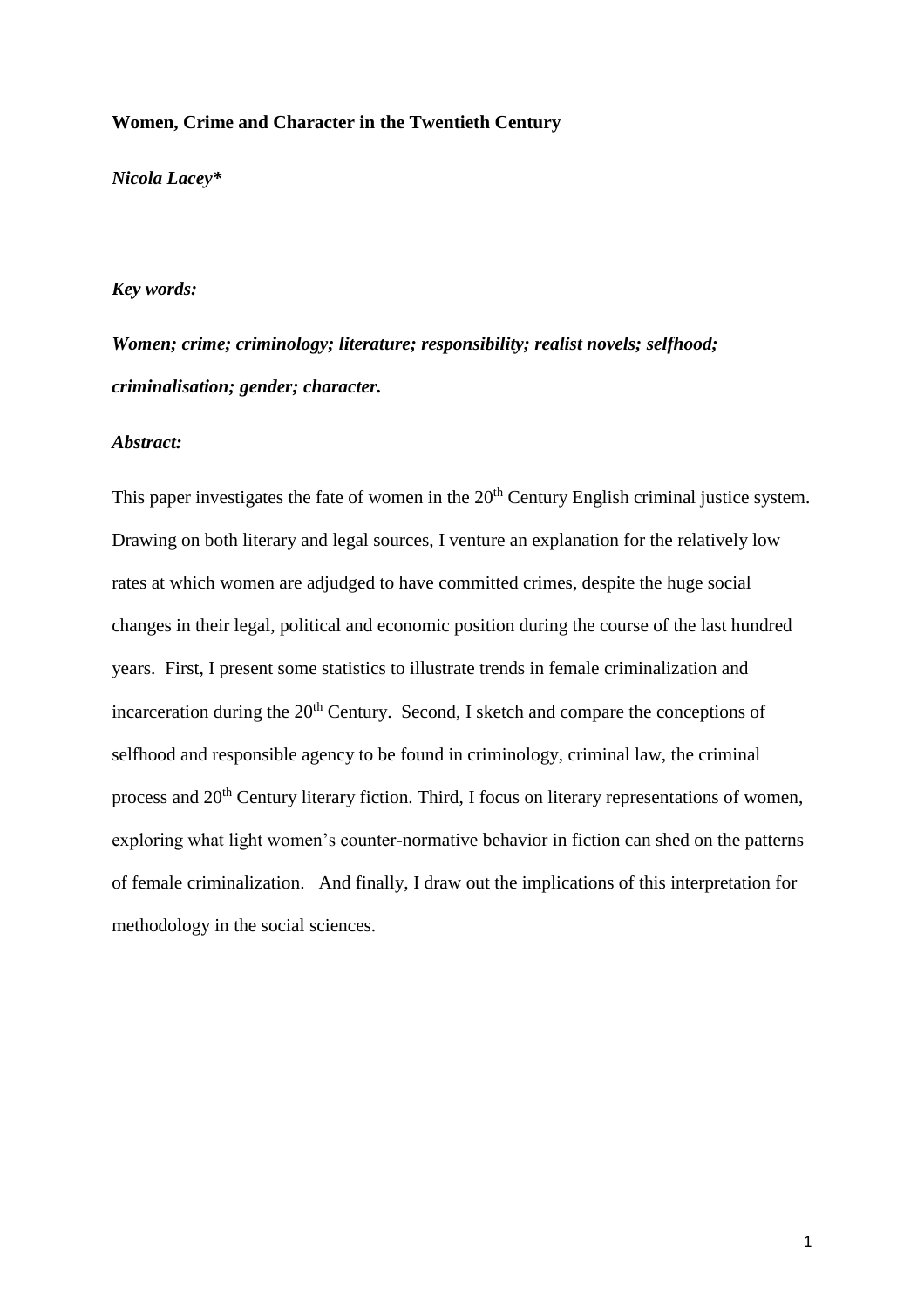#### **Women, Crime and Character in the Twentieth Century**

*Nicola Lacey\**

#### **Figure 1**

The woman who looks out of Holloway Prison with such striking dignity in this image provides an eloquent starting point for this paper, in which I will investigate the fate of women in the 20<sup>th</sup> Century English criminal justice system. Drawing on both literary and legal sources, I will venture an explanation for the relatively low rates at which women are adjudged to have committed crimes, despite the huge social changes in their legal, political and economic position during the course of the last hundred years. At the end of the 19<sup>th</sup> Century, notwithstanding the existence of criminal classification statutes some of which were specifically targeted at women, women made up just 18% of those convicted of the more serious offences, and 17% of those in prison. At the time of this photograph, the women's prison population was moreover swollen by the incarceration of suffragettes. We do not know if this woman was a suffragette, but the caption tells us that the window through which she looks has been shattered in a suffragette protest outside the prison. So we might expect the image to stand as a symbol of agentic female law-breaking as women slowly come to assume rights, occupy roles and gain opportunities exclusion from which had helped keep them among a small minority of law-breakers for the previous 150 years. Instead, Holloway Prison stands as a metaphor for what turned out to be a very different 20<sup>th</sup> Century story: one in which the gendered pattern of criminalisation became more rather than less marked. An emblem of Victorian discipline re-imagined (though never entirely realised) as mental hospital, Holloway exemplifies the continued tendency to medicalise female criminality. Recently closed and destined to become housing, we might regard its demise as a product of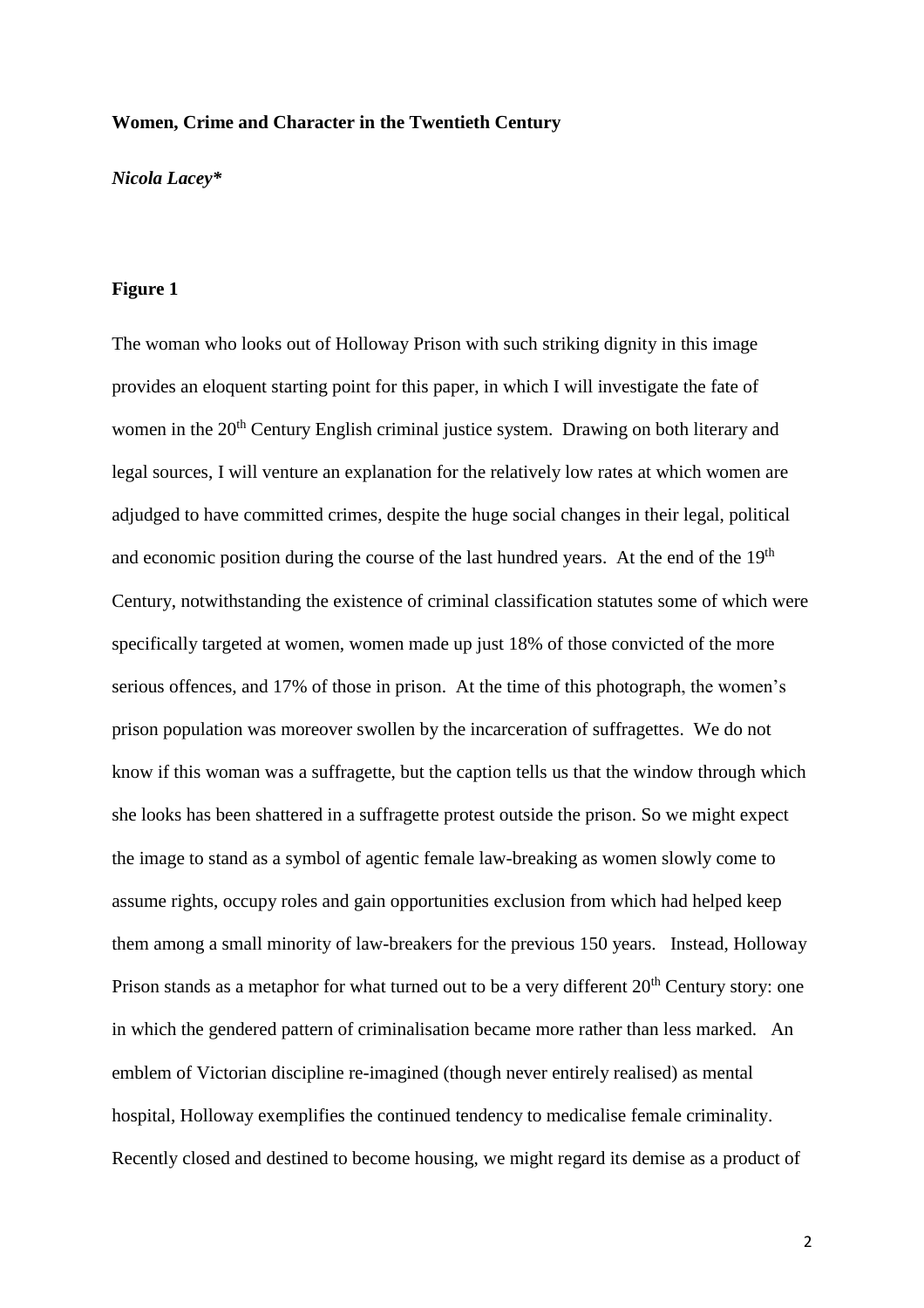London's inflated property market. But of greater significance for my project in this paper is the fact that the repeated reports documenting the prison's failings betoken the lack of any coherent policy on women offenders through much of the Century – this lack itself representing a perplexity about the very notion of female deviance.<sup>1</sup>

Amid the huge variety of forms of crime and criminalisation across time and space, the gendered nature of judgments about criminalisation is remarkably pervasive. In most developed countries over the last 200 years, women make up a small minority of those formally identified as offenders. This in itself makes the gendering of social processes of criminalisation a central question for the social sciences (a fact which had however escaped them until alerted by the pioneering work of feminist scholars like Carol Smart (1976; 1995), Frances Heidensohn (1968; 1985) and Ngaire Naffine (1987)). Yet underlining the fact that these differences are socially produced, research by Malcolm Feeley, Deborah Little and

<sup>&</sup>lt;sup>1</sup> See for example the Prison Inspectorate's Report of 2013

[http://www.justiceinspectorates.gov.uk/prisons/wp-](http://www.justiceinspectorates.gov.uk/prisons/wp-content/uploads/sites/4/2014/03/holloway-2013.pdf)

[content/uploads/sites/4/2014/03/holloway-2013.pdf](http://www.justiceinspectorates.gov.uk/prisons/wp-content/uploads/sites/4/2014/03/holloway-2013.pdf)

Despite some improvements in subsequent years -

[https://www.justiceinspectorates.gov.uk/hmiprisons/wp-](https://www.justiceinspectorates.gov.uk/hmiprisons/wp-content/uploads/sites/4/2016/02/Holloway-web-2015.pdf)

[content/uploads/sites/4/2016/02/Holloway-web-2015.pdf](https://www.justiceinspectorates.gov.uk/hmiprisons/wp-content/uploads/sites/4/2016/02/Holloway-web-2015.pdf) - Holloway was scheduled for closure in 2016. For a telling picture of the pathologies of women's imprisonment in the Twentieth Century, and of the power of gender norms in shaping the discipline of women in prison, see Carlen (1983).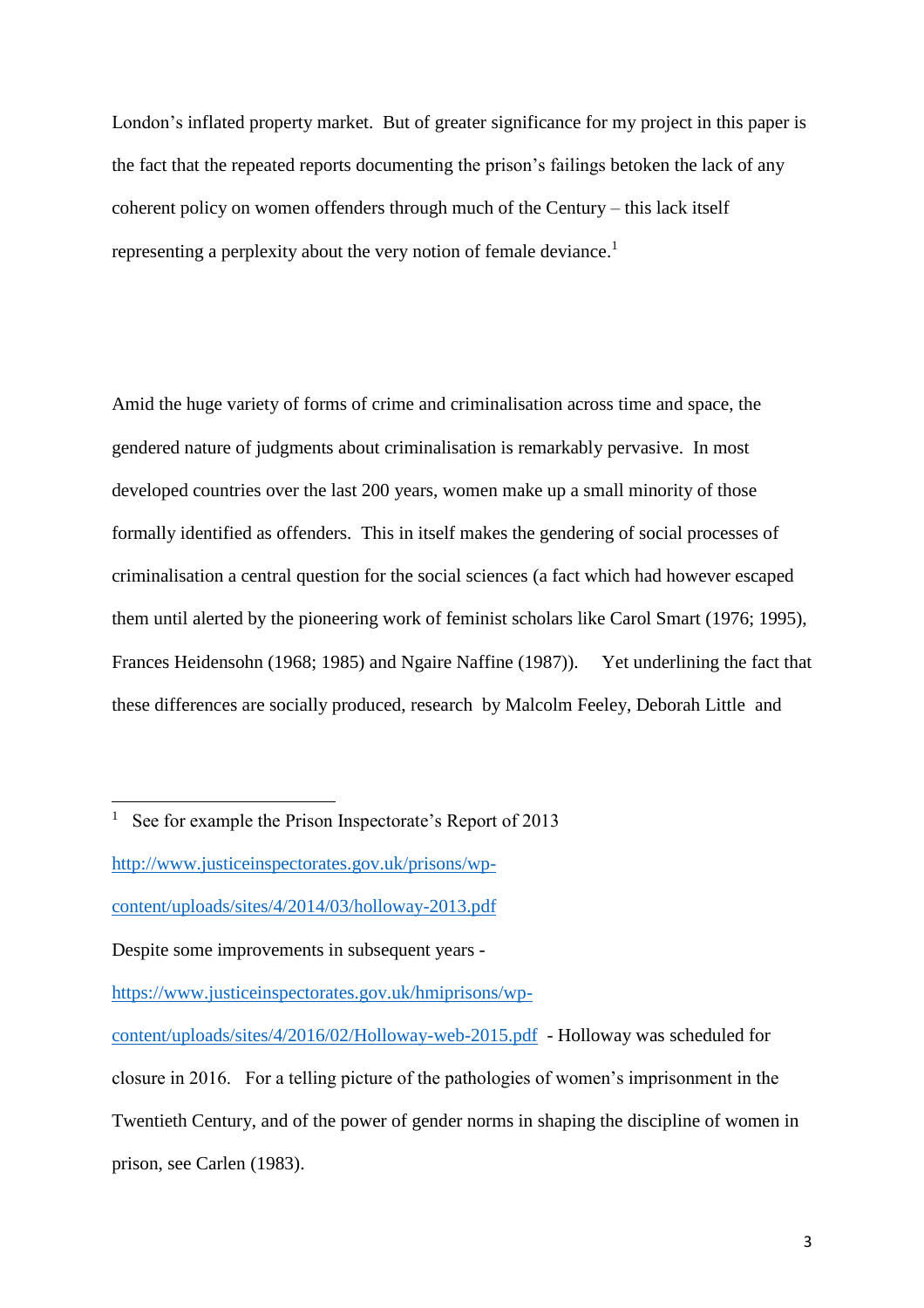Hadar Aviram (Feeley and Little 1981; Feeley 1994; Feeley and Aviram 2010,<sup>2</sup> has shown that there are historical exceptions to the usual gender ratio, one being London in the late  $17<sup>th</sup>$  and early  $18<sup>th</sup>$  Centuries, when women and men were convicted at the Old Bailey in roughly equal numbers (see also Smith 2014; Godfrey 2014). Indeed all the West European countries which Feeley and Aviram studied saw a marked decline of female criminality during the  $18<sup>th</sup>$  and  $19<sup>th</sup>$  Centuries.

In a series of lectures delivered a decade ago, I argued that we could draw on cultural resources, notably realist novels, to shed light on the reasons for these variations in gender patterns of criminalisation. My starting point was Daniel Defoe's vivid female offender, *Moll Flanders* (1722). In the early 18<sup>th</sup> Century, Defoe found it natural to write a novel whose heroine was a sexually adventurous, socially marginal property offender. Only half a century later, this would have unthinkable. In the book which eventually emerged from my attempts to think through how and why this had happened, and what it meant for criminal law

<sup>&</sup>lt;sup>2</sup> Feeley and Aviram's data show women to have been a significantly greater proportion of offenders in several European countries during the  $17<sup>th</sup>$  and early  $18<sup>th</sup>$  Centuries, with the proportion dropping from the mid  $18<sup>th</sup>$  Century through the  $19<sup>th</sup>$  Century. They suggest that the decline of women in the criminal process was a product of a move from public to private patriarchy, as the development of industrial capitalism, and associated changes in family structure, consolidated by protective legislation, deprived women of forms of economic opportunity and social status available to them in the era of family capitalism in which their labour was often crucial to household finances.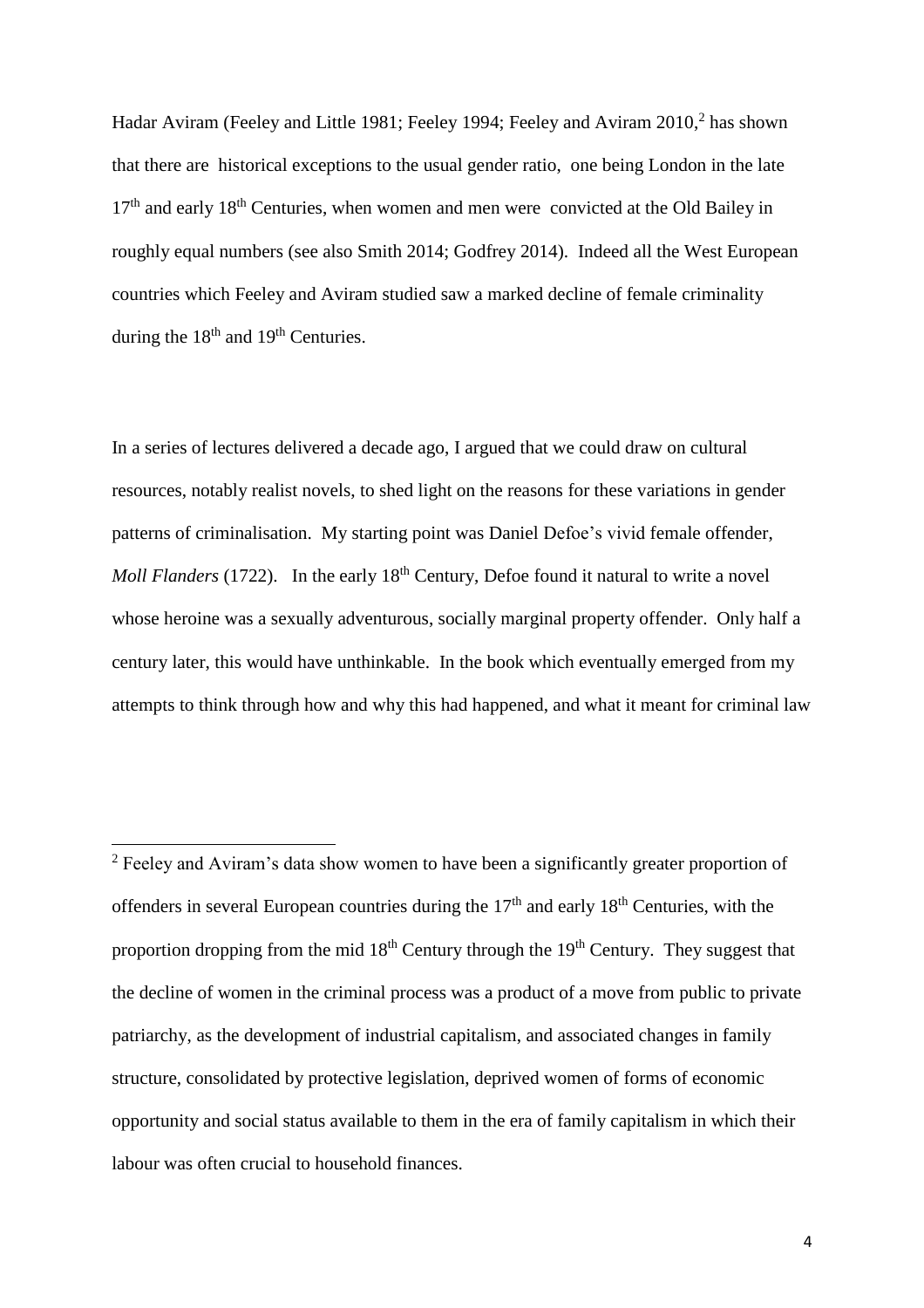(Lacey 2008), $3$  I argued that the disappearance of Moll Flanders, and her supersession in the annals of literary female offenders by heroines like *Tess of the d'Urbervilles* (1891), was a metaphor for fundamental changes in ideas of selfhood, gender and social order. And I suggested that it was easier to insert women into the (of course highly gendered) conceptions of criminal character which drove early 18th Century judgments of responsibility than to accommodate them within a conception of responsibility as founded in choice and capacity – a framework which was emerging just as the acceptance of women's capacity to exercise their agency was becoming more constrained, and women were increasingly subject to informal discipline, as their bodies came to bear the burden of representing bourgeois respectability.

At the conclusion of the lectures, I put a question to my audience: that of whether, in 2008, Moll Flanders was thinkable again. This, of course, was disingenuous: the question was really to myself, and I have been puzzling about it ever since. Answering it, however, required me to complete my historical analysis of criminal responsibility-attribution through the  $20<sup>th</sup>$  century – a project which was concluded last year (Lacey 2016). At which point, the British Academy's invitation to deliver the Maccabaean Lecture provided an opportunity to bring the social sciences and humanities into dialogue with one another in the most suitable forum in the country for such an attempt. So I decided to bring my story of women, crime and character up to the millennium.

 $3$  The thesis of my book is consistent with Feeley's and Aviram's interpretation (2010), while concentrating on a somewhat different evidential base.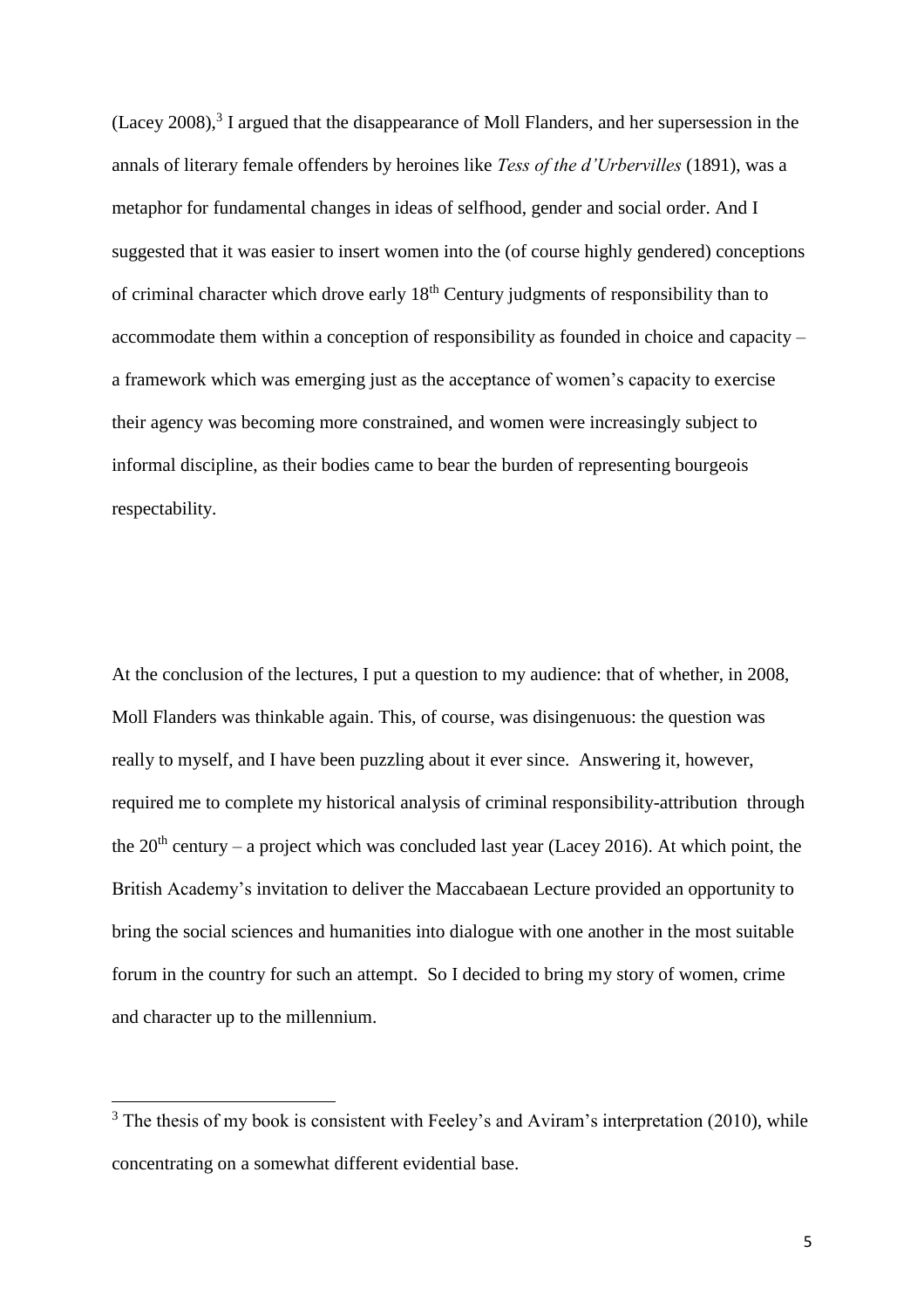The paper proceeds as follows. First, I present some statistics to illustrate trends in female criminalization and incarceration during the  $20<sup>th</sup>$  Century. Second, I sketch and compare the conceptions of selfhood and responsible agency to be found in criminology, criminal law, the criminal process and 20<sup>th</sup> Century literary fiction. Here I note various methodological complexities as compared with a literary analysis of the earlier period, while arguing that law and literature have continued to share a sufficient range of preoccupations to maintain the validity of the project, albeit with some modification. Third, I focus on literary representations of women, exploring what light women's counter-normative behavior in fiction can shed on the patterns of female criminalization. And finally, I draw out the implications of this interpretation for methodology in the social sciences.

#### *Gender, crime and punishment through the 20th Century*

Let me begin, then, by considering the ways in which criminal law 'sees', 'thinks about', constructs and responds to women. To assess the gender dynamics of criminal responsibility in the 20<sup>th</sup> Century, it is useful to set out from some fairly basic data, of the kind from which Feeley and Little launched their 18<sup>th</sup>-19<sup>th</sup> Century analysis in 1981. I should preface this discussion by acknowledging that official crime statistics must carry a substantial health warning. First, with the exception of rare offences such as homicide, changes in the definition and range of offences, and in the way in which they are grouped in the official records, make it tricky to construct robust series over a significant period of time. Second, the official statistics represent – though they make it all too easy to forget this – the culmination of a complex set of processes of social labelling, lay and official judgments, the exercise of power, as opposed to 'raw facts'. Third, the techniques developed in the late  $20<sup>th</sup>$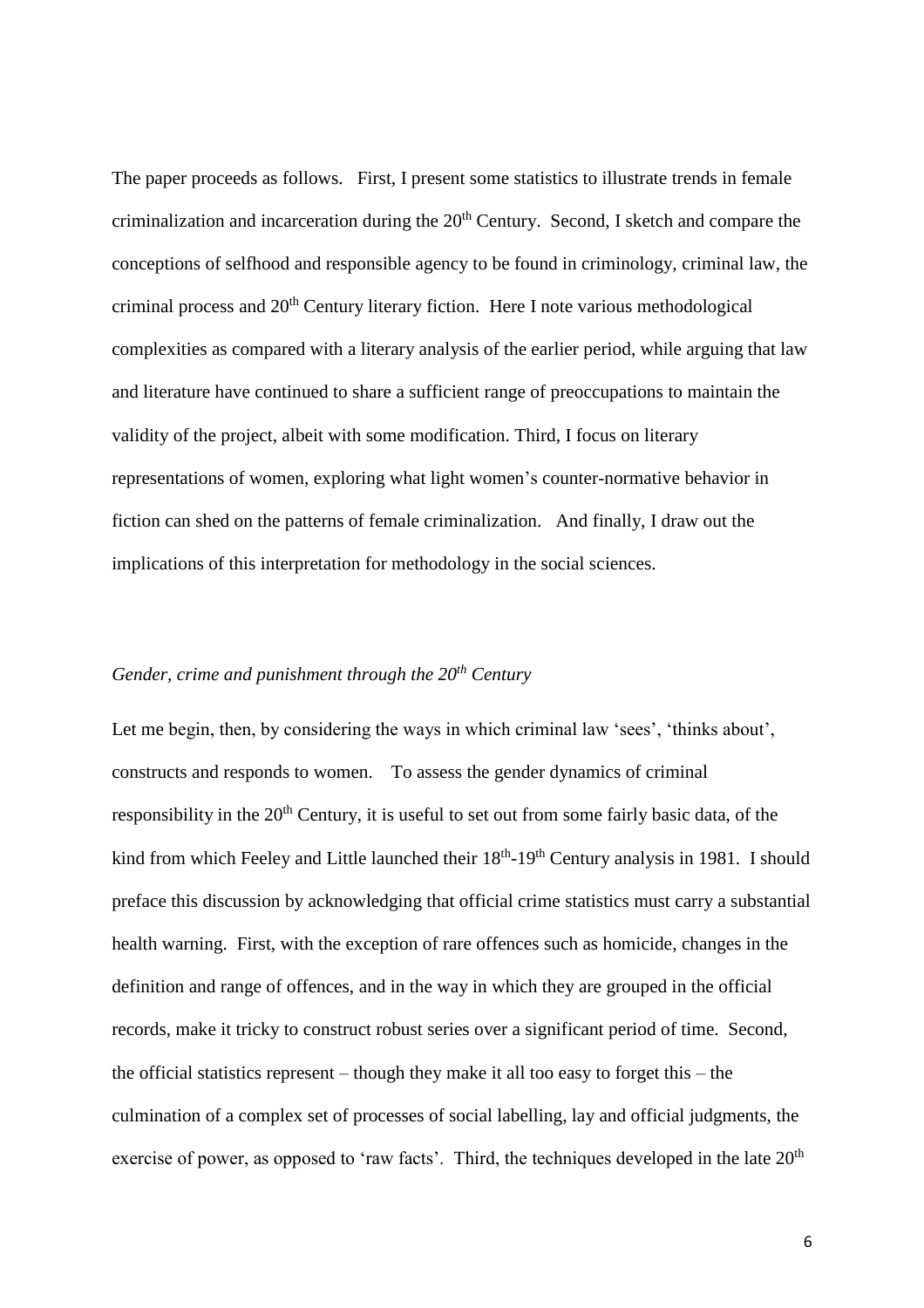Century to counter these difficulties – notably crime surveys, which give us some purchase on the extent to which the official records distort the underlying behaviour which they purport to represent - are not available for the whole period. As a result of these difficulties, some forms of criminology have tended to avoid the official statistics altogether. Moreover some feminist criminologists have been further prompted in this direction by the sense that the official statistics risk strengthening the reified, biological understandings of criminality which are so pervasive in early criminology, and which persisted for a yet longer period in relation to women (Smart 1976, 1995; Heidensohn 1968, 1985; Naffine 1987, 1996; Allen 1987). Though each contains articles which draw on official statistics, neither the latest edition of the *Oxford Handbook of Criminology* (Liebling et al eds. 2017) nor the *Oxford Handbook of Gender, Sex and Crime* (Gartner and McCarthy eds. 2014) includes a single table or figure presenting officially recorded crime. My view, however, is that statisticsavoidance in criminology has been overdone, and that the statistics over a century do tell us something important. While they gloss over the forms of offending and labelling behaviour and the motivations underlying the figures, they nonetheless represent real exercise of state power, and track its focus and extent over time. My approach here has therefore been to enlist the assistance of a very skilled econometrician<sup>4</sup> with whom I worked to construct the most robust set of data possible, at ten year intervals through the century.

Here, first, are the imprisonment figures, showing both women as a proportion of the prison population and women prisoners as a proportion of the female population as a whole. Unlike the crime statistics, these figures are easy to collect, and they are very interesting, for at least two reasons. First, the number of women in prison in the first decade of the Century will

<sup>4</sup> David Hope, to whose meticulous work I owe a huge debt.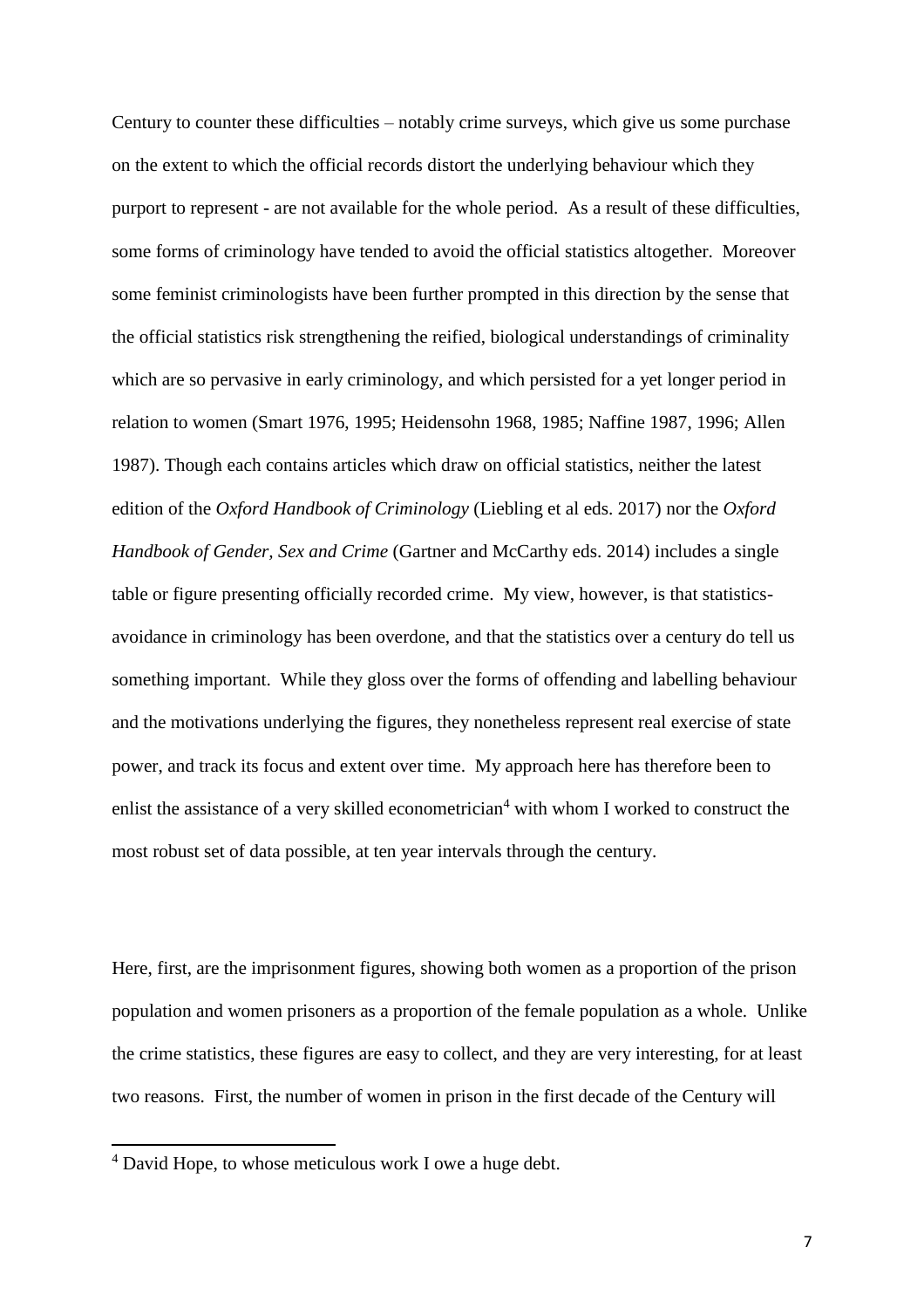certainly have been swollen by the punitive state reaction to the suffragettes' protests, which led to around a thousand women being imprisoned between the turn of the Century and the First World War- a significant number given the overall size of the women's prison population at the time (Purvis 1995). Another factor is that the figures will have been affected by changes in how the statistics are constructed, or by the impact of the criminal classification statutes of the period, which targeted particular groups of women (Zedner 1991). Whatever the detailed reasons, women turn out to have been quite a substantial minority of the prison population not long after the appearance of victimised, relatively powerless Tess of the d'Urbervilles. If the criminal classification statutes are indeed an important part of the explanation, this would back up my argument in *Women Crime and Character* (Lacey 2008) that gender-specific ideas of criminal character as a basis for responsibility- attribution might facilitate the criminalisation of women, while strictly capacity or opportunity-based practices of responsibility–attribution might be less likely to lead to the criminalisation of women, in circumstances in which women's opportunities were restricted and their agentic capacities called into doubt.

### **Women as a proportion of the prison population in the Twentieth Century: Figures 2.1 and 2.2**

As you see from these Figures, while absolute numbers of women in prison have risen over the course of the  $20<sup>th</sup>$  Century (Allen and Dempsey 2016), the female proportion of the overall prison population has in fact fallen from 17% to around 5%, while the drop in the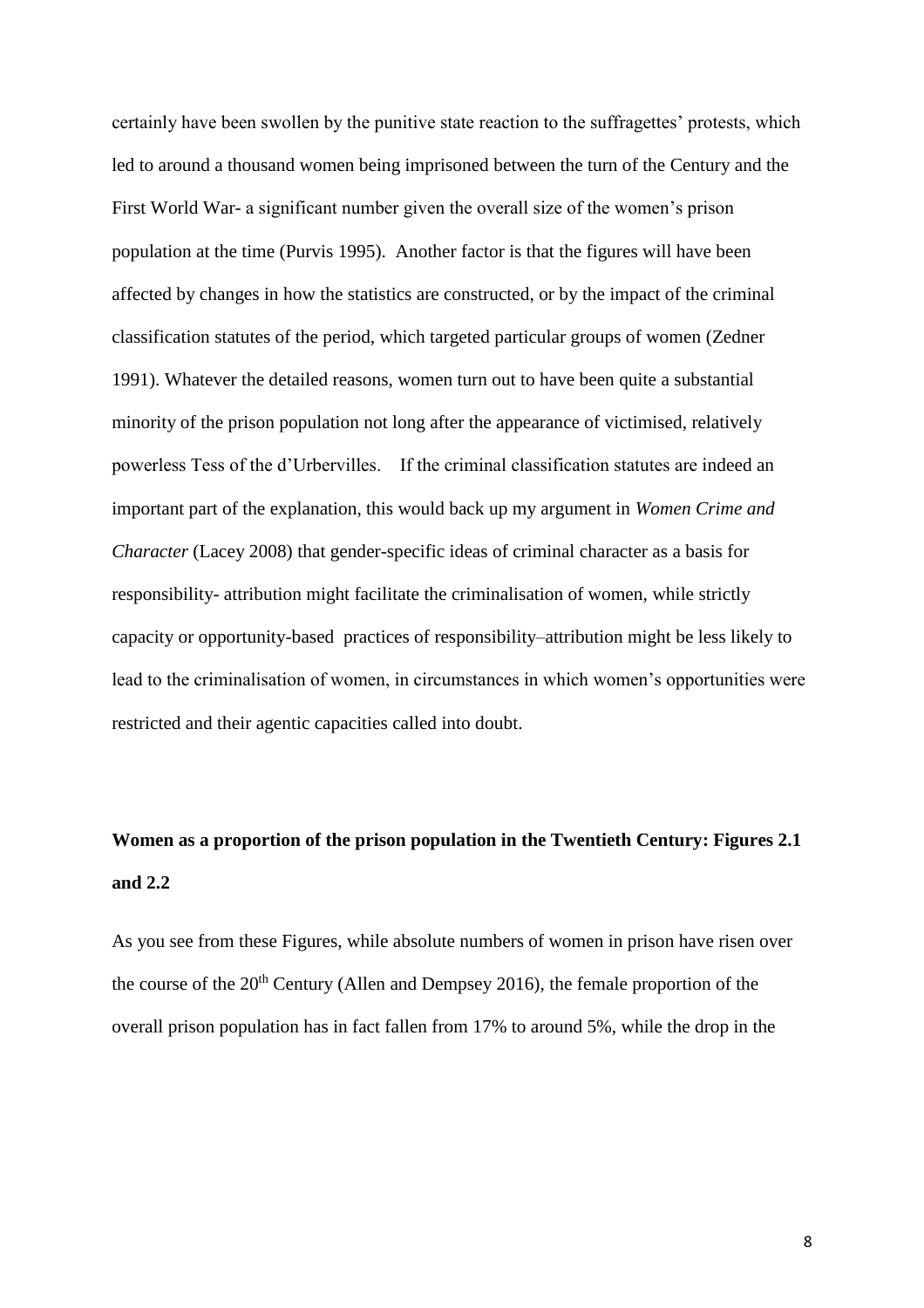proportion of the overall female population incarcerated has fallen even further.<sup>5</sup> Overall, what is most striking is the fact that, even if we take as our starting point 1930 – just two years after the franchise was extended to all women, marking the moment of women's full formal entry into citizenship – the figures are remarkably stable, and remarkably low, right through to the end of the Century, albeit with a spike during the Second World War and a significant rise in the Century's final decade.

Now let us turn to the crime statistics, for which we have constructed three decadely measures through the century: women as a proportion of those convicted of violence against the person; as a proportion of those convicted of a group of common property offences; and as a proportion of those convicted of all indictable offences.

#### **Figures 3.1 - 3.6**

 $\overline{a}$ 

Notwithstanding a steady increase in the female proportion of those convicted of violence against the person from the 1960s on, and a less marked but definite concomitant rise in the

 $<sup>5</sup>$  Unsurprisingly, and as can be seen from the figure for 1940, the proportion of women rose</sup> during each of the two world wars, reaching 18.4% in 1916. Persisting gender differences in imprisonment can be seen in a wide range of jurisdictions on World Prison Brief data for 2016. Among democratic advanced economies, the proportion of women in the prison system ranges from 3.4% in France up to 9.3% in the USA, via 4.5% in England and Wales, 5.1% in Scotland, 5.6% in Sweden, and 8.0% in Australia (World Prison Brief data, <http://www.prisonstudies.org/world-prison-brief-data>(accessed 18 March 2017).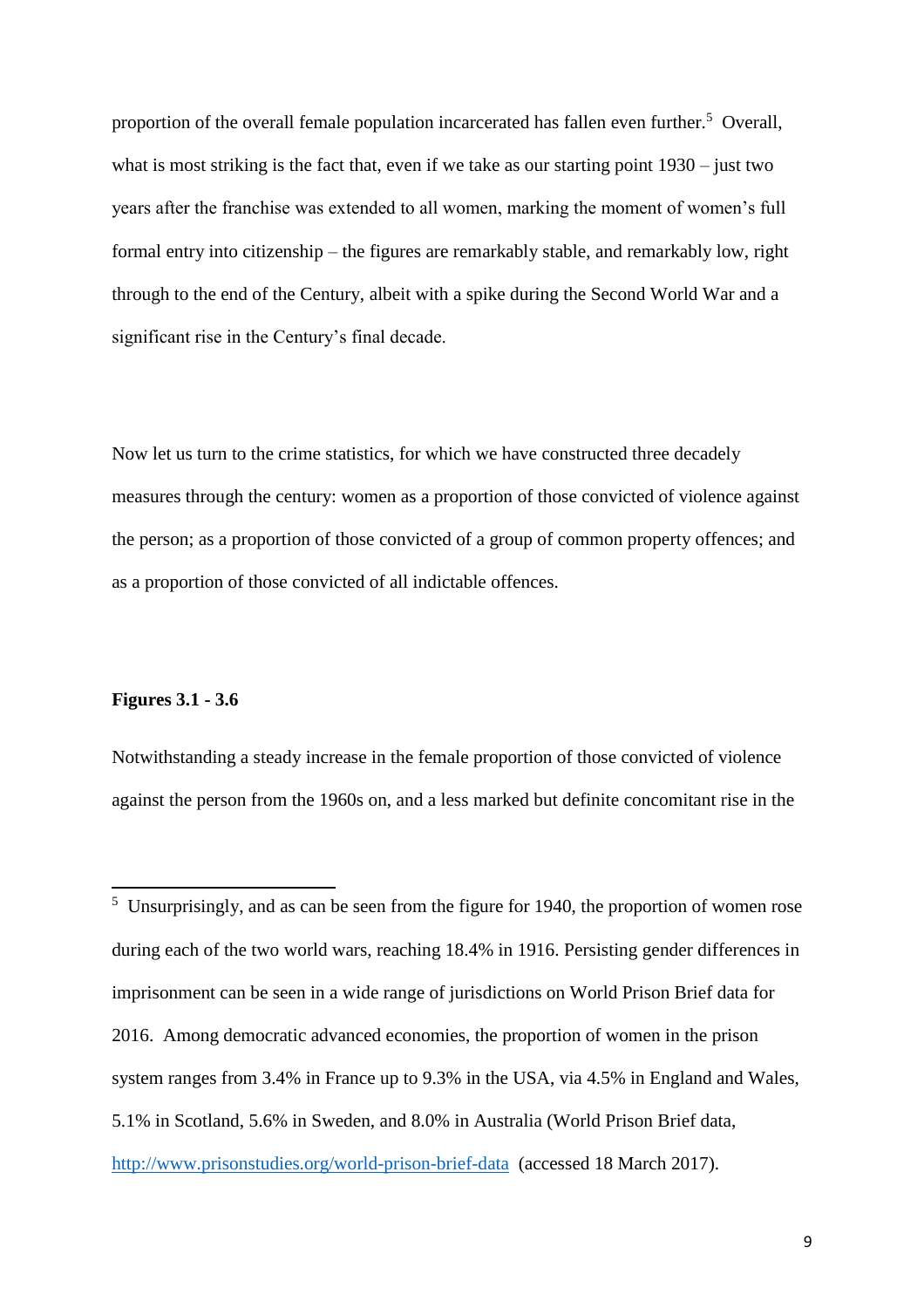property offences, in the case of violence, women at the millennium do not reach the proportionate representation of the beginning of the Century, while in property offences, they do no more than match it.

Again, we must remember that these figures smooth out huge differences between different forms of offending – and in particular give no sense of the impact and scale of forms of criminalisation trained with particular intensity on the social control of women – notably offences relating to prostitution, infanticide and abortion (Smart 1976; Burman and Gelsthorpe 2017; Peay 2017; Phoenix 2017). The prison figures also exclude other forms of semi-carceral social control such as approved schools and commitment to mental hospitals (Harcourt 2006; O'Sullivan and O'Donnell 2007). Yet, notwithstanding some increase in the late 20<sup>th</sup> Century, compare the relative stability of these figures with the dramatic changes in women's legal, social and economic status and opportunities during this period (as crudely represented here by figures on labour market participation and higher education; and then by a Table presenting a timeline of a wider range of relevant changes across the Century).

#### **Figures 3, 4 and 5**

These are changes which, of course, fall very far short of what many of us still hope for, but which – particularly in the second half of the Century - may nonetheless justly be accounted nothing less than a quiet revolution. The contrast with criminalisation and imprisonment is extraordinary. Far from fulfilling the panicked prognostications of early criminologists such as Luke Owen Pike (1873-1876), who anticipated that women's liberation would lead to a surge in female crime, it looks as if, at least in relation to the more serious forms of offending which result in custodial sentences, the changes in women's official criminalisation have been modest, with even the proportionate rise in female violence shaped in part by a decline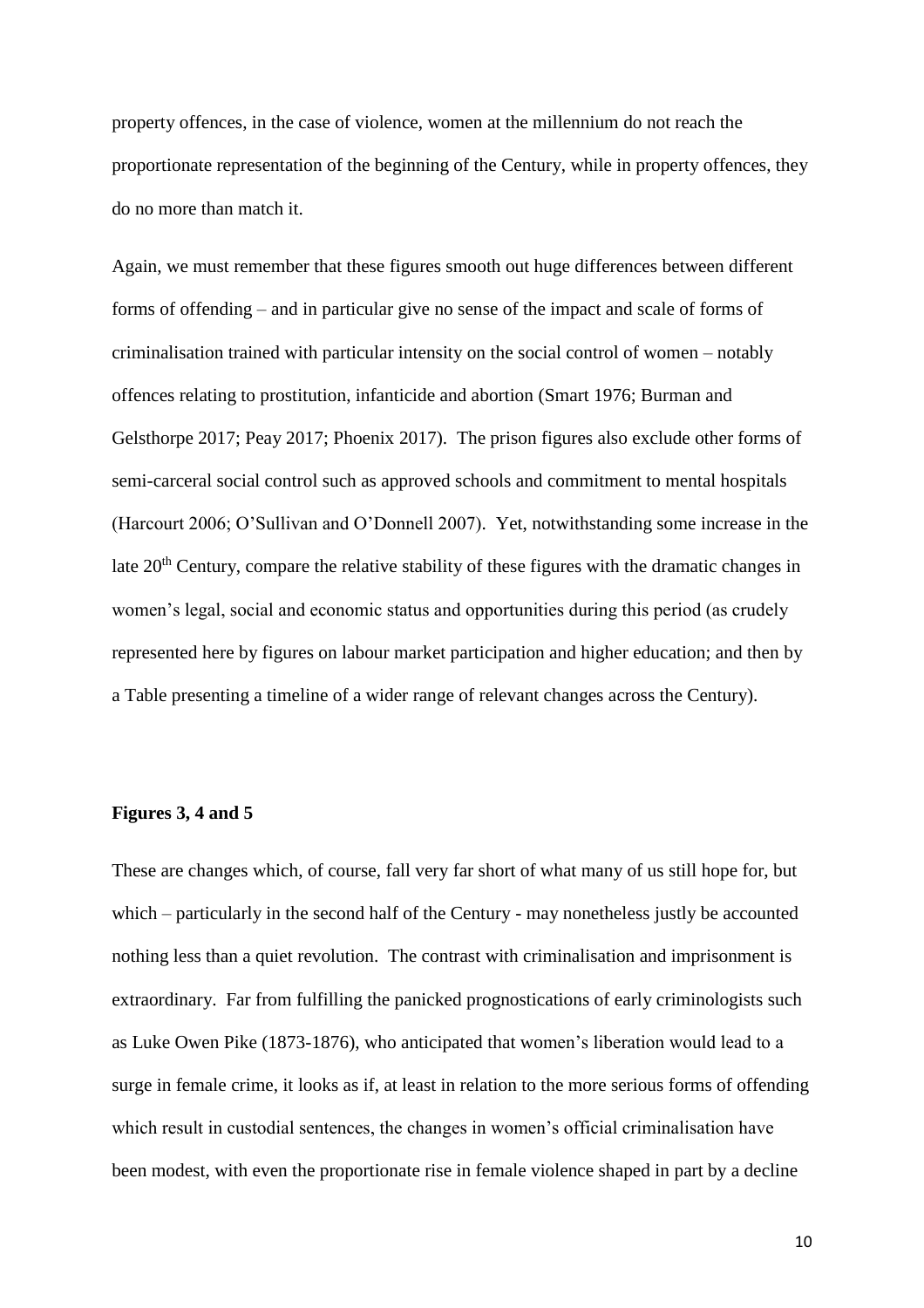in levels of male violence rather than any decisive change in female behaviour (Smith 2014). And while it is easy to satirize the fears on this count which plagued the late Victorian and Edwardian male imagination, there does seem to be something important to be explained about why the huge social changes in women's legal, economic and political position during the 20<sup>th</sup> Century appear not to have been felt to anything like a comparable degree in the criminal process. To unravel this question, I will suggest that it is helpful to put legal and literary resources into dialogue with one another.

#### *Agency and responsibility in 20th Century Law and Literature.*

Turning to that task, I must immediately confront and deal with some methodological challenges which confront any attempt to extend a legal and literary analysis of women's agency and criminality from the  $19<sup>th</sup>$  into the  $20<sup>th</sup>$  Century. The first complication is simply that the field of cultural representation has burgeoned during the last century, prompted by both technological change and economically and politically driven developments such as increasing prosperity and education. Whereas it was easy to justify a focus on literary fiction as one of the most significant forms of cultural representation in the  $18<sup>th</sup>$  and  $19<sup>th</sup>$  Centuries, printed fiction competes in the  $20<sup>th</sup>$  Century with radio and television series and feature films – to name just three comparable narrative forms - as well as with the theatrical and visual arts which were already significant in earlier centuries.

Moreover while it was reasonably easy to distinguish a recognisable genre of literary fiction – realism – in the 18<sup>th</sup> Century, even in the 19<sup>th</sup>, the genre was diversifying as the Gothic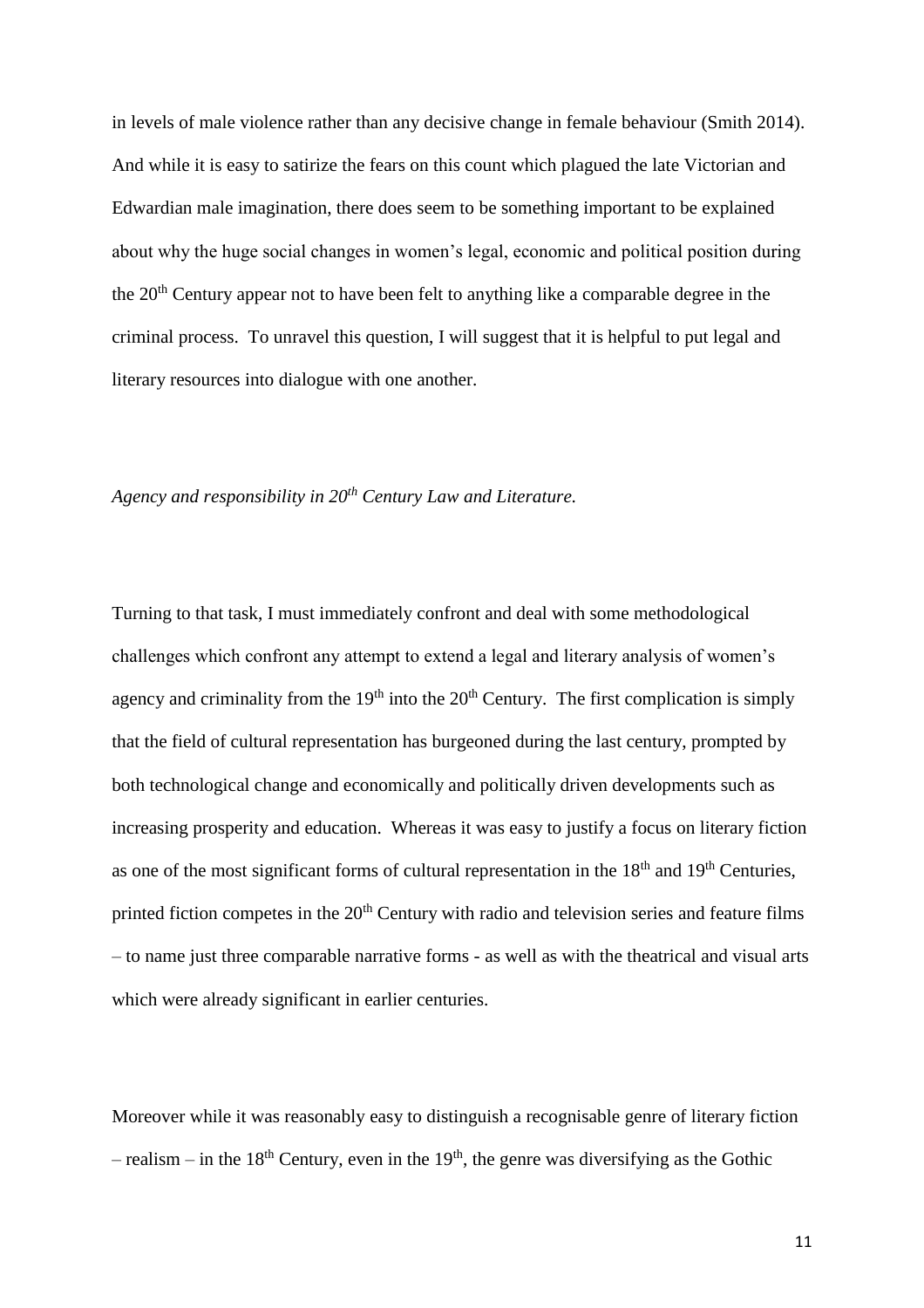novel produced offshoots such as sensation fiction and science fiction. There was, of course, a debate, to which authors like Charles Dickens and Wilkie Collins contributed, about whether these distinctions were meaningful (Lacey 2008: 122-3), but that need not concern us here. What is obvious, and has made selecting a sample of fiction far more difficult for the 20<sup>th</sup> Century, is that this diversification has continued apace, with specialist genres such as detective fiction, crime novels, so-called 'chick lit', magical realism, postmodernism, proliferating at an ever greater rate during the course of the Century. So, even restricting myself to British and Irish novels – as I have done, so as to remain consistent with the sample from my 2008 book – the choice is vast. I cannot claim to have been able to produce a very scientific way of defining the literature on which I am focusing, other than to say that it is the sort of literary fiction which might well find its way on to a Booker Prize list, and must have a distinctly realist ambition. Justifying the focus on books rather than soap operas or films seems easier to me, given that the latter developed after the beginning of the century, and have accumulated in reach and importance since the 1960s. But it should be acknowledged at the outset that my effort in this paper is a very small part of a potential project which would consider the changing legal and cultural constructions of women behaving badly in a wider range of cultural forms, with crime and detective fiction, film and soap operas a potentially fruitful terrain which has indeed already begun to be mined by imaginative criminologists, literary and media scholars.<sup>6</sup>

The second methodological challenge, which I had not anticipated, is this: When I started researching and consulting friends and colleagues about a sample of books for my original

 $6$  See for example, Young 1995); Sparks (1992); Naffine (1996); McCaw (2011); Surette (1998: 5th edition 2015); Williams (2002); Dolin (2007).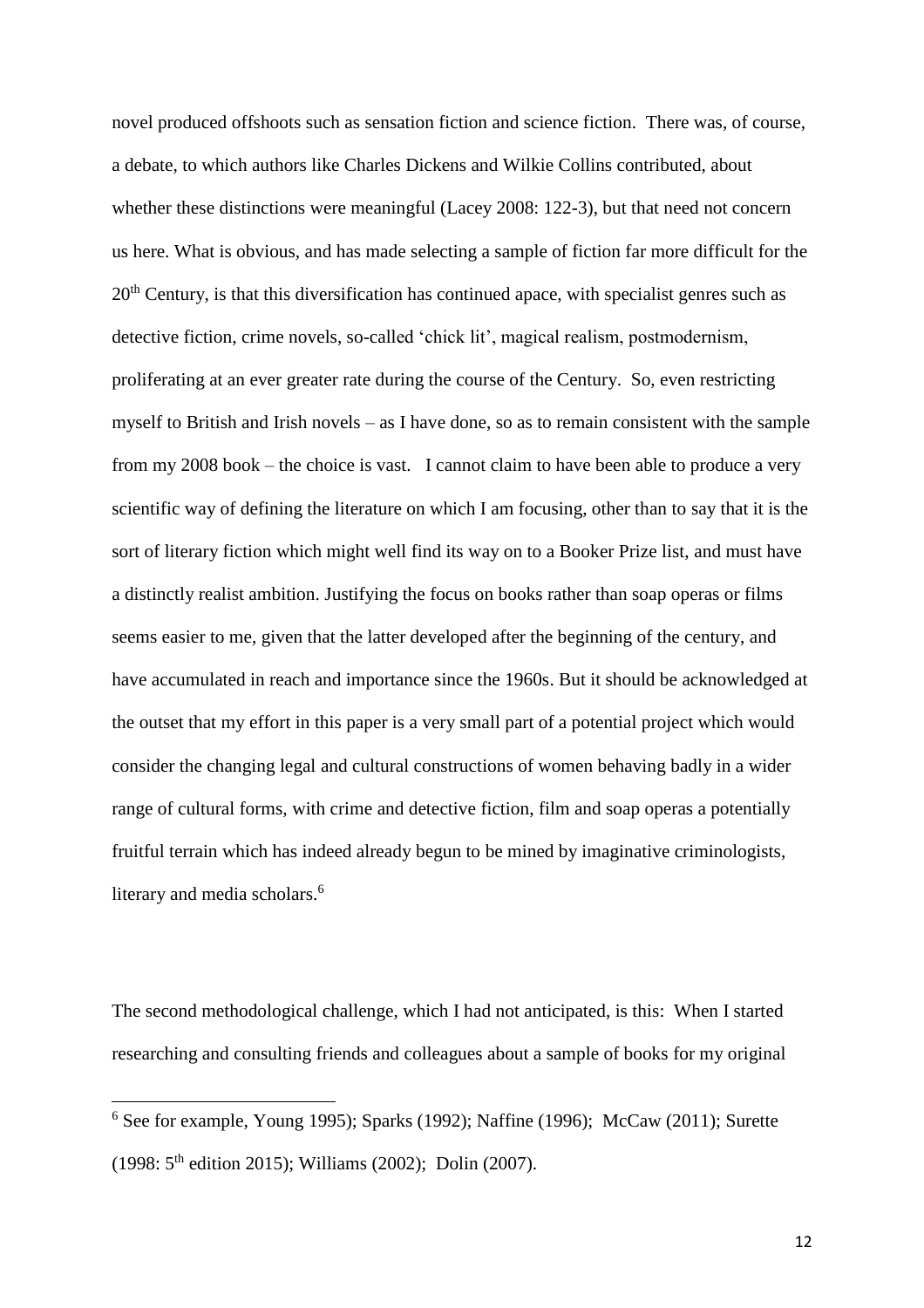project, it was extremely easy to construct a list of realist novels in which women were central characters and were moreover centrally engaged in, if not criminal, at least counternormative or strongly agentic behaviour. Indeed many of them had given their names to the novels in which they appeared: Daniel Defoe's *Roxana* (1724); Samuel Richardson's *Pamela* (1740) and *Clarissa* (1747-8); Henry Fielding's *Amelia* (1751); Frances Burney's *Evelina* (1778), *Cecilia* (1782) and *Camilla* (1796); Mary Wollstonecraft's *Maria* (1798); Maria Edgeworth's *Belinda* (1801); Jane Austen's *Emma* (1815); Charlotte Bronte's *Jane Eyre* (1847) and *Shirley* (1849); Elizabeth Gaskell's *Mary Barton* (1859); Margaret Oliphant's *Hester* (1883). Curiously, and I think significantly, it has proved much harder to identify 20<sup>th</sup> Century literary fiction in which women are both central characters and counter-cultural if not criminal. Indeed, as we shall see, some of the most central, powerful and counter-cultural female characters in 20<sup>th</sup> Century realist fiction are portrayed as in some way involved or collusive in their own victimisation.

I should, however, have anticipated this second problem, because I now see that it relates very closely to a third, which on the face of it could have been fatal to the enterprise of this paper. This is the explosion of literary modernism in the early part of the 20<sup>th</sup> Century, which in fundamentally reshaping the form and, arguably, function of the novel, fractured the close analogy between the representational and indeed didactic or ethical purposes which the novel and the criminal law had arguably shared since the early  $18<sup>th</sup>$  Century. In light of modernism, with it radical questioning of the veracity of literary representations, of the unity of coherence of the subject, and of the knowability of self and others, influential legal/literary scholars including Jan-Melissa Schramm (2000) and Alexander Welsh (1992) have concluded that the disanalogies between law and literature become such that a certain kind of legal/literary interpretive project no longer makes sense.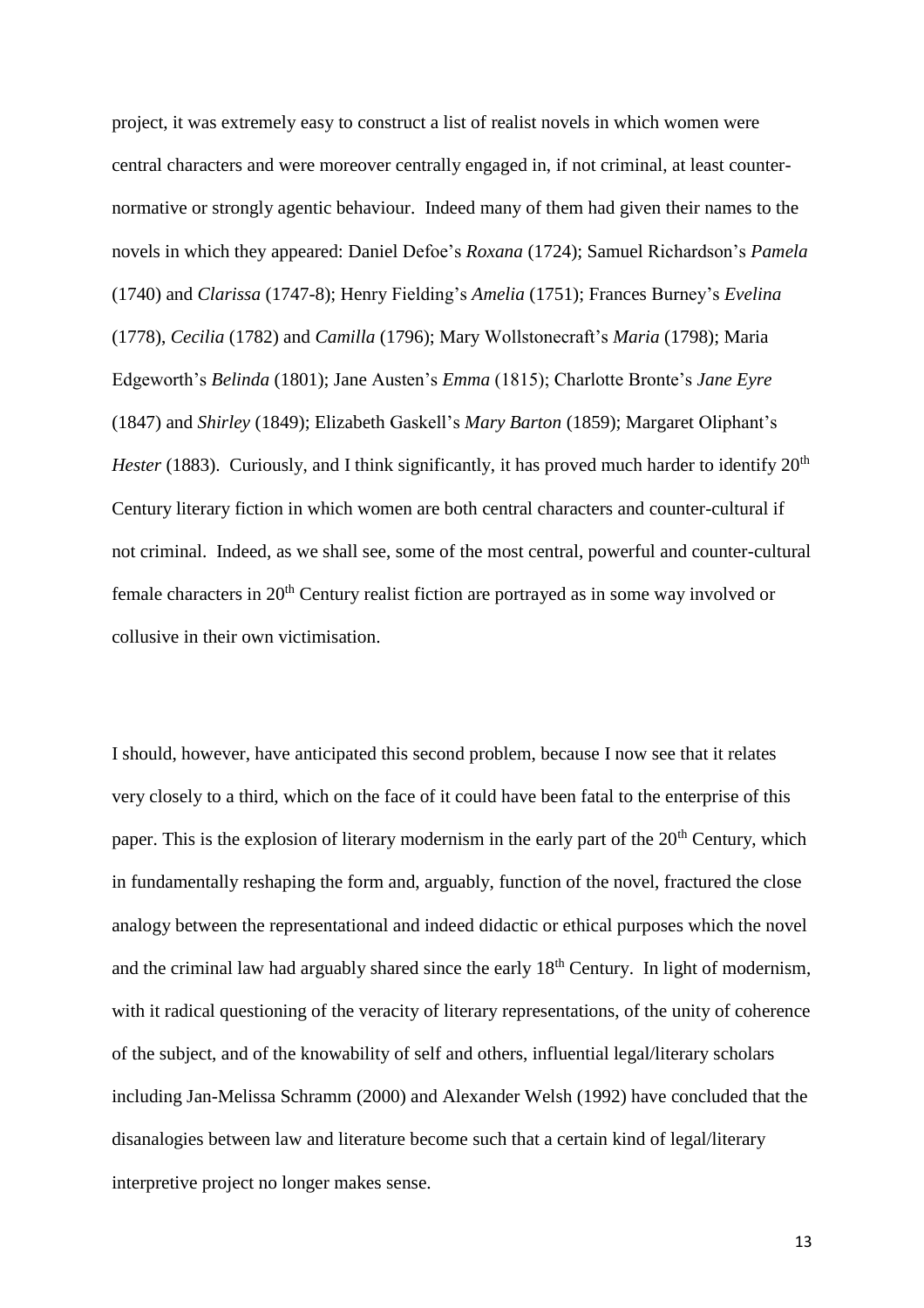Here I would agree with Rex Ferguson's argument in his persuasive *Criminal Law and the Modernist Novel* (2013) that, despite important emerging differences in the form and function of literature in the first three decades of the  $20<sup>th</sup>$  Century, the analogies between both the problems which law and literary authors confronted, and the ways in which they resolved them, are sufficiently close to sustain a meaningful project of interdisciplinary analysis. To understand why this is the case, we need to look in some further detail at the relevant shifts and trends in the construction of subjecthood, agency and responsibility in literature, in the criminal process, and in the criminal law.

Let us start with the criminal law. As I have already suggested, the  $19<sup>th</sup>$  Century's systematising and modernising project, with its gradual construction of doctrinal rules constituting the responsible subject of criminal law in certain ways, and of protocols and institutions capable of testing and refining these doctrinal rules, was coming to fruition at the turn of the Century, with notable developments including the revival of the possibility of the accused testifying in her own defence in the 1898 Criminal Evidence Act, and the creation of the Court of Appeal in 1908. With regular professional representation of both sides in serious criminal cases, and a growing body of systematic literature in the form of treatises and textbooks, doctrines of *mens rea* and defence were gradually constituting the subjective responsibility of a person with normal cognitive and volitional capacities for the conduct elements of an offence as the paradigm condition for conviction – and one moreover which, as *Woolmington<sup>7</sup>* confirmed definitively in 1935, the state had the burden of proving beyond

<sup>7</sup> *DPP v Woolmington,* [1935] UKHL 1.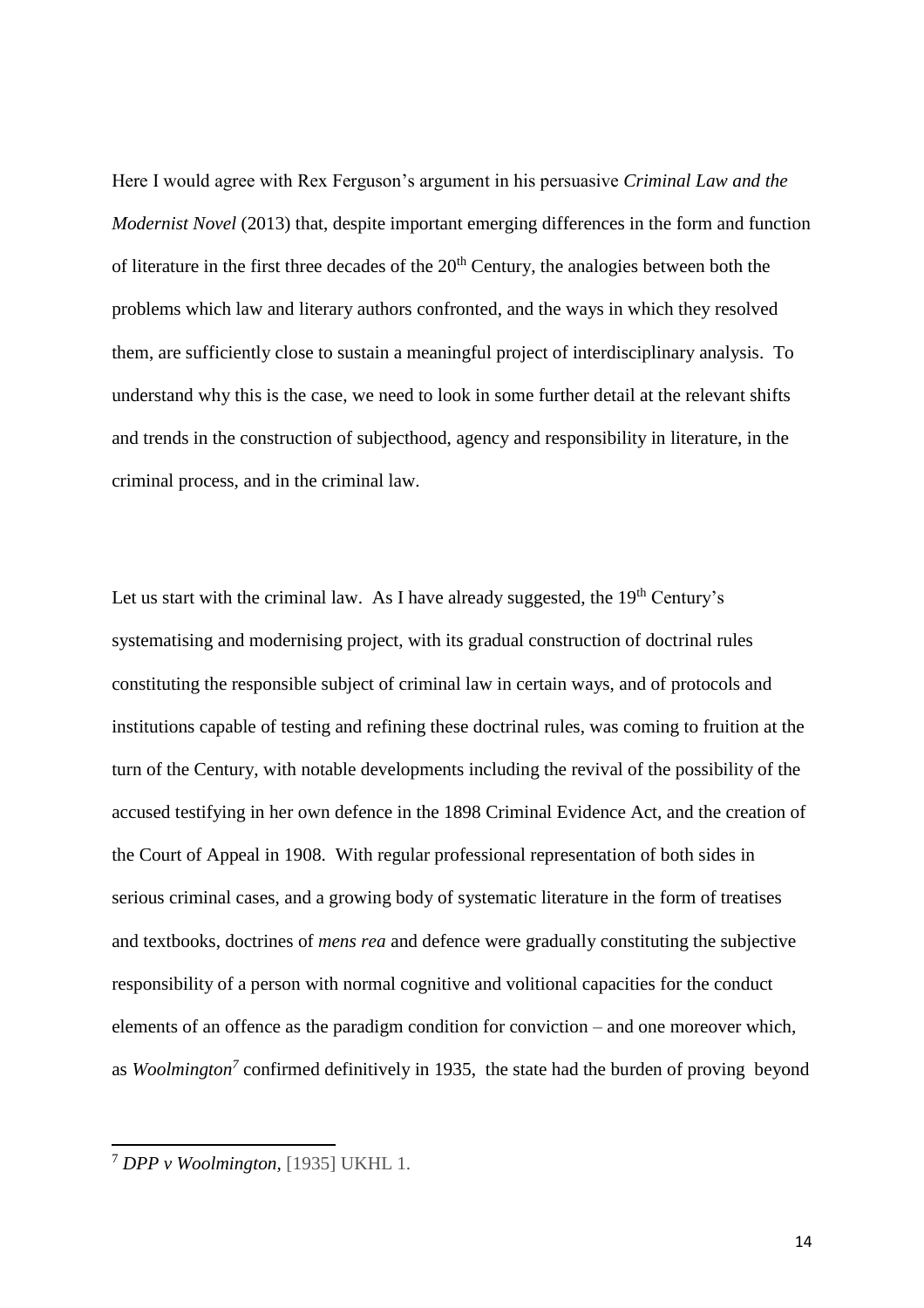reasonable doubt in all its elements. A system based on the trial as a process for inculpation, rather than an opportunity for exculpation, was being consolidated during this period, with presumptions such as that a person intended any natural consequences of their actions slowly being reconstructed as evidential rather than conclusive legal mechanisms. Strict liability offences based on causal outcome responsibility were growing in number and significance, but occupied a marginal place in the central ideology of the criminal law, which was increasingly focused on capacity responsibility, particularly in its subjective form, as both a device both legitimating and coordinating legal judgments of guilt.

On the face of it, this move to subjectivism in the criminal law presents both analogies and disanalogies with the constitution of the subject in literary modernism. On the one hand, the centrality of subjective experience and of psychological states to the meaning of action and indeed the interpretation of the world is central to both legal subjectivism and the intense turn away from representation and towards expression of experience in writers like Henry James, Virginia Woolf or James Joyce. On the other hand, the legitimating and coordinating function of the principle of subjectivism in the criminal law seems to turn on an assumption about the unity of the subject and its knowability and transparency – both to the subject herself and to others, notably police officers and members of a jury – which is under sustained challenge in the novel of this period. In literature, authors – particularly those writing from an in some sense émigré or outsider perspective, whether because of their national origins or their gender or social status - seized on the crisis of authority and social disruptions of the late  $19<sup>th</sup>$  and early  $20<sup>th</sup>$  Centuries to put the very projects of truth, reason and transparency into question. By contrast, the law continued with its systematising –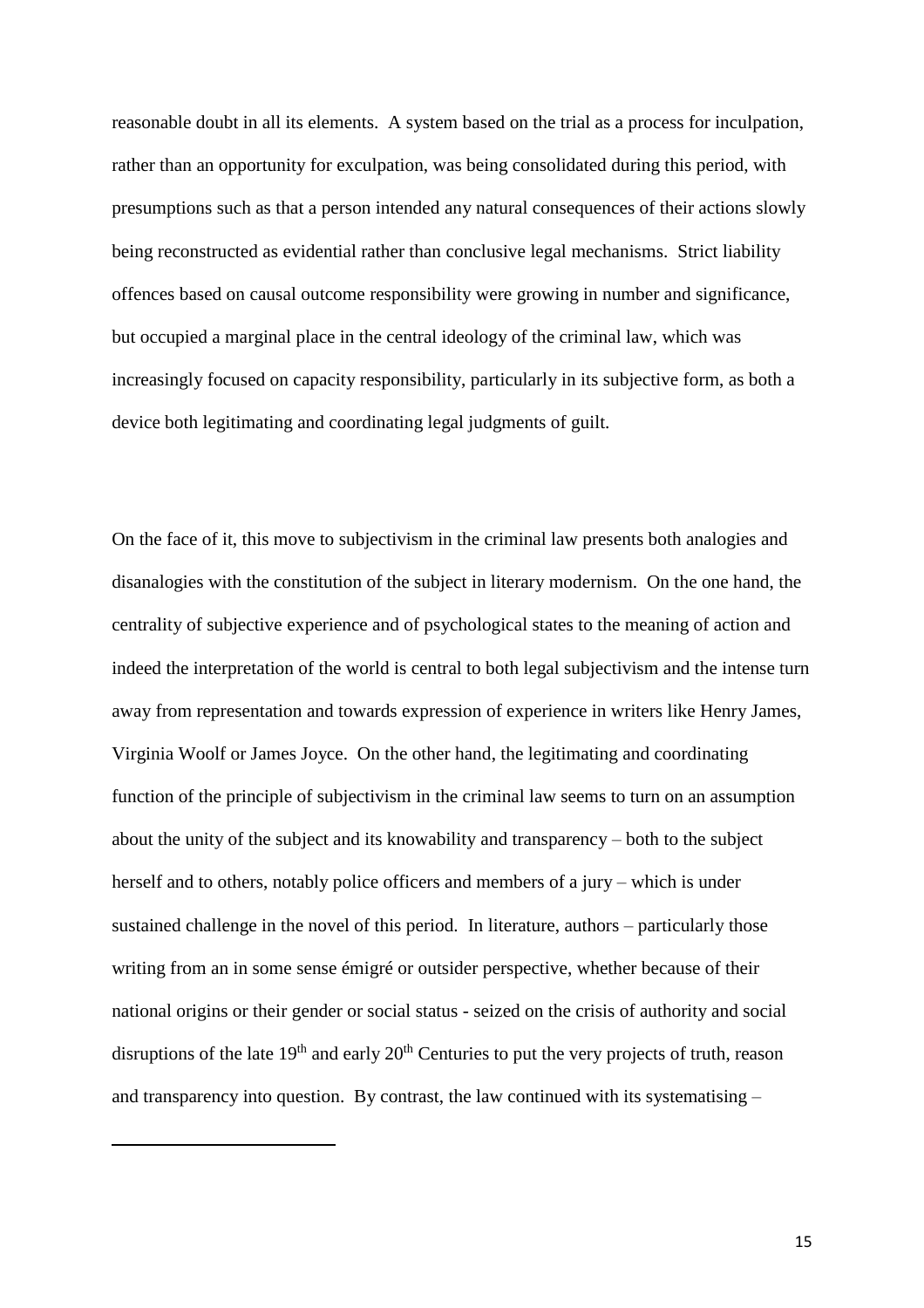confusingly given the literary language - process of 'modernisation', undeterred by the surrounding crisis of authority. For criminal law, with its concrete regulatory and powerimposing tasks, did not enjoy the luxury of exploring the metaphysical crisis which arguably underpinned the moments of obscurity, multiplicity, unpredictability, insanity, fragmentation, impenetrability or incomprehensibility pervasive in novels of the period. Hence it turned instead to the construction of a range of protocols and institutional arrangements which allowed that regulatory, controlling and normative project to continue. Subjectivism and psychology, which bore the weight of the collapse of meaning and predictability in the novel, became the engine through which knowledge and truth was constructed in the law. They were, however, as we shall see, regimes of knowledge and truth in which women were incompletely accommodated.

Indeed in both law and literature, these modernising projects – whether of the construction or the subversion of the responsible subject – were ones in which women were either incompletely, or differentially, inserted. And in both fields, assumptions about subjectivity or its collapse were strongly overlaid with gender norms and assumptions. In the criminal law, women's assertion of subjectivity was – other than in a small number of female-gendered offences – almost definitionally tied up with a breach of gender norms, and hence tended to attract either a move towards pathologisation in the form, for example, of a mental incapacity explanation or defence; or a reading of 'double deviance': a breach of the criminal law and a breach of femininity. As Hilary Allen nicely put it, criminal law struggled to place women as 'reasonable persons' (Allen 1998). In literature, too, we find this divided tendency: an exaggerated experience of interiority or even mental collapse sits relatively easily with femaleness (Virginia Woolf's *Mrs Dalloway* (1924); Sylvia Tietjens of Ford Madox Ford's *Parade's End* 1924-1928); Doris Lessing's Martha Quest of the *Children of Violence* series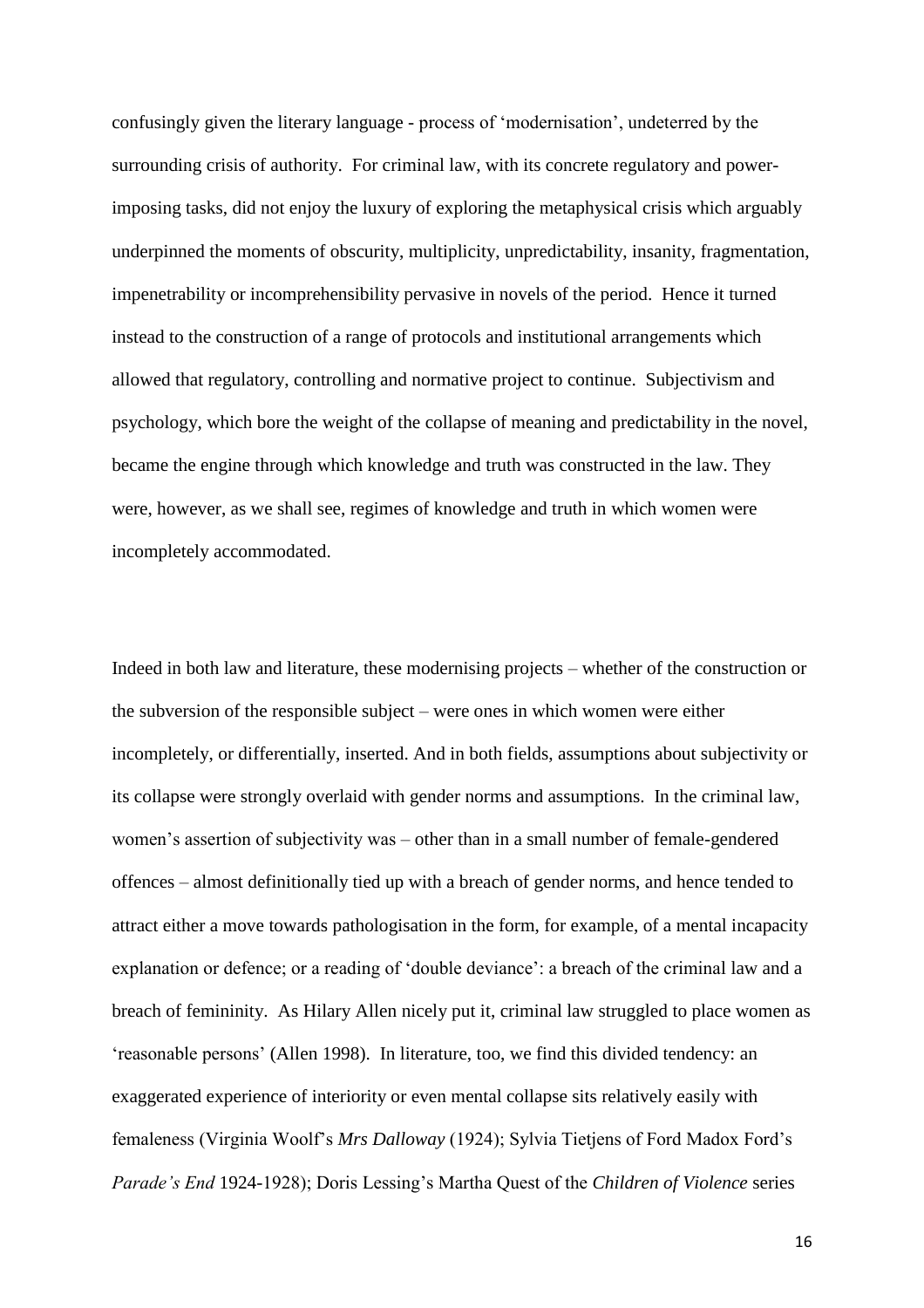(1952-1969)); while rational female agency, particularly where combined with a successful presence in social spaces beyond domesticity, such as work, invites a particularly punitive interpretation.

In a range of ways, as Lindsay Farmer has argued (Farmer 2016), and as I have also shown in earlier work (Lacey 2016), the move to a subjective version of capacity responsibility implied a dualism in the criminal law as between responsible subjecthood on the one hand, and the conduct for which responsibility was attributed on the other. And this in turn implied a certain de-moralisation of the criminal law – or at least a projection of the site of judgment onto conduct as opposed to responsibility or *mens rea*, which was now constructed in factual, psychological, non-moral terms (Farmer 2016; Lacey 2016; Norrie 2014). This means that any study of the literature of this period must focus as much on the forms of conduct for which women are held responsible as on the assumptions about their responsible agency which accompany them. Moreover this 'factualisation' or 'demoralisation' of responsible agency underwrites another analogy between law and literature in this period. For it is prompted by a discomfort with judgment which is a counterpart of the scepticism about judgment which was pervasive in the novel. In addition, the crisis of truth and judgement found in the modernist novel realises itself in the consequential reliance in the law on either a jury's interpretation of testamentary narrative or its evaluation of expert evidence, each of which produces its own epistemological uncertainties which the law does not resolve, but rather glosses over through the mechanism of jury secrecy. Unable to refuse judgment in the style of the novel, English criminal law displaced it onto the secret deliberations of a lay jury or the inscrutable judgment of an expert. The law's vulnerability here is perhaps exposed most clearly in cases in which mental incapacity is put at issue in the trial: a position into which a disproportionate number of women offenders fall (Allen 1982; Edwards 1984).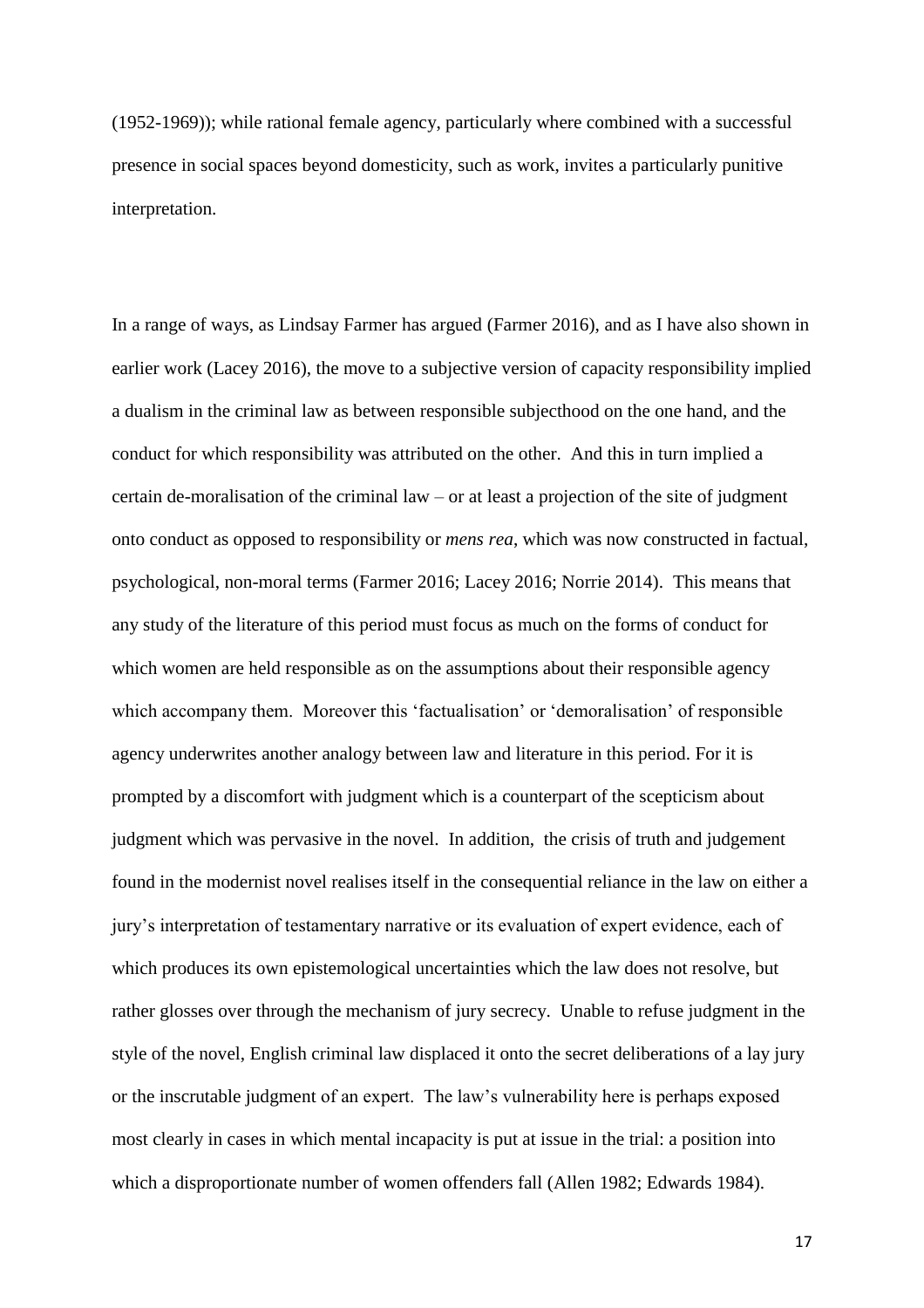These analogies between the situation of criminal justice and that of the modernist novel of the early 20<sup>th</sup> Century can be further appreciated if we supplement our vision of the criminal law with that of the criminal and penal processes which surrounded it. In the late 19<sup>th</sup> Century, as the criminal classification statutes attest, the essentialised, biological view of crime to be found in the positivist criminology of Lombroso and Ferrero (1895) was itself shaping criminalising and penal arrangements in the form of mechanisms which certainly made bold (indeed, from our perspective outrageous) claims to 'truth'. But in the early  $20<sup>th</sup>$ Century, this notion of biological pathology was beginning to give place to a vision shaped rather by notions of social pathology: with the acceptance that social and economic circumstances constituted important determinants of criminal conduct (Smart 1976: Chapter 2; Heidensohn 1985: Chapter 6). This socially deterministic vision was deeply threatening to the very notion of a responsible subject or the notion of stable character, and it echoed the focus in literary fiction on the role of environment in shaping both personality and conduct. Of course, the influence of biological theories did not disappear overnight either in criminal justice or in literature (think of the strange combination of biologism and social analysis which underpins Henry James' portrayal of Kate Croy in *The Wings of the Dove*, (1902) Radclyffe Hall's analysis of lesbianism in *The Well of Loneliness* (1928); or D.H. Lawrence's view of sexuality in *Lady Chatterley's Lover* (1928)). Hence biological and social theories enjoyed an extended period of uncomfortable cohabitation - albeit with women remaining disproportionately situated within the biological interpretation. The way in which the criminal process managed the resulting tensions was through a division of labour between the criminal law and the penal process, which became increasingly constructed around what David Garland has called 'penal welfarism' (Garland 1985, 2001); in other words, the assumption that the penal and other arrangements should be designed in terms of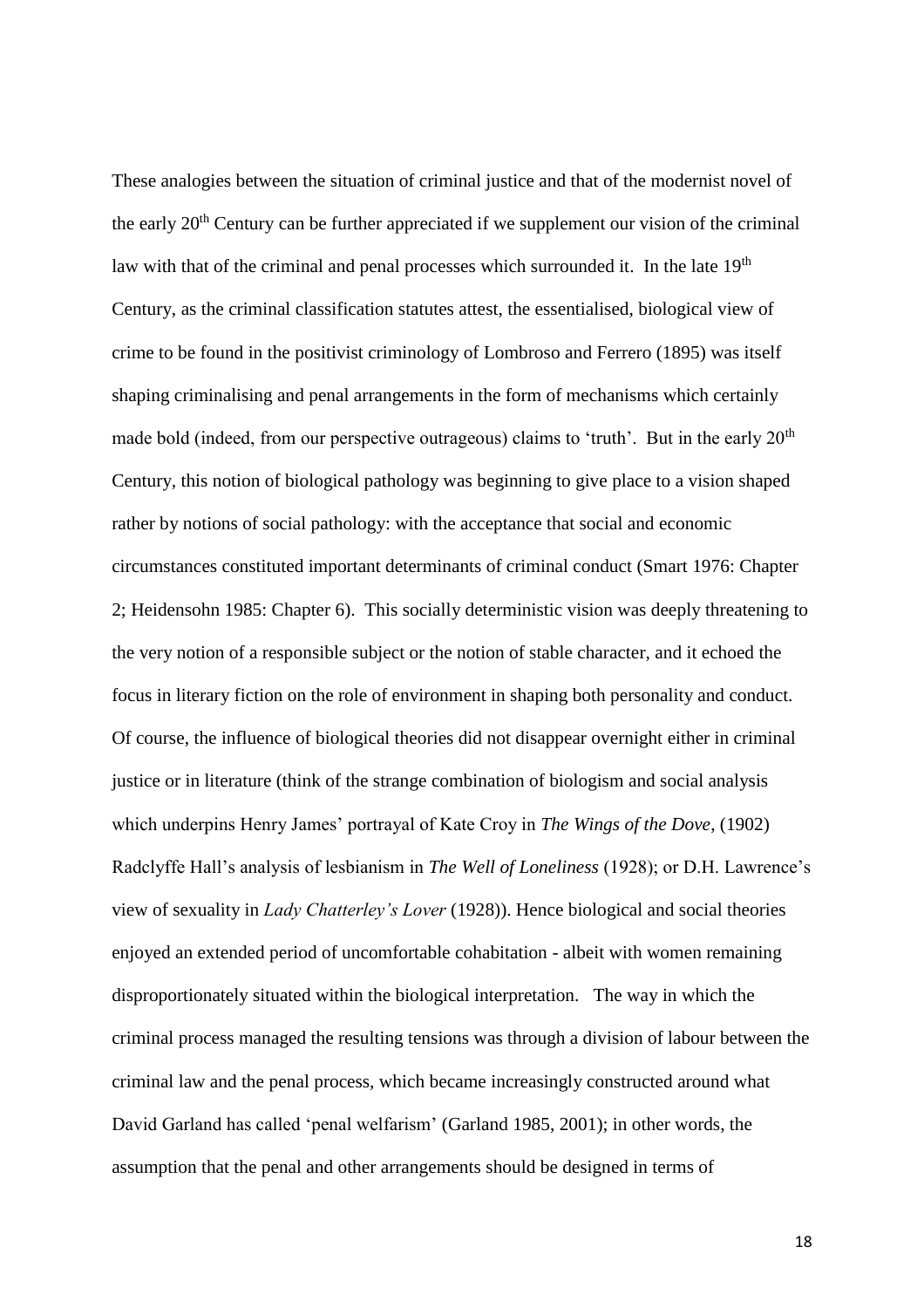manipulating offenders' environment so as to maximise their chances of reform and personal change. Within this distinctive configuration, criminal justice institutions were closely articulated with emerging mental health and social welfare institutions in a quite new constellation of institutions and discourses emerging from the Victorian ameliorative projects: institutions and discourses which were markedly less retributive but no less paternalistic than their Victorian predecessors. In penal welfarism as in criminal law, a turn to reliance on scientific expertise provided a partial solution to problems of legitimation and coordination while, as we shall see, storing up epistemological difficulties similar to those being explored in the modernist novel. And in a time lag which characterises the relationship between literature and law throughout the Century, those difficulties made themselves felt more fully in the criminal justice system in the second half of the Century. Meanwhile, the specifically gendered qualities of the emerging forms of penal welfarism, particularly in relation to female delinquency and mental incapacity, exaggerated an existing cultural tendency to label women's counter-normative behaviour in terms of illness rather than oppositional responsible agency. While – perhaps significantly - recorded in relation to a man (Septimus Smith, a victim of shellshock), the invincible, patriarchal rationality of the scientific authority which legitimised these judgments is bitingly criticised in Virginia Woolf's *Mrs Dalloway* (1924).

Finally, in terms of the analogies between literary fiction and criminal law during this period, we should note that, just as the law was itself having to negotiate certain challenges to authority and epistemological perplexities similar to those explored in depth in the modernist novel, doing so by developing its own distinctive protocols as well by an increasing turn to the truths constructed by scientific discourses, conversely, the novel never entirely abandoned its representational and interpretive roles. Certainly, modernist novels deliberately eschewed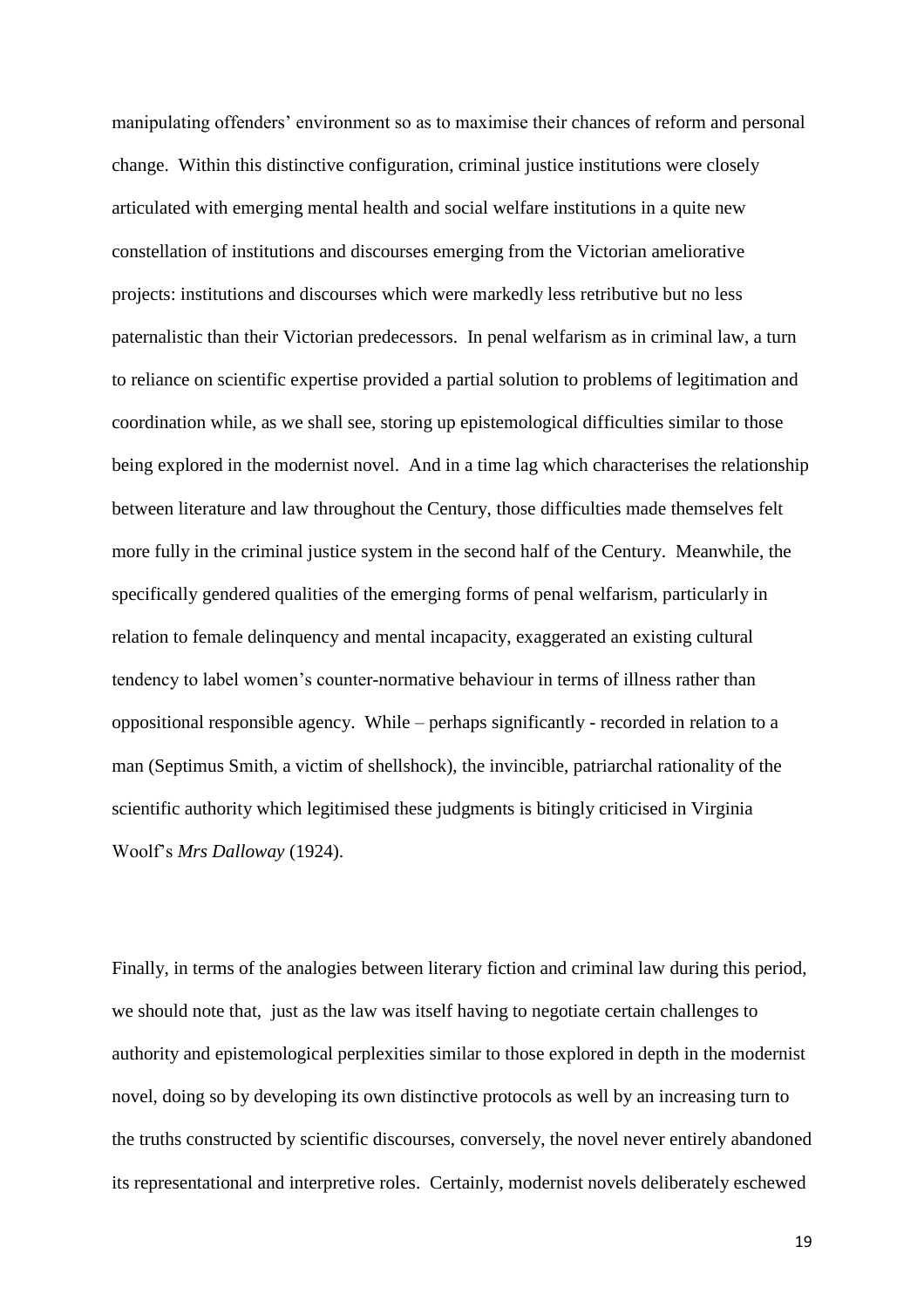the aesthetic of linearity, progress and narrative closure which characterise the great realist novels of the  $19<sup>th</sup>$  Century; they also, as we have seen, pondered the multiplicity, fragmentation and instability of the self. But, as Terry Eagleton has noted (Eagleton 2005), the move can never be complete: individual agency reasserts itself in forms such as resistance to plot line, and the explorations of fragmented consciousness typical of, say, Virginia Woolf, or the disjointed quotidian 'epiphanies' recounted in James Joyce, themselves partake in a certain form of representation, a certain engagement with and indeed interpretation of human being and reality. Moreover the analogy between the novel's ethical and the law's regulatory purposes still held. Woolf may have protested that politics should be separate from art, and that the world of the novel is brought into being simply by the novel itself. But few of her readers, contemporary or current, could possibly read *Orlando* (1928) or even *Mrs Dalloway* (1924) as politically innocent texts, artefacts which give us no vision of aspects of human being or dilemmas about how to live (Eagleton 2005: 313). Moreover Orlando as a character is vividly agentic, even amid the radically historically determined nature of her/his identity, and notably her/his gender identity. Think of *Orlando*'s biting satire on the construction of gender, or Woolf's devastating depiction in *Mrs Dalloway (*1924) of Lady Bradshaw's disappearance, by way of marriage, into the maw of patriarchal power: as Woolf memorably puts it, 'Fifteen years ago she had gone under. It was nothing you could put your finger on; there had been no scene, no snap; only the slow sinking, waterlogged, of her will into his.' (Woolf 1924/2013: 118). Few instances of even high modernism exemplify the extremes of opacity and unknowablility of the incident in the Marabar caves in E M Forster's *A Passage to India* (1924) *-* often cited as the paradigm instance of modernism's focus on the limits of knowledge, and one directly relevant to legal judgment since the unknowable incident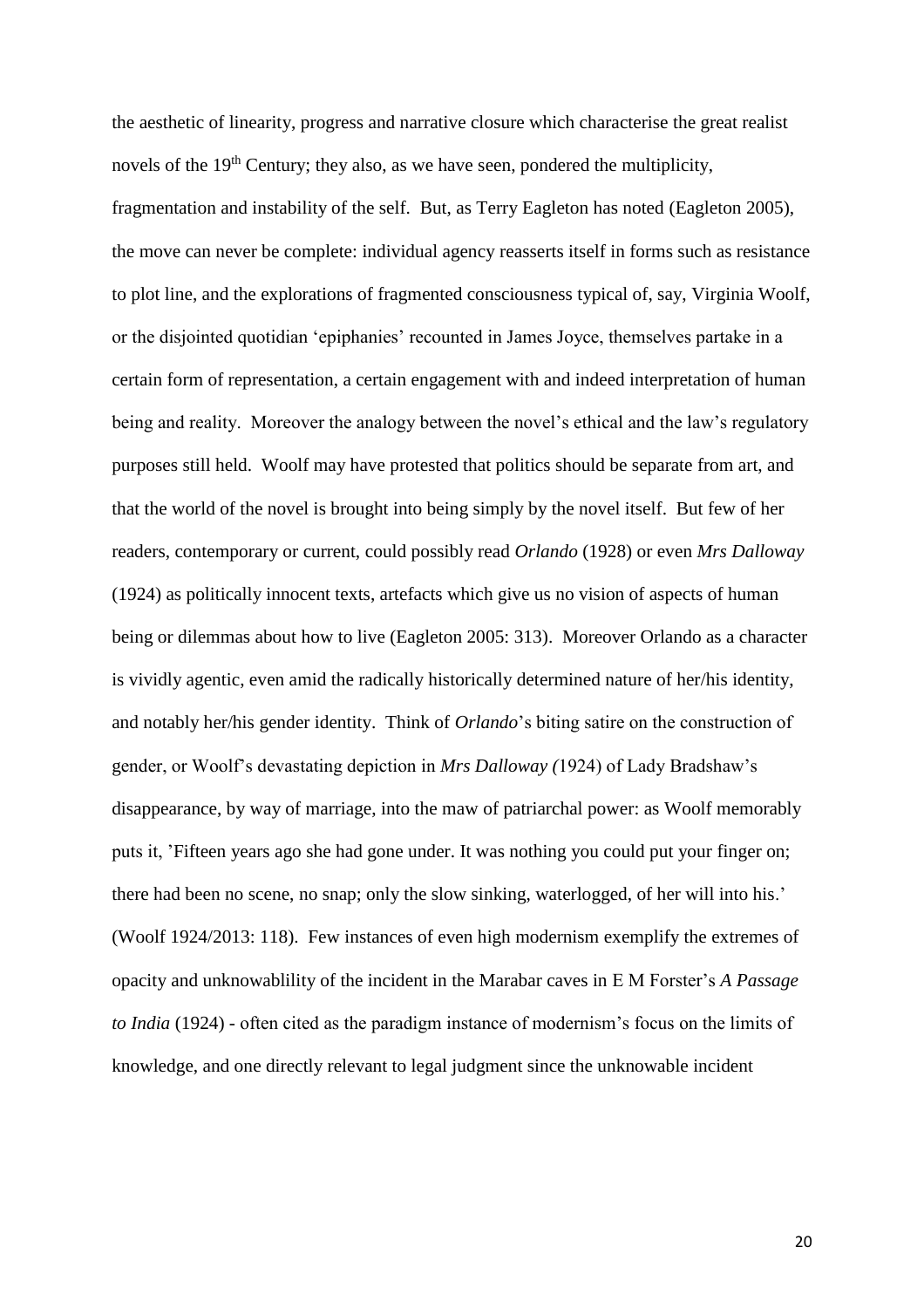becomes the subject of a trial.<sup>8</sup> For example, Ford Madox Brown's trilogy, *Parade's End* (1924-28) combines a representational family and social history with a moment-by-moment exploration of Christopher Tietjen's experience of emotional chaos, in the more subversive modernist style which characterises Ford's presentation of the radically unknowable Captain Ashburnham of *The Good Soldier* (1915).<sup>9</sup> Moreover, while aspects of modernism doubtless touched much literary fiction during this period, a vast amount of fiction continued in a more straightforwardly realist vein. A key instance would be F. Tennyson Jesse's *A Pin to See the Peepshow*, published in 1934, and of great interest from our point of view because it is broadly based on the notorious murder case against Edith Thomson and Frederick Bywaters in 1922.

How do these trends in the construction of the responsible subject in criminal law, criminal justice and literary fiction proceed in the second half of the  $20<sup>th</sup>$  Century? As Eagleton has noted, the trauma of the Second World War did not unleash anything like the explosion of a radically new form of literary fiction such as the modernism created by the émigré or otherwise 'outsider' writers of the early  $20<sup>th</sup>$  Century. One can only speculate on the reasons for this: perhaps one factor was the sense that, unlike the First World World War, the Second World War had been unavoidable and fought in a just cause; another that the subsequent

<sup>&</sup>lt;sup>8</sup> The Marabar caves incident is of particular interest because it implies a clash of testimony between two subjects each of whom speak – or fail to speak – from marginalised positions: a white woman in the context of an alleged sexual impropriety, and an Indian man. Ultimately it is the default prejudice, as reflected in the colonial power embodied in the legal system, which is constructed as claiming (a fragile form of) knowledge and credibility.

 $9$  On which see Ferguson (2013): Chapter 3.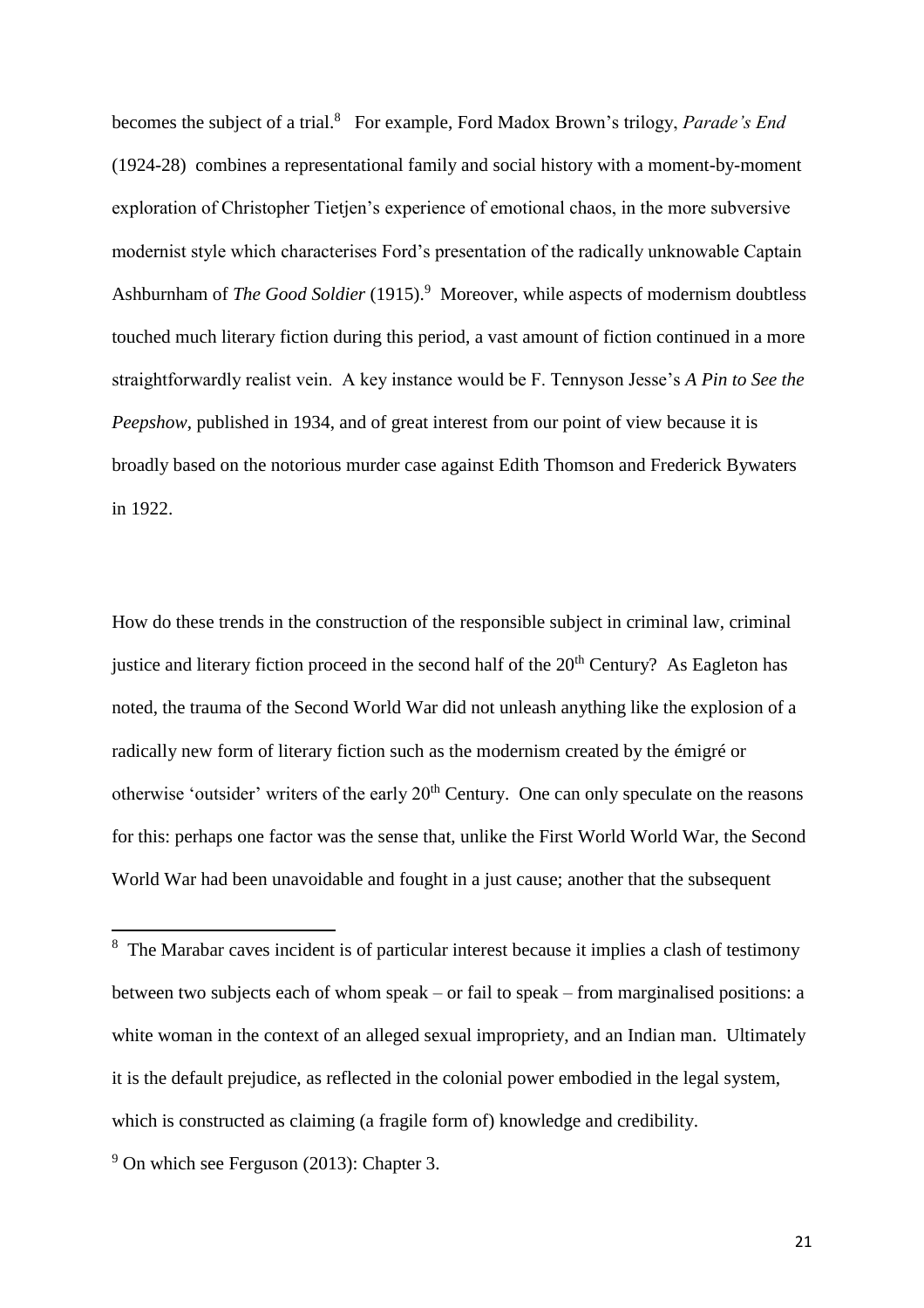change of government to a (Labour) administration with an ambitious agenda of national renewal led to a more optimistic cultural ambience. Whatever the reason, literary fiction of the second half of the Century settled back into a primarily realist and representational mode, albeit with further diversification of genres – notably a burgeoning of specifically crime and detective fiction - and some significant points of innovation, again coming from new voices in some sense from the margins in either racial, colonial, sexuality or gender terms – postcolonial and feminist novels being key examples.<sup>10</sup> New forms of subjectivity were explored and, to some extent, normalised – particularly in terms of sexuality and gender identity (in for example Jeanette Winterson's *Oranges are Not the Only Fruit* (1985) or Jackie Kay's *Trumpet* (1998). But the conscious, capable and responsible subject more or less returns to centre stage, her character development and her ability to learn from cumulative experiences once again the primary focus of literary fiction. Over much of its terrain, literary fiction contracts, concentrating itself upon emotional and domestic dramas. Significantly from our point of view, however, in the latter part of the Century, we can identify some key literary figures who seem to represent an interesting amalgam of environmentally produced deviance with older tropes of bad character or even evil – a trend nicely evoked by Fay Weldon's *Life and Loves of a She-Devil* (1983), considered in more detail below; and the more ambitious work of Angela Carter, which, in a manner reminiscent of Woolf's *Orlando* (1924), reaches for the tools of fantasy to express a vision of fluid,

<sup>10</sup> Key examples include Doris Lessing's *Children of Violence* series (1952-69); Jackie Kay's *Trumpet* (1998); Zadie Smith's *White Teeth* (2000); Andrea Levy's *Small Island*  (2004); and Angela Carter's *Wise Children* (1991).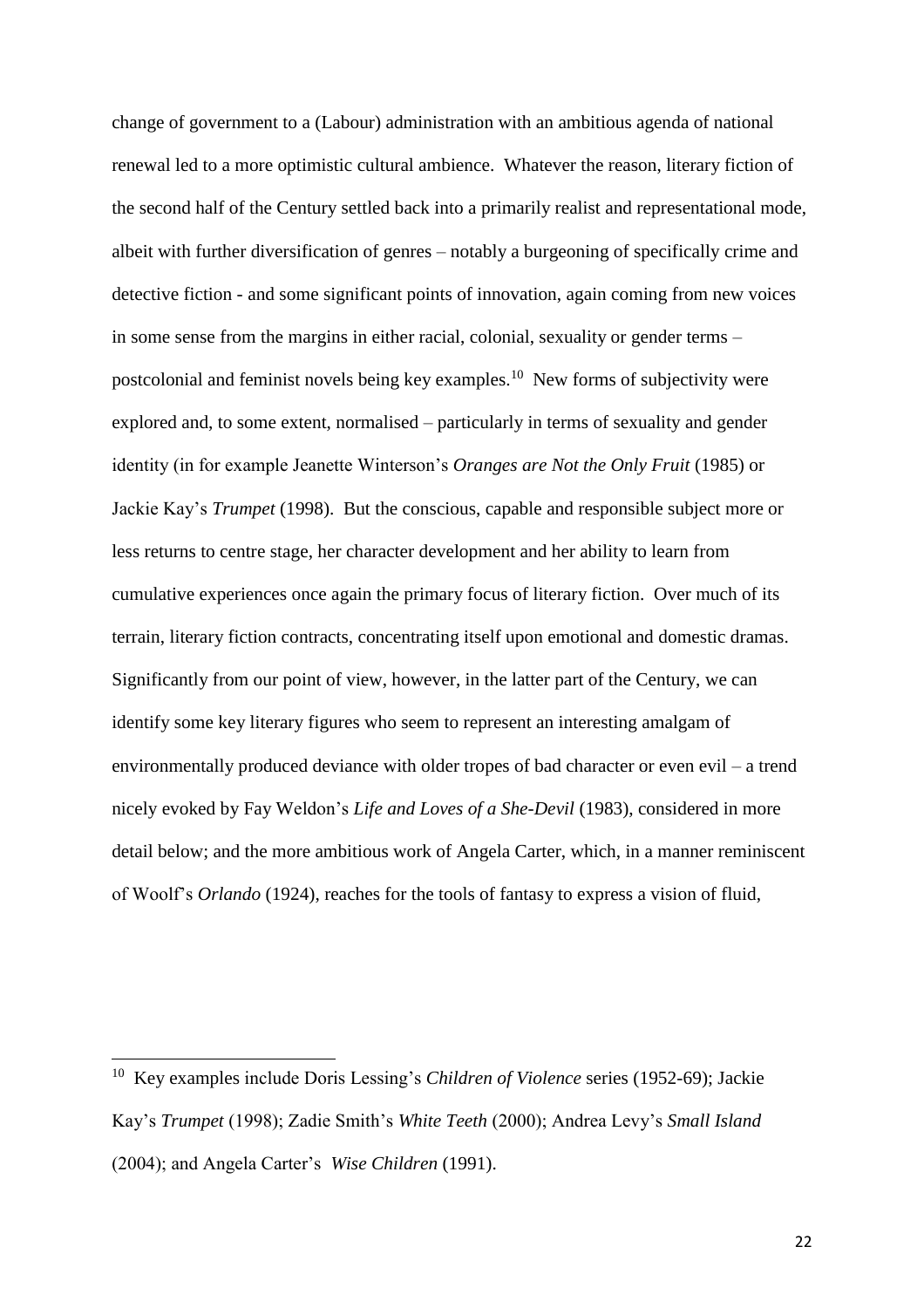elusive identity, and to conjure a world in which gender, identity and even time are radically in question. $11$ 

Developments in criminal law and criminal justice to some extent diverge in the post-Second World War era. Until the last two decades of the Century, the criminal law continued on its path towards a systematic 'general part' consisting of principles applying across the offences – as epitomised by Glanville Williams' key 1953 text, *Criminal Law: The General Part* (Williams 1953, 1961)*.* The field also saw some significant efforts at substantive systematisation, for example in the Theft Act 1968 and the construction of a category of sexual offences in the Sexual Offences Act 1956. Hence the myth of the gender-neutral legal subject persisted – disrupted only occasionally, as in cases such as *Thornton* and *Ahluwalia<sup>12</sup>* in the field of women's self-defence, which put the reality of gendered power relations at the heart of doctrinal argument. But the 1960s and 1970s saw, in criminal justice, developments which reflect in quite a fascinating way, several decades later, a close analogue to the novel's epistemological crisis of the modernist period. As the treatment/cure-oriented versions of penal welfarism, organised around the so-called 'rehabilitative ideal', gathered pace, tensions between the legal conception of a capable, choosing subject who could justly be held responsible, and a more deterministic vision of subjects and their conduct as shaped by social environment or mental pathology, came to a head. On the one hand, the more committed advocates of the rehabilitative and treatment ethic – Baroness Barbara Wootton key among them (Wootton 1959, 1963) – followed through on the logic of a determinist ontology by

<sup>11</sup> See for example *Nights at the Circus* (1984) and the more dystopian *The Passion of New Eve* (1977).

<sup>12</sup> *R v Thornton* [1996] 1 WLR 1174; *R v Ahluwalia* 1993) 96 Cr App R 133.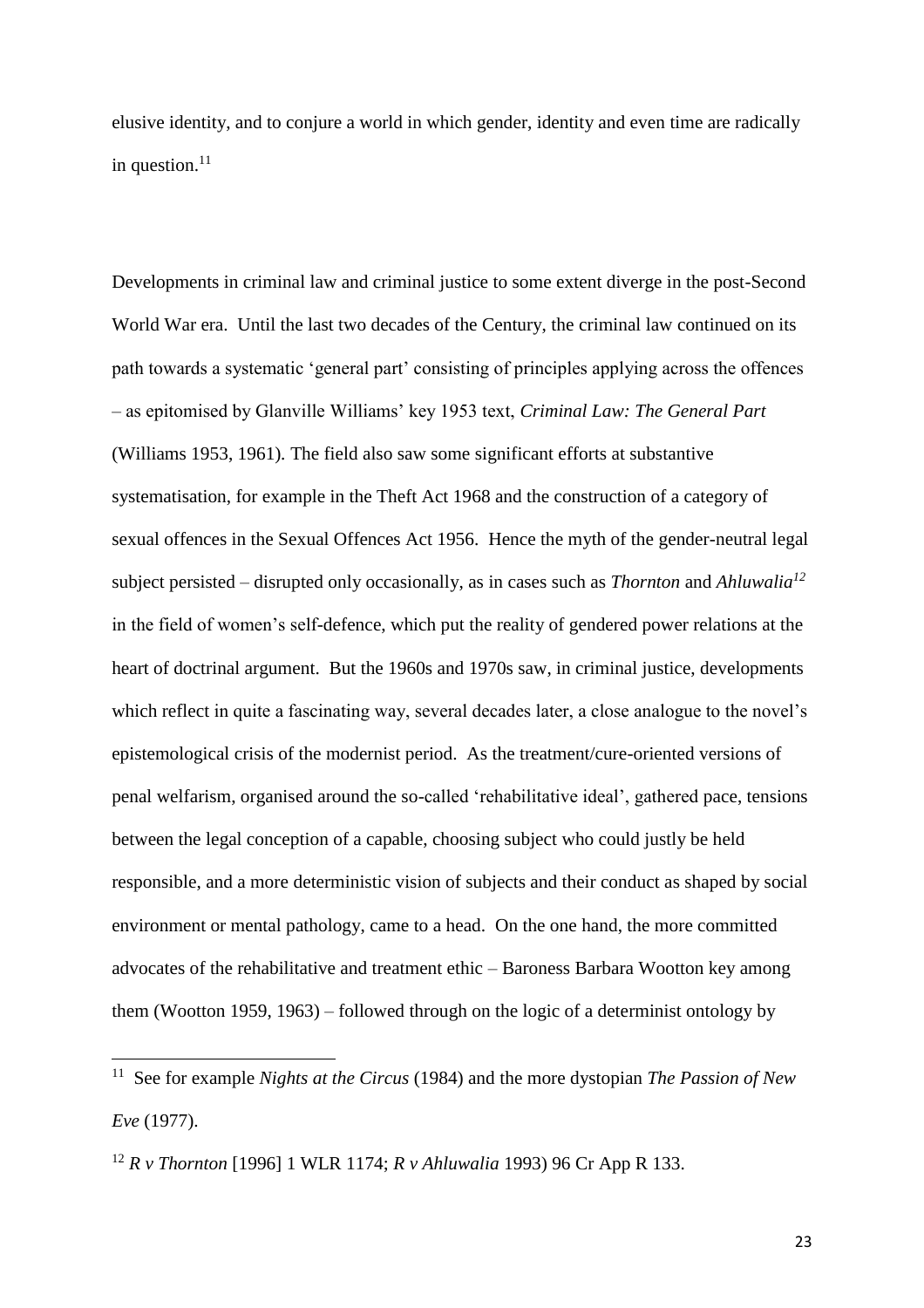arguing for an abandonment of the *mens rea* principle in criminal law, in effect implying the disappearance of the responsible subject and a shift in the trial process from judgment to diagnosis within an entirely forward-looking and scientifically driven model. Liberal proponents of the responsibility principle, notably H.L.A. Hart (Hart 1968), <sup>13</sup> defended a middle path, asserting the moral centrality of a requirement of proof of *mens rea* in most cases, while allowing the defences to recognise and accommodate situations in which the pressures or influences of environment, circumstance or illness were so great as to undermine even the relatively undemanding conditions of agency set by the criminal law.

But a more radical riposte to the Wootton position was also forming itself, and its realisation in some ways echoes what Eagleton sees as the novel's retreat into older ways of representing the world (Eagleton 2005: 331-8). Driven by anxiety about the excesses of state power implied by the myth of 'treatment', the implicit appeal to a vague norm of social health, and the consequent establishment of wide and hard to challenge official discretion on the part of parole boards, prison medics, social workers and others, a civil libertarian critique of the rehabilitative ideal gained ground, first in the United States and then in other countries, from the early 1970s on (American Friends' Service Committee 1971; von Hirsch 1976). But this civil libertarian reaction was not the only form which the rejection of the rehabilitative ideal took. Perhaps yet more significant was a strong reassertion of the moral centrality of a subject fully responsible for her wrongdoing, with criminal judgment reframed within a 'neoclassical' model of what Lindsay Farmer has called 'the punishable subject' (Farmer 2016): a neo-retributive vision in which criminal responsibility is a projection of the moral

<sup>&</sup>lt;sup>13</sup> See in particular Chapter 7, 'Punishment and the Elimination of Responsibility'.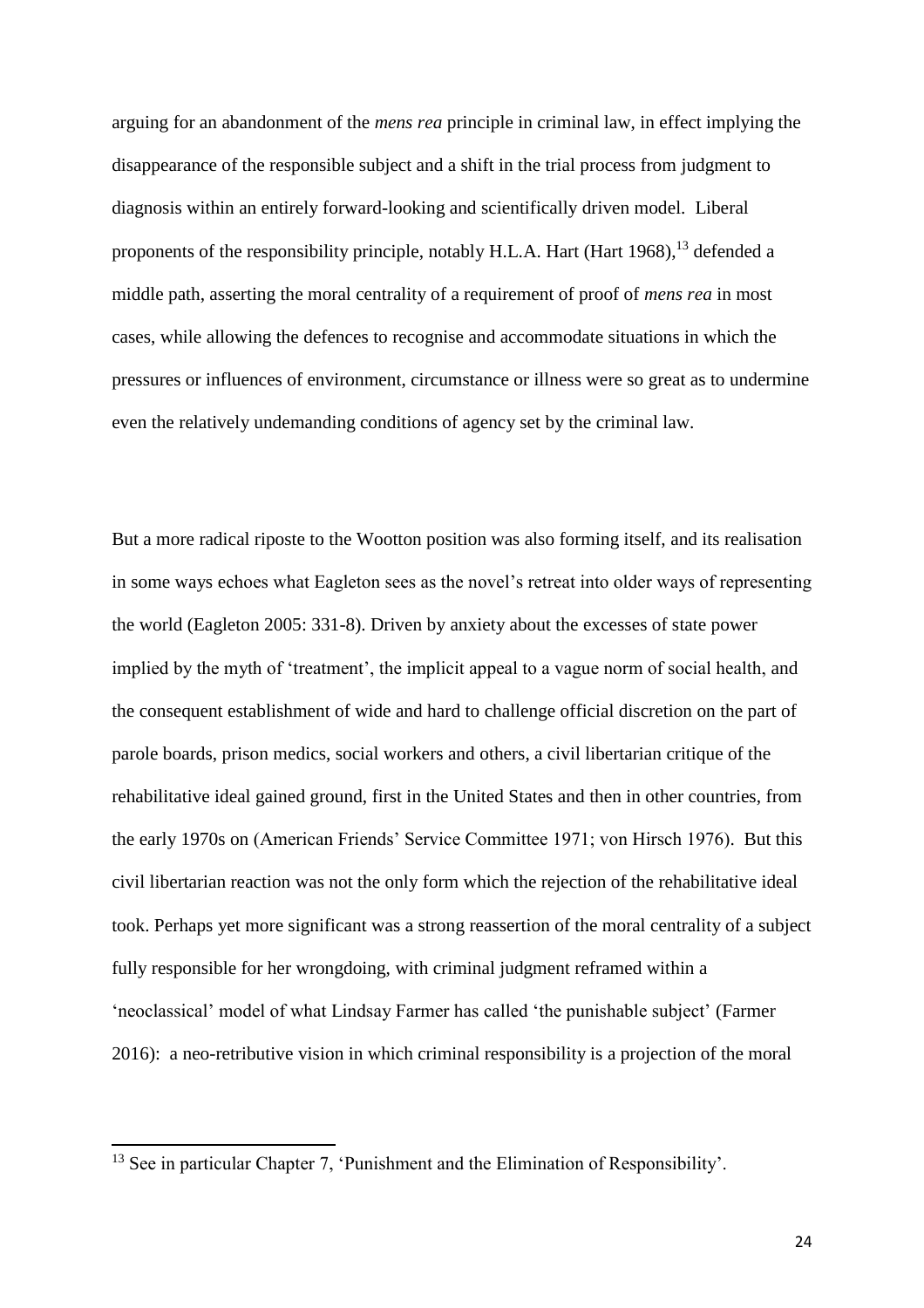conditions of justified punishment, themselves premised on individual moral desert.<sup>14</sup> This 'remoralisation' of criminalisation and punishment has been widely reflected in western legal systems, including those of Britain, where punishment commensurate with desert – albeit accompanied by forward-looking concerns such as deterrence and incapacitation – has reasserted itself as the central principle of criminalisation, with legal doctrines of *mens rea* holding firmly to intentionality, knowledge and foresight as the paradigm conditions of responsibility, albeit articulated more closely with an evaluative judgment of the overall wrongfulness of the conduct in question.

This has not meant, however, that the appeal to science has been altogether abandoned. In cases of mental incapacity, of course, expert testimony has continued to underpin modifications of the responsibility principle, mainly via the defences. And in a significant development, we have seen the emergence of forms of preventive, pre-inchoate criminalisation in areas such as terrorism and public disorder. These, I have argued (Lacey 2016: 147-73), constitute a new form of character responsibility, albeit one premised not primarily on bad character understood in terms of evil or wickedness but in terms of presentation of risk, with actuarial or clinical forms of risk assessment accordingly occupying an important place among contemporary legal form of responsibility attribution. Perceived dangerousness as measured by clinical or actuarial data or – worse – popular sentiment and fear, has become, particularly in certain areas of criminal law, the new form of bad character (Lacey 2016: 147-73). And, as in the case of women's self-defence, as well as in the  $18<sup>th</sup>$ Century, the conceptions of what count as good and bad character are strongly shaped by

 $14$  For an extreme expression of a modern retributivist position, see Moore (1998); for more moderate versions, see von Hirsch (1993); Duff (2001).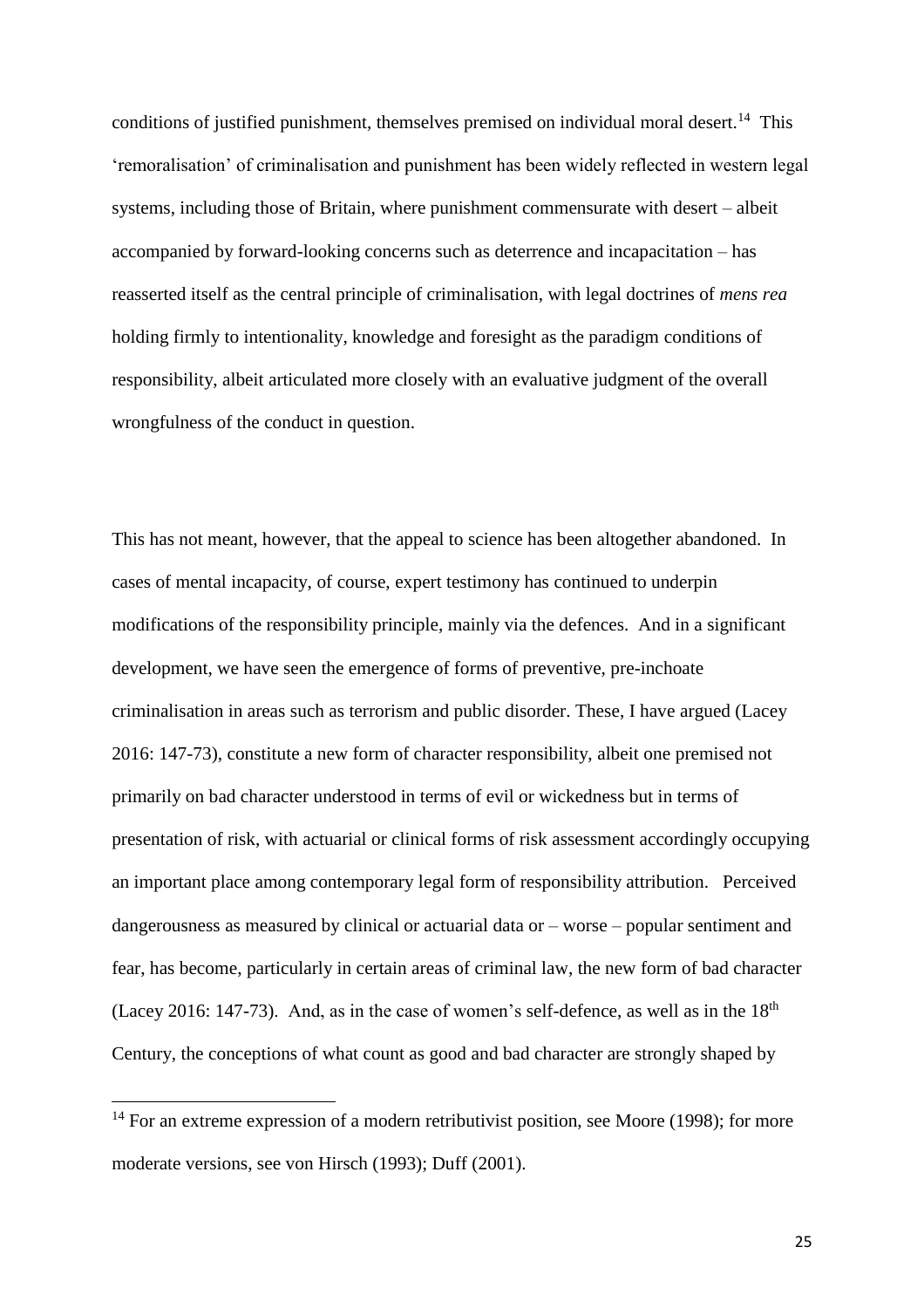social norms relative to gender, as to race and class. Significantly for our purposes, the forms of risk and danger which underpin the new hybrid patterns of responsibility-attribution tend not to be associated strongly with women.<sup>15</sup> In life, the emblematic figures of late  $20<sup>th</sup>$ Century female crime, Myra Hindley or Rosemary West, can hardly be compared with Moll Flanders, involved as they were in extreme violence, associated with a powerful male figure and involving sexual cruelty, rather than in profit oriented business with a generous helping of sexual activity on the side… They lend themselves to characterisation in the terms of evil or pathology, rather than remediable and putatively rational bad behaviour.

In criminology, too, we have seen some significant shifts in the ways in which criminality is imagined, represented and explained during this period. In some ways echoing literary modernism's focus on subjective experience – and perhaps enabled by the relative demoralisation of criminal law and factualisation of criminal responsibility – an important strand in the sociology of deviance from the 1960s on explored the lifeworld of the (invariably male) offender, in an almost existential celebration of the excitement of transgression (Smart 1976; Heidensohn 1985), and a decisive rejection of remaining traces of the early criminological view of crime as pathology. In labelling theory, too, we saw a shift to a focus on the mechanisms of power through which criminalisation is constructed, and a move away from the assumption of crime as a unitary or natural phenomenon. This move was also encouraged by the feminist criminologies emerging from the late 1960s on, which mounted a telling critique of the ways in which, particularly in relation to women,

<sup>15</sup> Exceptions may of course pertain among certain groups whose intersectional characteristics are perceived to present risks: further empirical work is required on this important point.

 $\overline{\phantom{a}}$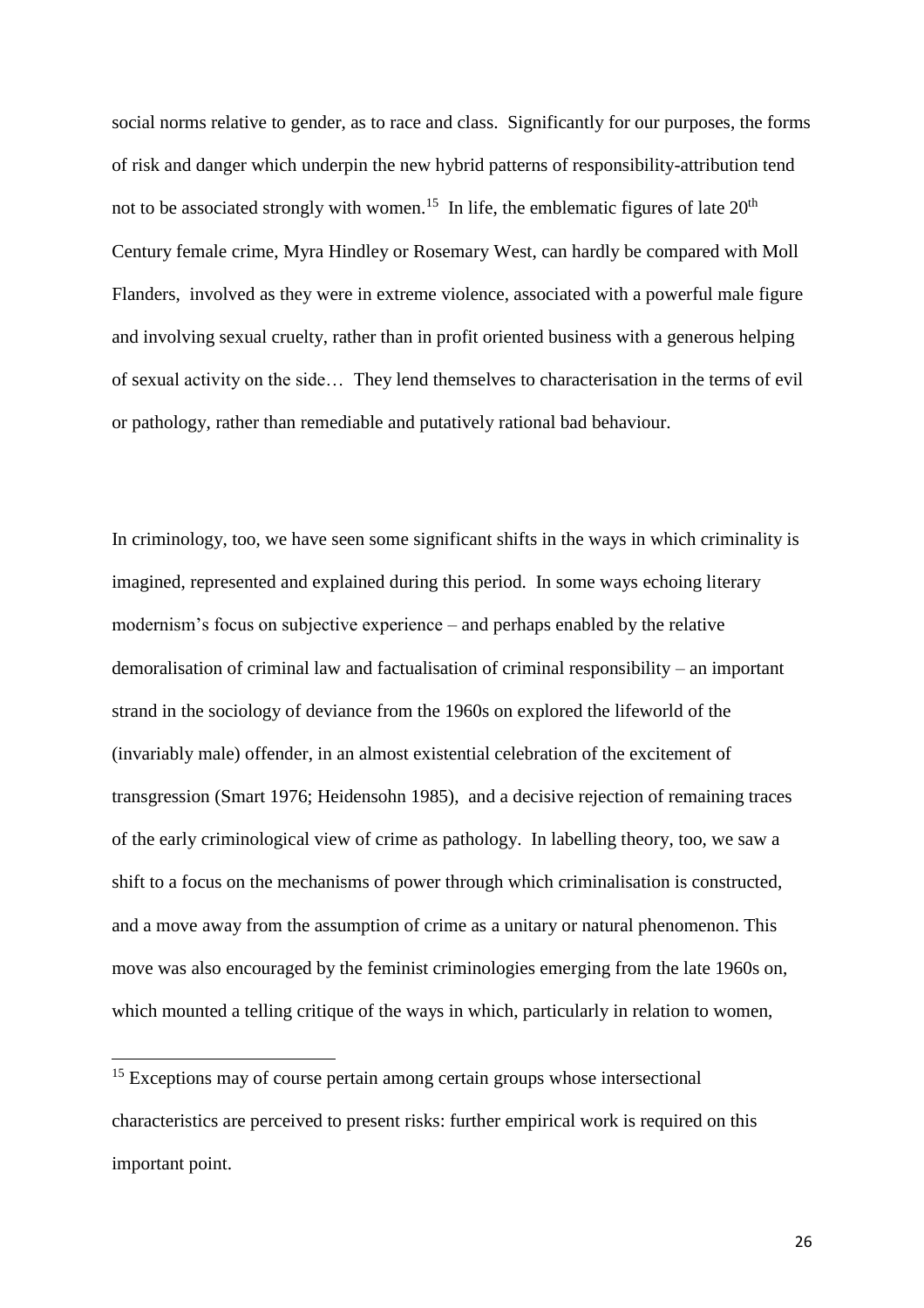older, essentialist criminological assumptions continued to exert considerable power, particularly in those areas in which criminal law's gaze was trained specifically upon women – areas which make up a small part of officially recorded crime, but exert an enormous disciplinary force (Smart 1976; Naffine 1987; Jackson 2001; Harding 2011; Phoenix 2017). More generally, feminist scholars pointed out that women simply continued to be ignored in most of the more thoroughly sociological genres of criminological scholarship, despite their use of methods and focus on forms of behaviour which should have made gender norms a central category of inquiry and analysis. This move in criminology towards the sociological analysis of the mechanisms of power, the cultural forces, the institutional structures and the socio-economic conditions which shape different forms of crime has led to a diversification of the field into a wide array of sub-genres (see for example Liebling et al 2017). It has also implied a greater and greater division between legal and criminological analysis, with criminal law and criminal justice increasingly ideologically shaped by a moral ontology which is open to social science or other scrutiny in only strictly circumscribed ways. But it is important to note that, on each of the most plausible general criminological theories – those rooted in opportunity, those focused on the power of crime-inhibiting mechanisms of control, and those concerned with labelling - one might have expected to see, particularly in the second half of the  $20<sup>th</sup>$  Century, significant changes in both women's offending and practices of naming/identifying it.

To sum up: In accordance with both cultural and economic changes – notably increasing levels of education, the expansion of the academy, the development of technologies which make it easier to disseminate both academic and literary texts, as well as to produce new forms of fictional representation – both literary fiction and criminal justice diversified in the second half of the 20<sup>th</sup> Century. This makes generalisation, the identification of patterns and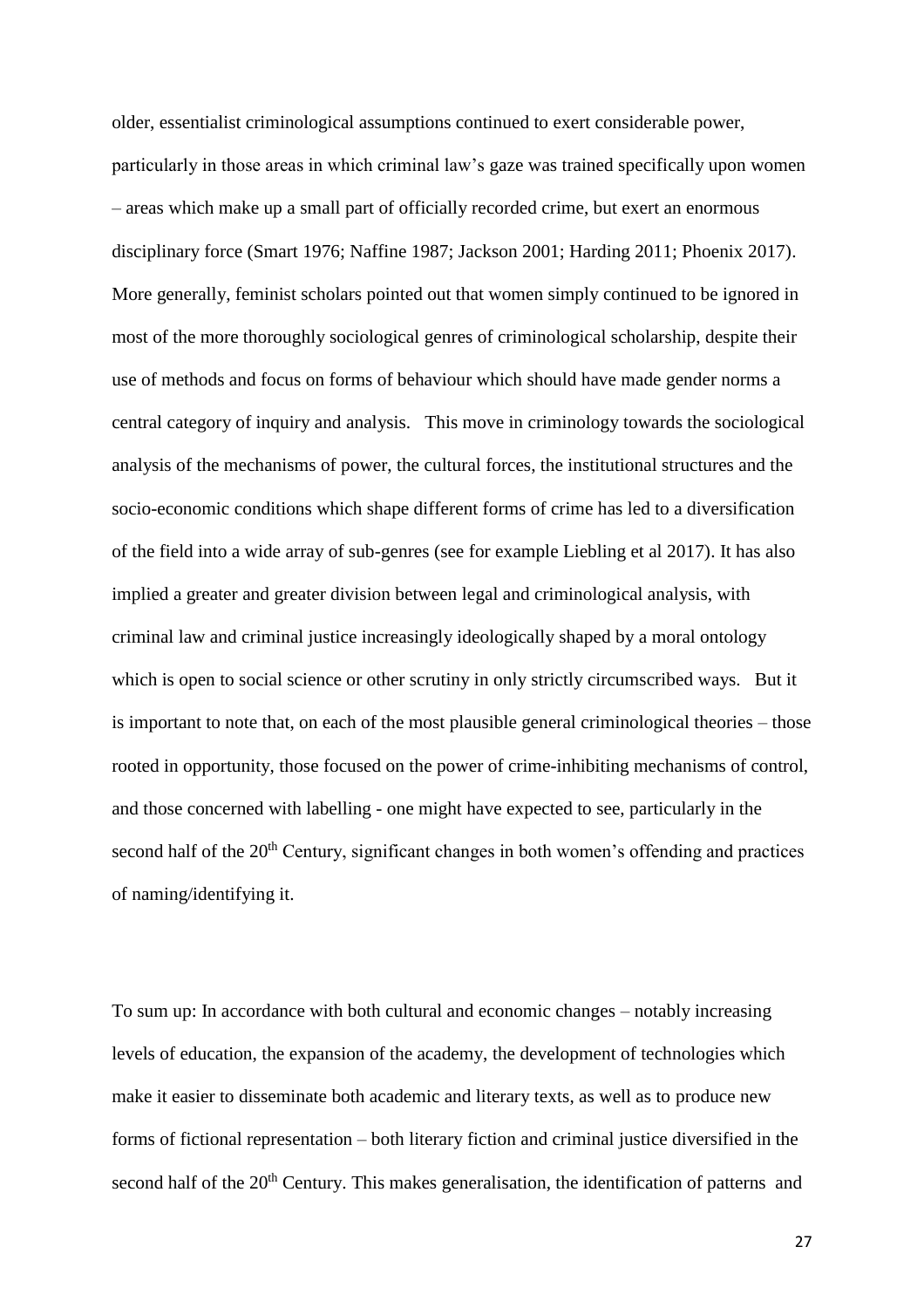the building of even speculative explanatory theses ever more perilous. And yet, as I hope to have shown, we can nonetheless identify some broad trends and analogies, as modernism is followed by a partial revival of realism, and penal welfarism is partially supplanted by a revived neoclassical retributivism and a new form of focus on character. With these patterns in mind, let us now turn back to our principal topic – that of the light which a juxtaposition of legal and literary sources can shed on the understanding of women's criminalisation.

### *Gender, power and agency in Twentieth Century literature: sexuality and deception; eccentrics, madwomen and murderees…*

How, then, are women's agency, responsibility and terrain for action represented in  $20<sup>th</sup>$ Century literary fiction of a broadly realist temper? If we leave aside the criminal classification statutes, with their pathologised image of fallen women and inebriates (Zedner 1991), the headline story of female crime at the beginning of the Century was, of course, that of the suffragettes: a powerful image of women's agency and one which must have been reinforced for contemporaries by the hunger strikes in which many imprisoned suffragettes engaged. And indeed in the literary sphere, the Century starts promisingly enough in terms of literary depictions of female agency and counter-cultural capacity. A key example is Henry James' *The Wings of the Dove* (1902). In this devastating book, the beautiful, damaged, ambitious and certainly very will-ful Kate Croy, rejecting the advantageous marriage prospects which her wealthy and controlling aunt has planned for her, becomes secretly engaged to the besotted, impecunious and far less psychologically powerful Morton Densher, whom she then manipulates into deceiving terminally ill heiress Millie Theale that he is in love with her. Millie, a quietly powerful figure in her own right, discovers the truth,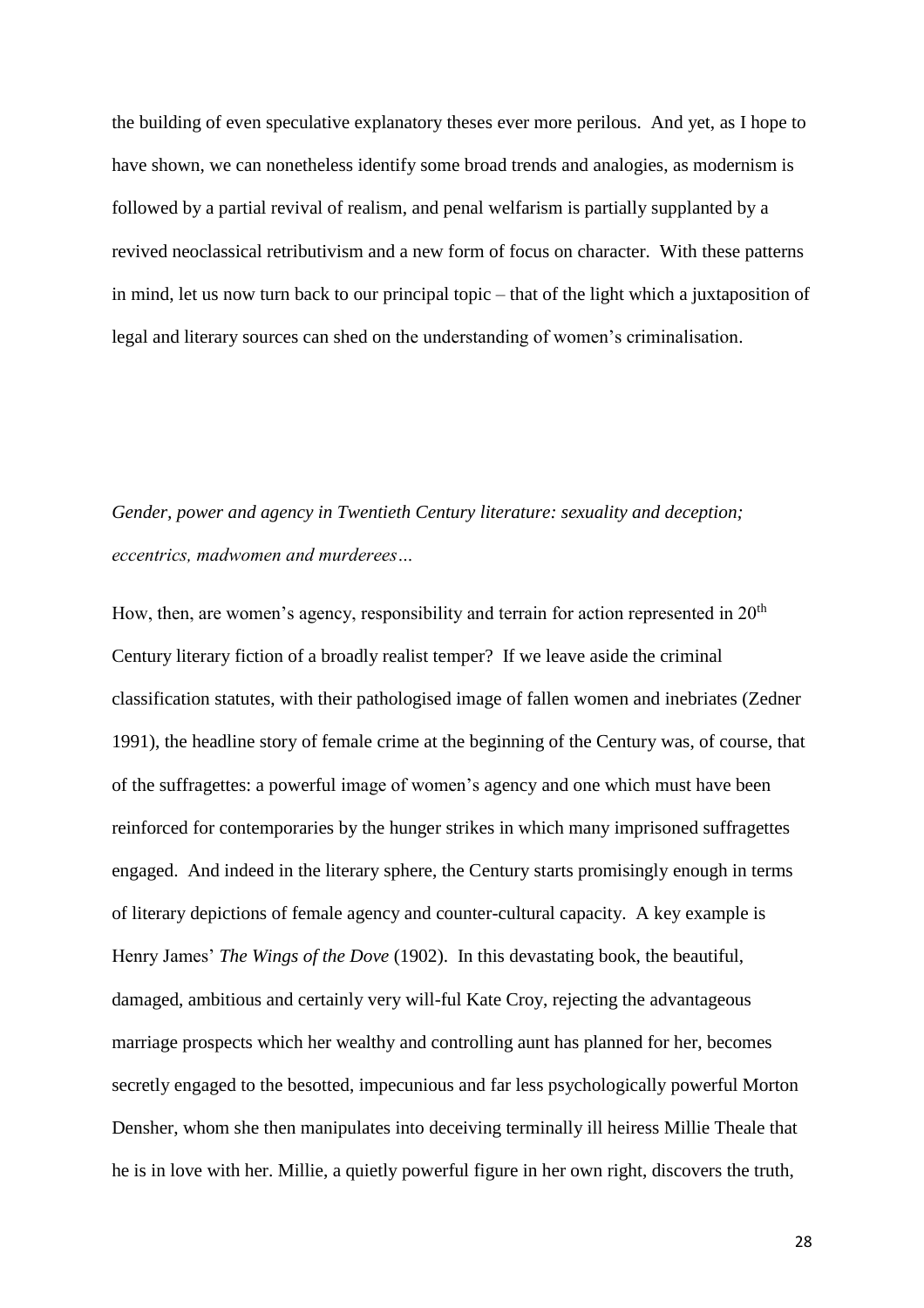but nonetheless – we are led to believe – in an extraordinary act of love – or is it of revenge, or simply resignation? - leaves her fortune to him. Kate and Morton now have the means to marry. But though Kate has won her dangerous game, their relationship is polluted, and James gives us a vivid sense of the very self – that of Morton – dissolving, and then resisting, under the pressure of the moral dilemma which the destruction of their moral integrity entails. As for Kate, she hovers in James' portrayal, a troubling metaphor for *fin de siècle* perplexity about women's social position: highly capable and agentic, but damaged by a toxic mix of indulgence and neglect. A dutiful daughter of a manipulative and degenerate father, a hint of the genetic inheritance so central to the criminology of the time is eclipsed in James' portrayal by the shaping force of the gender and class norms, and the norms of filial obligation, which encase and constrain her. Kate is a luminously capable and agentic figure, but one with no real scope to exercise her considerable talents in a productive way. With a foot in both modernist and realist camps, this novel gives a vivid sense of female capacity and wilful agency, and of the exquisitely controlled terrain, shaped by legal norms and social conventions, over which women might exercise it at the start of the Century.

Kate's deceptiveness echoes back to Victorian associations between feminine deviance and dishonesty – an association which persists in both literary fiction and criminology (Lacey 2013). But her cruel and counterproductive conduct reaches beyond mere dishonesty, and if literary heroines had continued to develop in the mould of Kate Croy, one feels that the true descendants of Moll Flanders – though considerably more complex psychologically - would have been walking the pages of English novels far earlier and more frequently in the 20<sup>th</sup> Century than they in fact did. Instead, Millie Theale is perhaps a better bellwether for the literary fate of women: capable, yet often portrayed as complicit in their own victimisation. But Kate does prefigure what turns out to be a pervasive feature of 20<sup>th</sup> Century female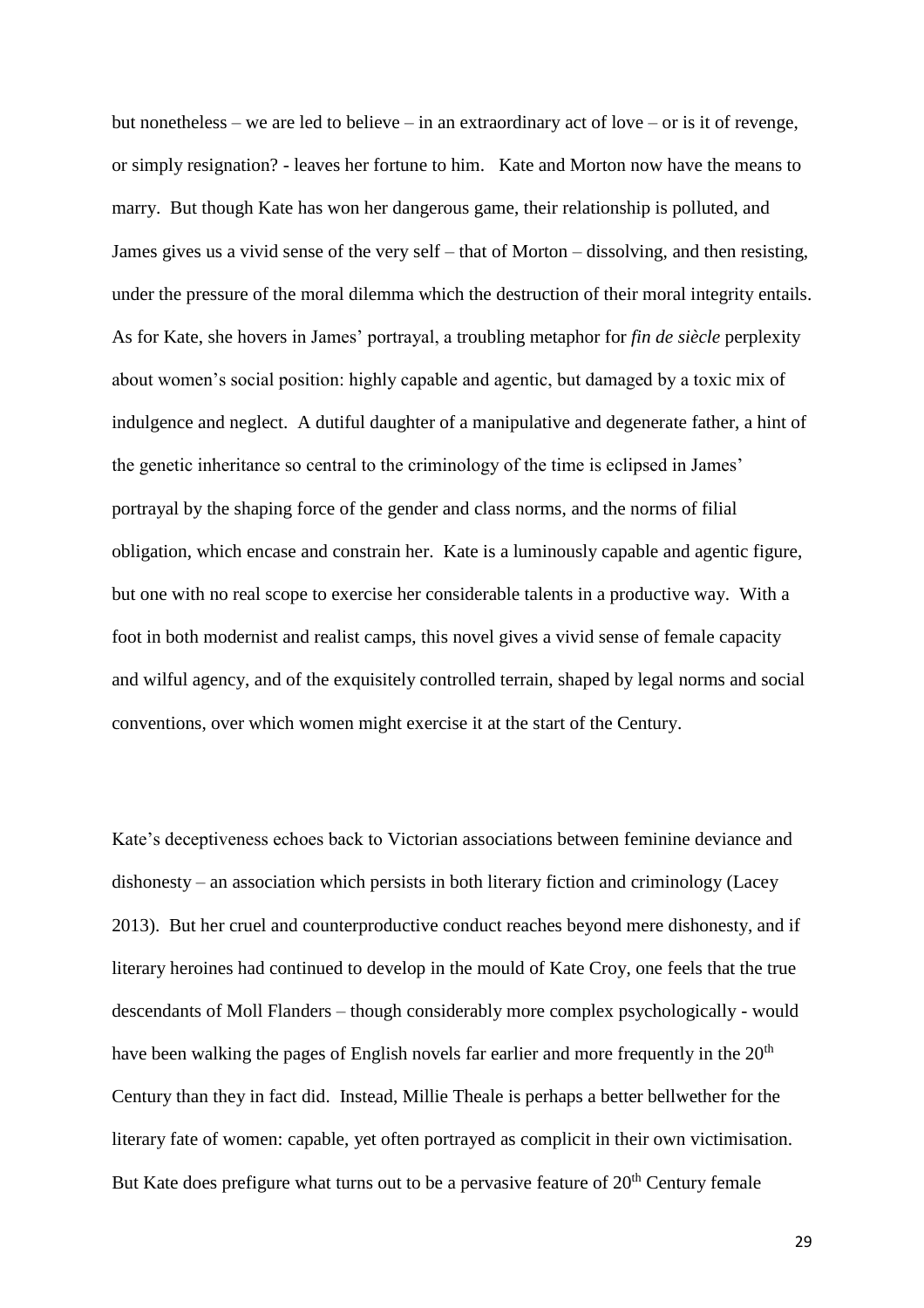literary deviance: her criminal or counter-cultural behaviour is not merely motivated by her desire for the financial independence which underpins agency, but also framed by love or sexual desire, and hence re-domesticated within the usual gender hierarchy. Think, for example, of Lawrence's *Lady Chatterley* (1928), who flouts strong social conventions of both class and gender to pursue her feelings for gamekeeper Mellors.<sup>16</sup> Or of Fay Weldon's Ruth of *The Life and Loves of a She-Devil* (1983), who indulges in a range of criminal conduct, much of it involving deception, as well as acts of positively Gothic self harm, to revenge herself on her unfaithful husband and his lover – using the norms of exaggerated femininity moreover to do so. By the early  $21^{st}$  Century, this love motive can at least take lesbian form, as it does in Sarah Waters' *The Paying Guests* (2014), in which the hitherto appallingly dutiful Frances Wray sleepwalks millimetre by millimetre (with one enormous leap in between) into colluding in the concealment of a homicide committed by her lover. But the literary trope of female moral choice and action shaped – even distorted - by sexual passion remains remarkably constant. In fact the painful depiction of constrained yet potentially destabilising female sexuality is remarkably consistent with that explored in Radclyffe Hall's Stephen Gordon of *The Well of Loneliness* (1928) – a book with strong intertextual resonance

<sup>&</sup>lt;sup>16</sup> Likewise the violent attempt and intention, respectively, of Hermione and Gudrun in D. H. Lawrence's *Women in Love* (1920) are motivated by their intense feelings for men, even though each of them is represented as having a certain independence, the first because of inherited wealth, the latter because she has a profession as a teacher and considerable skill and reputation as a sculptress. Indeed Gudrun, by throwing up her independence to follow Gerald, albeit temporarily, comes – knowingly – close to becoming a 'murderee': see note 25 below.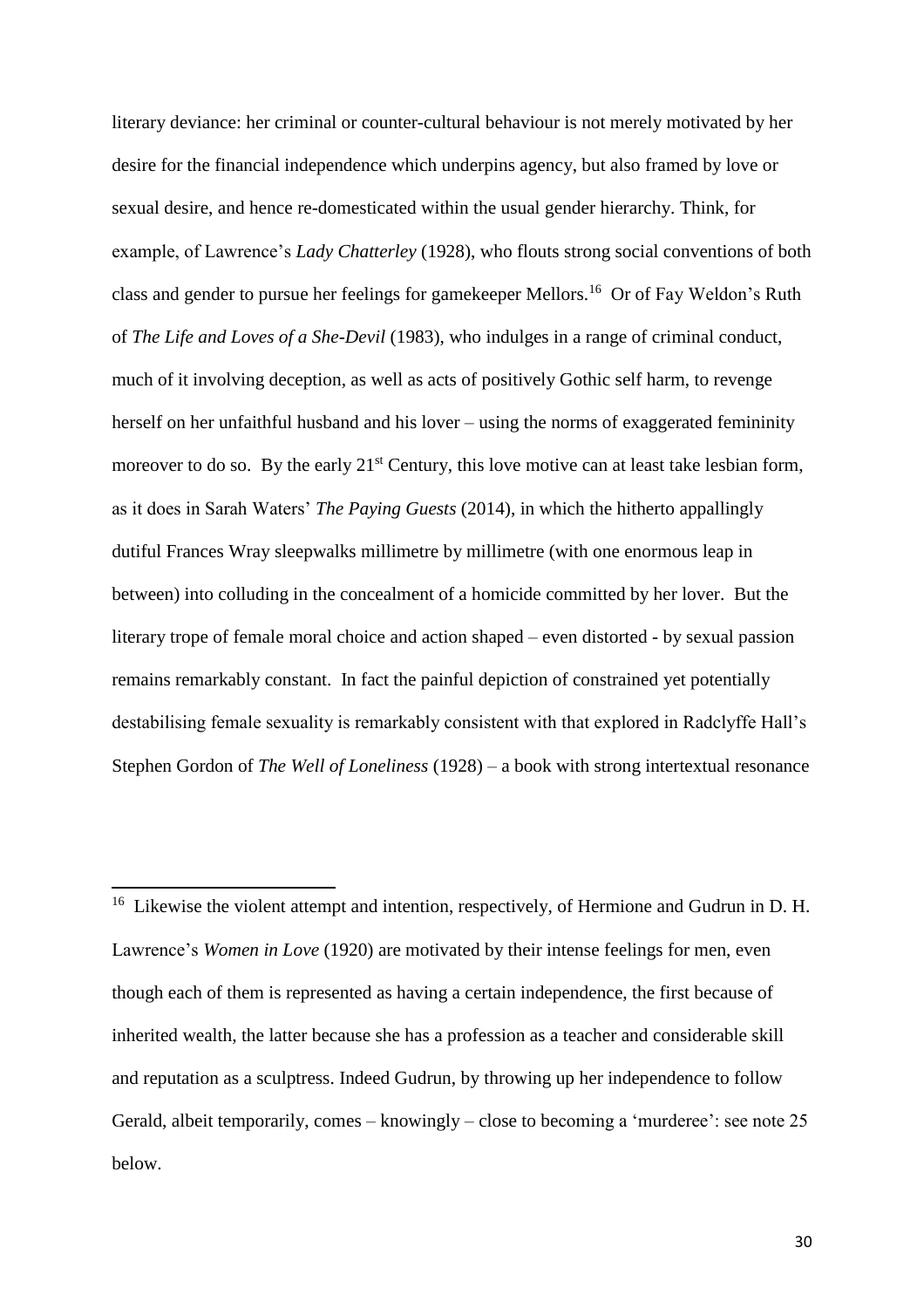with Waters' novel in a number of ways, not least in its setting in the early  $20<sup>th</sup>$  Century and portrayal of a minor character with a close resemblance to Stephen Gordon.<sup>17</sup>

Legal and literary tendencies to frame female crime in terms of sexuality and deception are tellingly brought together in F Tennyson Jesse's *A Pin to See the Peepshow* (1934), in which Julia Almond<sup>18</sup> has her motivations interpreted by lawyers, judge and jury through the lens of gendered stereotypes about the deceptiveness of a woman determined to escape her husband and protect her lover. Perhaps yet more significant, however, is how little this narrative structure changes over the next 80 years. The deceptive and sexually framed female crime of Yvonne Carmichael in Louise Doughty's *Apple Tree Yard* (2013) bears a striking, and dispiriting, resemblance to that of Julia Almond: a woman of good standing whose character and credibility are destroyed by the discovery of her deception. One change is, however,

 $\overline{a}$ 

<sup>17</sup> Indeed the orientation of strong female characters towards men is reflected in literature well beyond the terrain of crime or even markedly counter-cultural behaviour. For example, Harriet, the central figure in Olivia Manning's *Balkan Trilogy* (1956 – 1964) and *Levant Trilogy* (1977 – 1980) – a strong figure and an educated woman - loyally follows in the path of her feckless husband Guy, even in the face of his callous self-centredness, and notwithstanding feeling that '[A]mid the bovine atmosphere of collegiate maleness she was just a skirt with a library book' (1956-64/2012: loc. 1360). Cf. Hervey Russell, a strong character at the centre of Storm Jameson's *None Turn Back* (1936): 'She had no ambitions of her own; if she shone, it must be in order to see some man roused and admiring. She felt convinced that she could help an ambitious man to be successful.' (1936/2011, loc. 2580). <sup>18</sup> Almond is based on the real (and convicted) murder defendant Edith Thompson: see Afterword by Elaine Morgan in Tennyson Jesse (1934/1979: 405-8).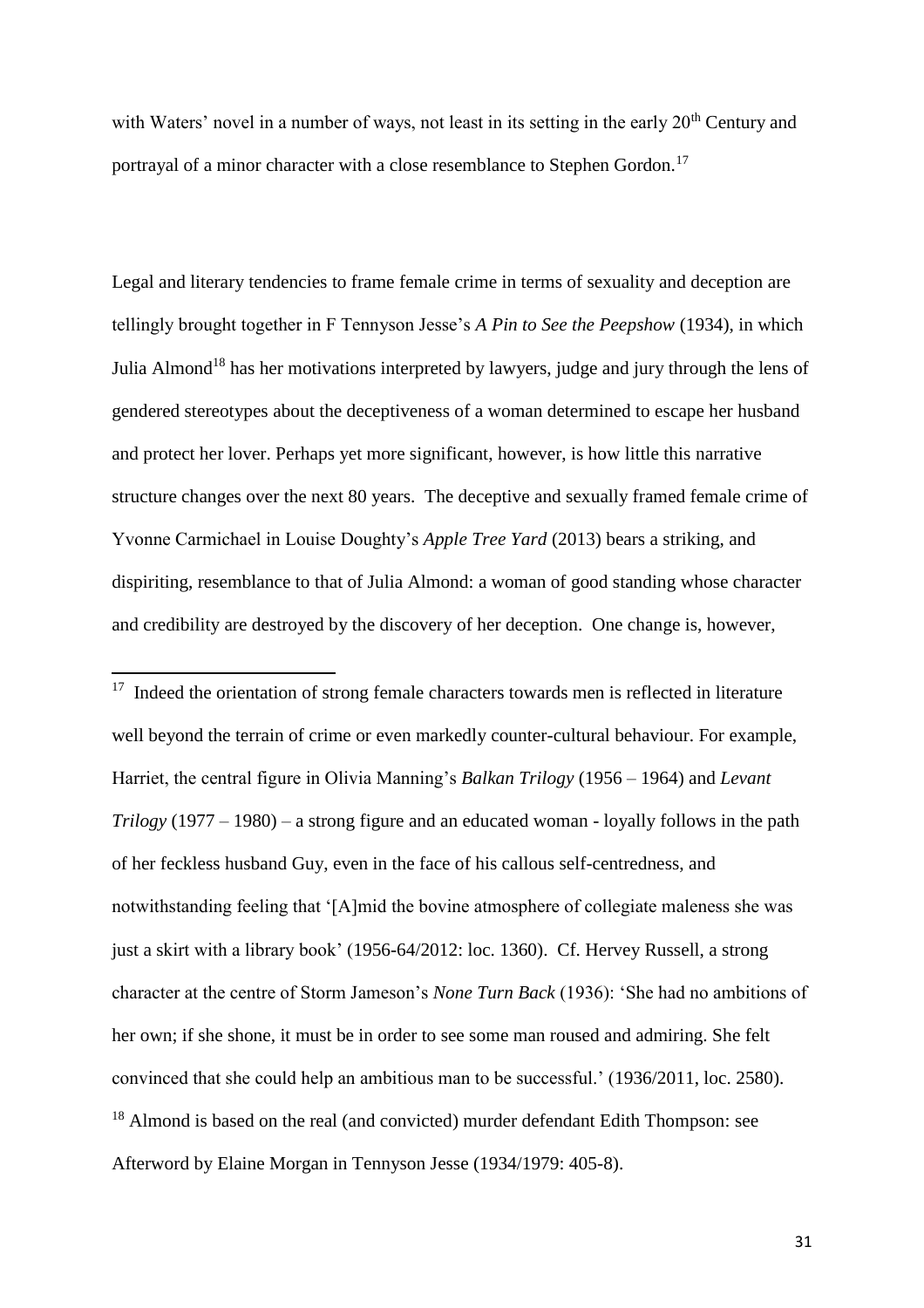clear: unlike Almond, the very sexualisation of Carmichael's alleged crime, while further damaging her credibility, underpins her fundamental lack of perceived dangerousness. Carmichael's conviction is for perjury rather than murder; but the criminal law's disciplinary force pales beside that of prevailing social norms.

This is most assuredly not to deny that there are developments in the English novel of key significance for understanding how agency, its gendering and the opportunities for exercising it are developing. Particularly in the early part of the Century, with the flourishing of literary modernism, the focus on the interior world of subjects, perhaps most especially female subjects, is striking. Indeed, in an exaggerated reflection of what was happening in terms of the psychologisation of ideas of criminal responsibility (and of criminal incapacity), interiority – echoing the deepening of psychological understandings of criminal responsibility – often virtually replaces or displaces plot. This is particularly striking in James Joyce's *Ulysses* (1922), notably in Molly Bloom's famous soliloquy. And quite apart from exemplifying the novelistic turn to the psychic interior, the soliloquy is a fascinating commentary on gender difference. On the one hand, Molly's sense of self is saturated with the body and with sex, in a way reminiscent of the features of *Lady Chatterley's Lover* (1920) which make it uncomfortable reading for today's feminist. On the other hand, Molly is an astute commentator on men's combined arrogance, brutishness and fragility, repeatedly commenting on their need to appear to control things (and indeed implying their ineffectiveness in doing so…). In a lovely moment of irony, she describes a lover as an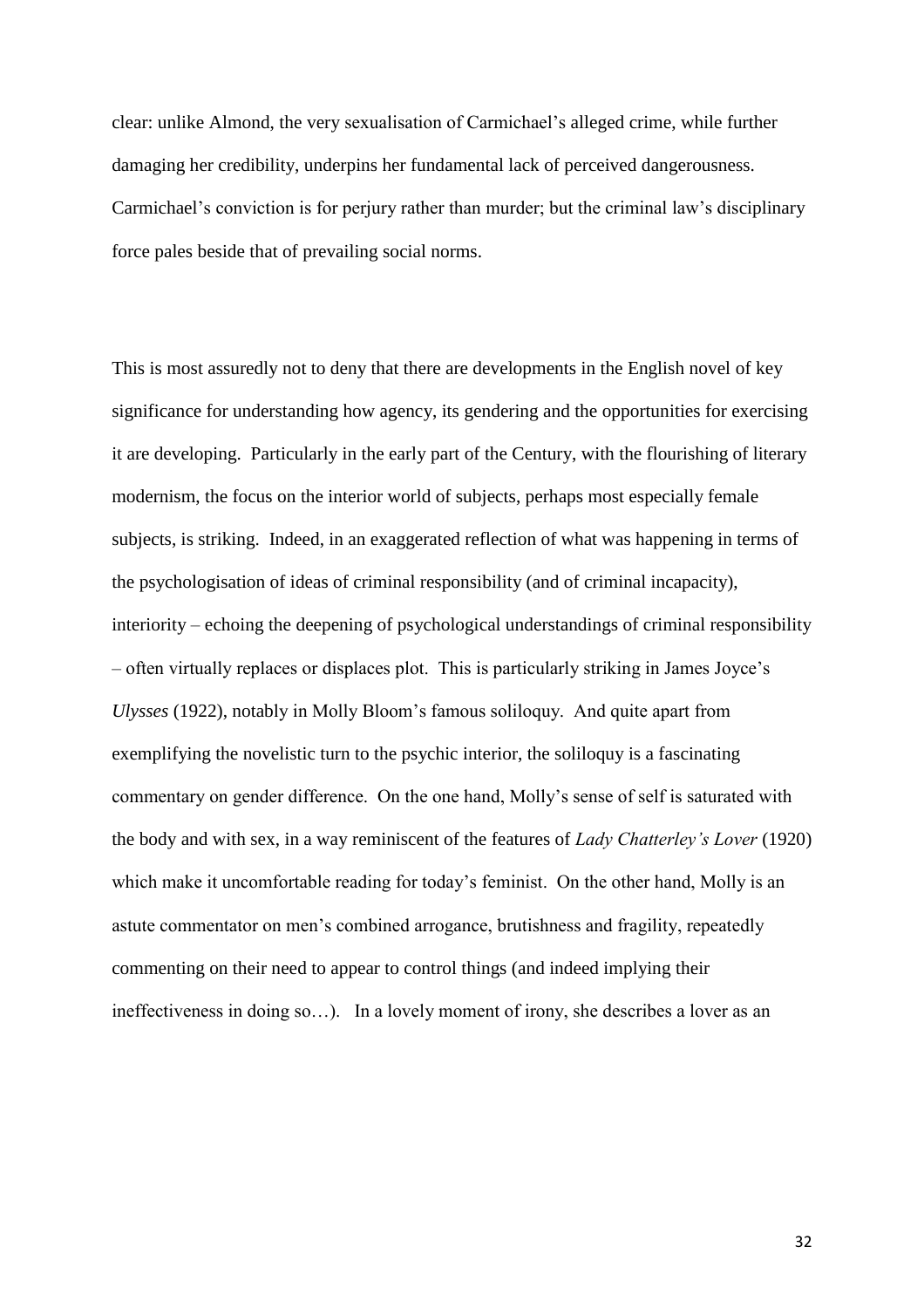'ignoramus that doesn't know poetry from a cabbage' (Joyce 1922/2016: loc 13838)<sup>19</sup> and conjectures that the world would go better if run by women.

Interiority, alongside a heightened sense of the self and it complex relation to the social, is also central of course to the tone and focus of Virginia Woolf's literary fiction in novels such as *Mrs Dalloway* (1925) and *Orlando* (1928). Indeed *Orlando* explicitly ponders not only the social construction of gender ('She was becoming a little more modest, as women are, of their brains, and a little more vain, as women are, of her person' (Woolf 1928/Kindle: loc. 1770) but also the multiplicity of the self. In proto-postmodern style, Woolf brings the self into being as a question or a project rather than a represented discovery. *Orlando*'s (1928) combined perception of the upsides of feminine identification/sociality and critique of the constraints on women is strikingly fresh almost a century after its publication. Though often thought of as an extended love letter, *Orlando* is also a seriously political novel: its portrayal of the social habitus and power structure of gender self-discipline is decades before its time indeed positively Foucauldian. And it marks the emergence of radical idea of gender as a spectrum, as fluid – an idea which is arguably only coming to practical fruition in the western world in the early  $21^{st}$  Century. Indeed it is hard to come up with many  $20^{th}$  Century novels with such a straightforwardly agentic and central (partially) female character.

This leads to a further theme which emerges from the novels: that many of the instances of counter-cultural feminine agency in 20<sup>th</sup> Century literature are women who have in some

<sup>&</sup>lt;sup>19</sup> This quotation is taken from the eighth sentence of Molly Bloom's soliloquy at the end of *Ulysses*.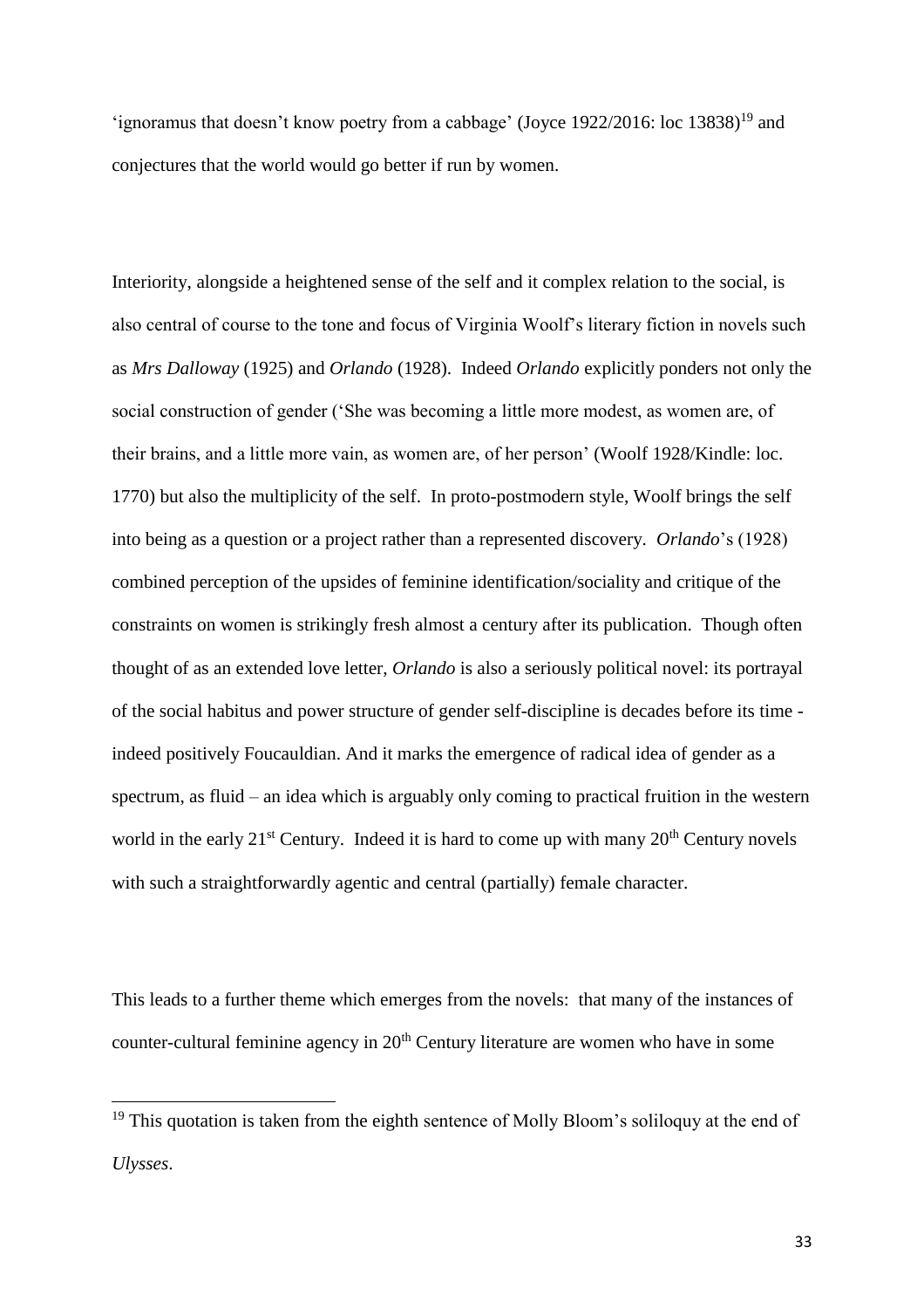sense cast off or distanced themselves from a conventional femininity or even femaleness, while at the same time using all the psychological mechanisms through which women are typically able to exercise power. A fascinating example is Elizabeth Bowen's Mme Fisher of *The House in Paris* (1926) – one of the most cruel and manipulative female figures in  $20<sup>th</sup>$ Century literature, and one whose relationship to femininity is at once emphasised and distanced. She exercises a key part of her power to manipulate and indeed destroy others psychologically through her role as a mother and through her preternaturally acute sense of other's psychic vulnerabilities; but her invalid status, age and widowhood render her relation to norms of sexualised femininity oblique. Weldon's 'she-devil' Ruth<sup>20</sup> – perhaps an ironic play on Defoe's 'she-merchant', *Roxana* (1724) *–* engages in criminal conduct of which she is unashamed; and she draws on both her intelligence and hyper-conventional femininity to plan and execute it. Ironically, however, she draws on a number of stereotypically female capacities – domestic and child-rearing skills for example – to effect part of her revenge, and ultimately rebuilds herself a sexually attractive woman, through an exaggerated form of cosmetic surgery which shifts the novel from realism into fantasy, in the ultimate stages of her plot. <sup>21</sup> So Ruth is only a very approximate descendant of Moll Flanders. It is moreover

 $\overline{a}$ 

<sup>21</sup> Weldon's sequel, *Death of a She-Devil* (2017) sees Ruth further punished by her own selfassertion, as the physical effects of her cosmetic surgery, her unreliable powers of judgement, and the perfidy of her associates sees the sisterhood which she has established implode in what can only be described as Gothic style. The novel is hard to interpret, but at best

<sup>&</sup>lt;sup>20</sup> See for example Weldon 1983: 48-9: indeed Ruth experiences her husband's labelling of her as a 'she-devil' as a liberation: "if you are a she devil the mind clears at once. The spirits rise. There is no shame, no guilt, no dreary striving to be good. There is only, in the end, what you want. And I can take what I want. I am a she devil!'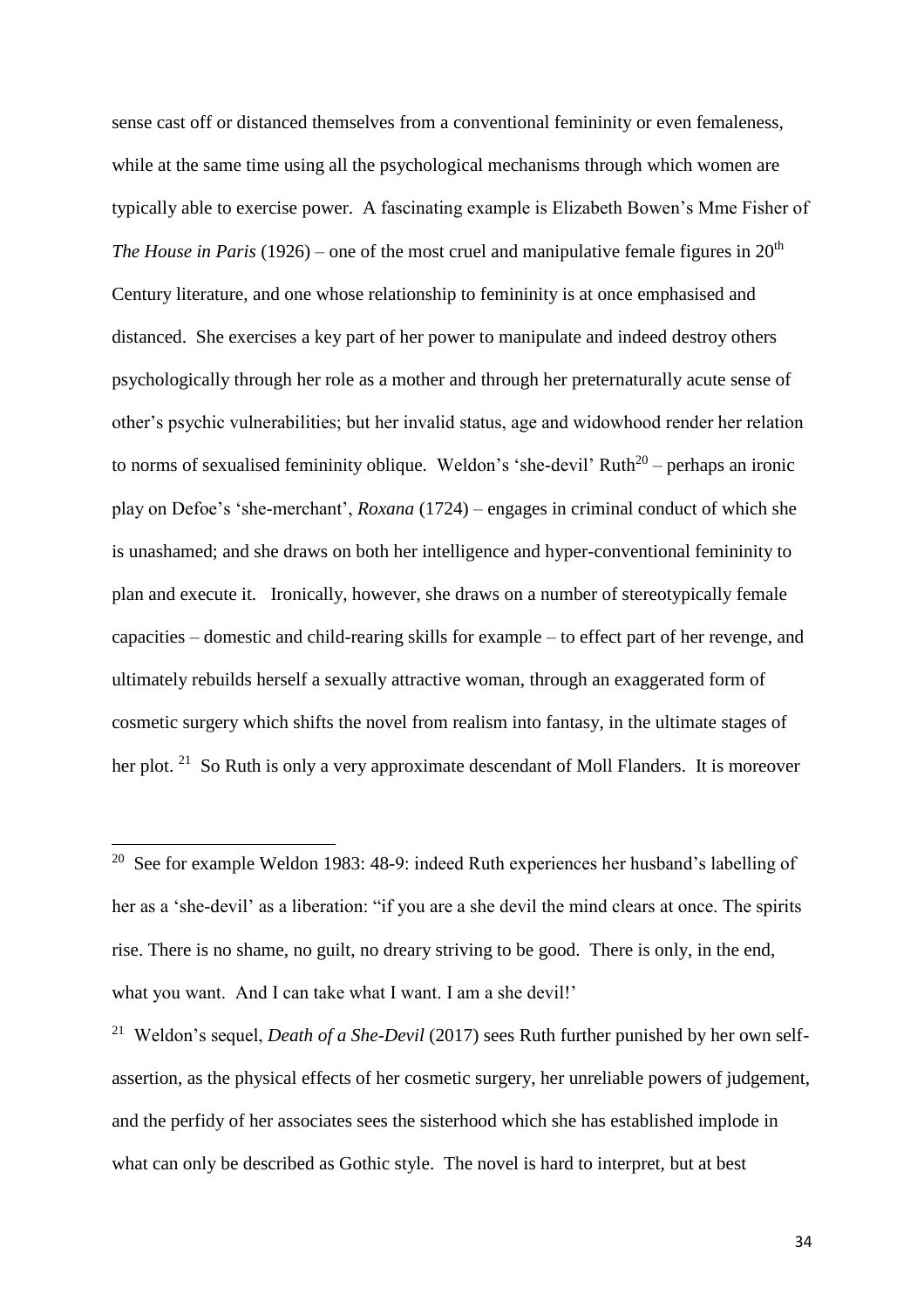worth noting that among her stereotypically feminine tools we must include a highly developed capacity for deception – something which also occupies, not surprisingly, a key place in instances of women's crime in crime fiction, a key example being Agatha Christie's *Witness for the Prosecution* (1925).

Beyond deception, the pervasive sexual context of female literary deviance, and its distinctively gendered modality, two further themes emerge strongly from 20Th Century literary representations of female deviance. One is a preoccupation with mental instability and mental illness, and with the fragility of the line between mental health and mental illness, as well as a determination to explore the multiplicity and instability of the self in ways prefigured by 19th Century sensation fiction but in an entirely fresh and far more subjective psychological form. The critique of a binary split between sanity and insanity with which many novels engage – Virginia Woolf's *Mrs Dalloway* (1924); Antonia White's *Frost in May* (1933) and *Beyond the Glass* (1954), or Doris Lessing's *The Four-Gated City* (1969) and *The Golden Notebook* (1969) – is of particular interest from this point of view. Again, this is a luxury which the law, engaged as it is in a project of classification and judgment, cannot indulge: and yet it struggles with the very same dilemma in court rooms, legislatures and jury rooms. The gendered nature of its judgments is evident – as in the well known pattern of constructing women's self defence in terms of mental incapacity defences (Nicolson and Sanghvi 1993).

pessimistic about, and at worst contemptuous of, the feminism which might have been seen to inform the original book.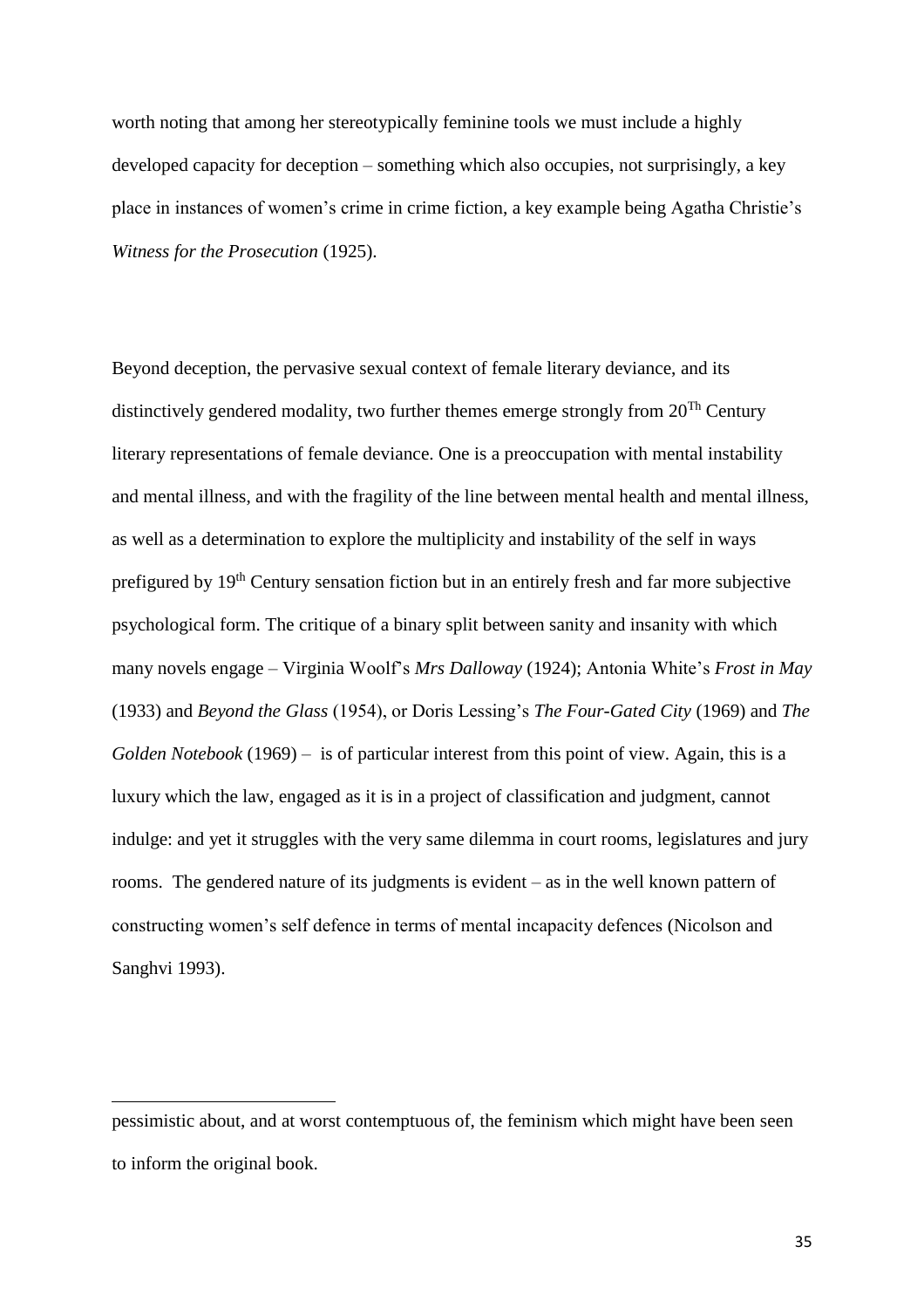A second theme, abutting that of madness or instability, is that of eccentricity. Many novels portray even vivid and powerful female protagonists as in some sense pathetic, eccentric or marginalised: think, for example, of Muriel Spark's painfully brave yet out of touch Jean Brodie of *The Prime of Miss Jean Brodie* (1961). There is an interesting contrast here with Graham Greene's and Angela Carter's deliciously unapologetic (and occasionally criminal) eccentrics, Augusta Bertram and Nora and Dora Chance of, respectively, *Travels with my Aunt* (1969) and *Wise Children (1991) –* raising an interesting question as to whether the space to adopt an eccentric persona is one, small piece of social space gained by late 20<sup>th</sup> Century women, in an intriguing (dis)analogy with Moll Flanders' more straightforwardly deviant persona. Note, however, that these happy, agentic female eccentrics walk the pages of books which in significant respects exceed the bounds of realism. Virginia Woolf's *Orlando* is once again the paradigm here: surely the most transgressive novel of the early  $20<sup>th</sup>$ Century in gender terms, and one which also presages a tendency to displace representations of female crime and deviance onto earlier historical periods.<sup>22</sup> For example, Woolf anticipates Carter's (or Weldon's) displacement of female agency into imagined worlds, with Evelyn/Eve's (*The Passion of New Eve* 1977) punitive feminisation and feminised victimisation representing a more violent version of *Orlando*'s discovery of increasingly constraining gender norms amid her sexual transposition across the centuries. At the end of the Century, Sarah Waters' imaginative reworking of the Victorian gothic around lesbian sexuality (*Fingersmith* 2002; *Affinity* 1999) features a range of criminal and deviant women, of whom Grace Sucksby of *Fingersmith* – an intelligent rogue who is ultimately not without

 $22$  Again, this is a tendency which also marks  $19<sup>th</sup>$  Century novels, whose representations of female deviance are often set at safe historical or geographical distance: see Lacey 2008: 223-4.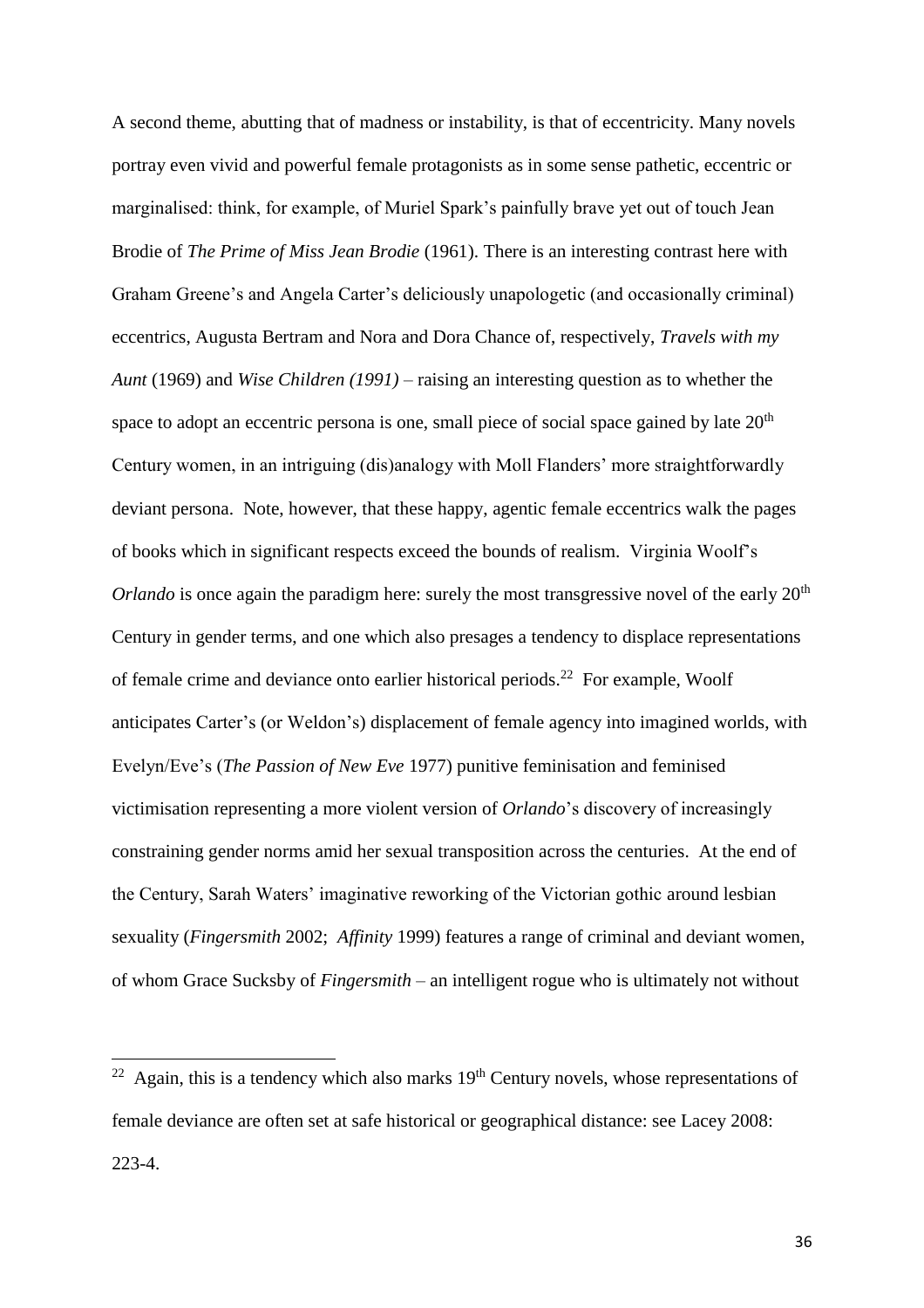heart - is probably the closest analogue of *Moll Flanders* which I have encountered in my reading so far.<sup>23</sup>

Novelists tackling similar issues from a more conventionally realist method tend to portray a world in which, notwithstanding the possibilities of crossing or mixing of gender identities, the norms remain as fixed – and as potentially brutal to those who transcend them – as ever. Here Jackie Kay's *Trumpet* (1998), based on the true story of a jazz musician who lived as a man, and whose 'exposure' as a woman after his death causes psychic shock and public scandal, is a paradigm – as are Jeanette Winterson's *Oranges Are Not the Only Fruit* (1985) and Sebastian Barry's *Days without End* (2016). In these books, questions are raised about why, respectively, gender and sexuality, are treated as so central to human identity and relationships. It is a theme on which literature has moved light years ahead of law. In an exemplary recent case, a woman who had deceived another young woman into believing that she was a man, and then engaged in penetrative sex with her using a prosthesis, was convicted of sexual assault by penetration – an offence equivalent in seriousness to rape, and earning her a six and a half year custodial sentence. It was simply assumed that the deception as to sex/gender – unlike deceptions as to age, marital or health status, or an intention to pay, in a sex work context – was a fundamental issue going to consent.<sup>24</sup>

 $23$  Perhaps it would be more accurate to say that the Sue Trinder /Grace Sucksby pairing equates to that of Moll and her older 'governess': see Lacey 2008: 224 n. 62.

<sup>&</sup>lt;sup>24</sup> [https://www.theguardian.com/uk-news/2017/jun/29/gayle-newland-found-guilty-at-retrial](https://www.theguardian.com/uk-news/2017/jun/29/gayle-newland-found-guilty-at-retrial-of-tricking-female-friend-into-sex)[of-tricking-female-friend-into-sex](https://www.theguardian.com/uk-news/2017/jun/29/gayle-newland-found-guilty-at-retrial-of-tricking-female-friend-into-sex) ; [https://www.theguardian.com/uk-news/2017/jul/20/gay](https://www.theguardian.com/uk-news/2017/jul/20/gayle-newland-jailed-for-tricking-female-friend-into-sex) [le-newland-jailed-for-tricking-female-friend-into-sex](https://www.theguardian.com/uk-news/2017/jul/20/gayle-newland-jailed-for-tricking-female-friend-into-sex) (accessed September 18 2017).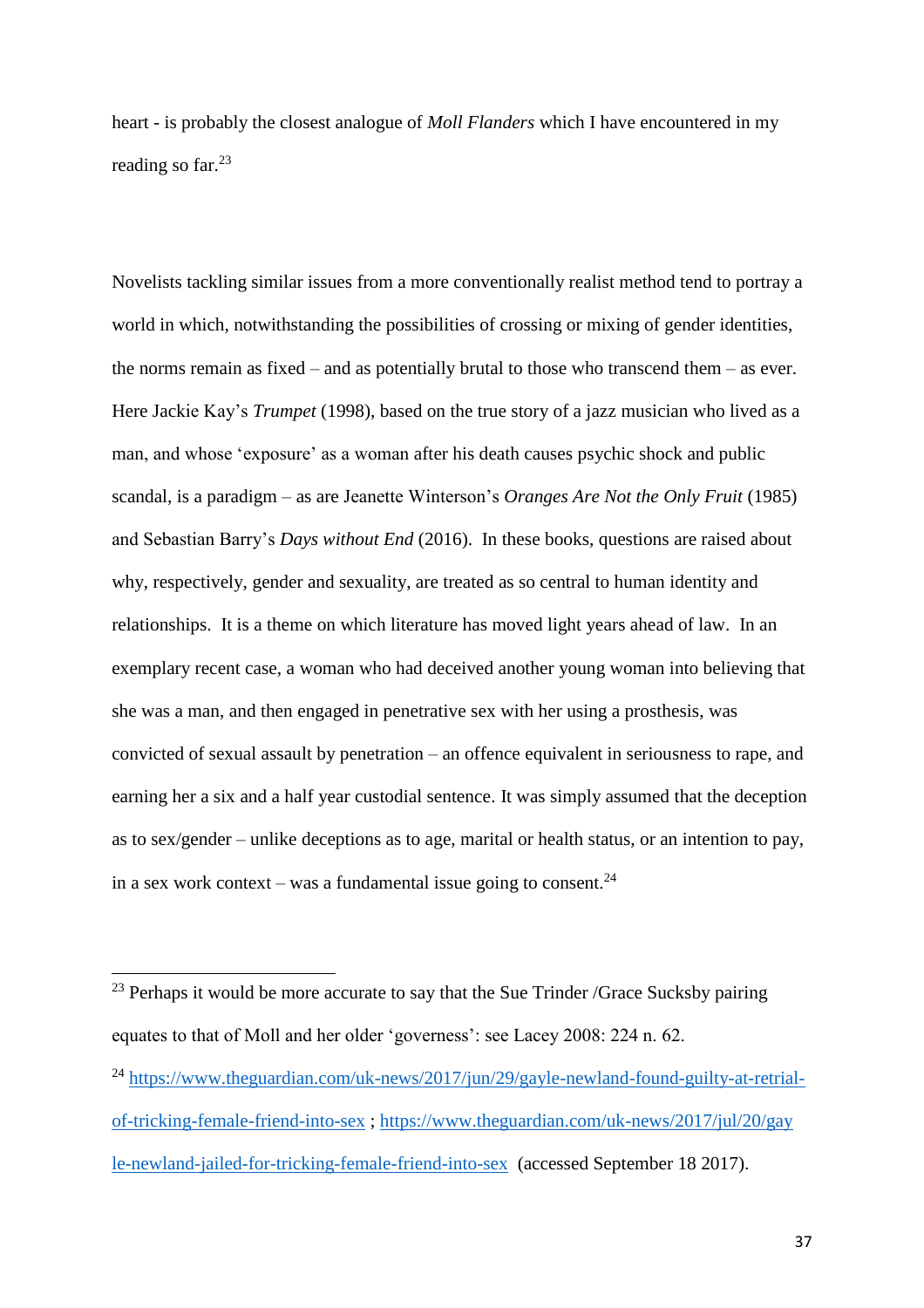In short, as far as I have been able to discern, crime is exceptionally rare for female heroines beyond the specific genre of crime fiction, and even here, deception, particularly in a sexual context, predominates as the quintessential modality of the female offender. Beyond crime fiction, or literary fiction deploying historical displacement or elements of magical realism, though deviant behaviour and its temptations remain a theme of the novel, these are played out over a small canvass in terms of conduct - while a huge one in terms of emotions. And this leads to a final, very dark theme, exemplified by Nicola Six, anti-heroine of Martin Amis's *London Fields* (1987): a hyper-sexualised, thoroughly agentic but very damaged woman who uses her considerable rational and sexual powers to manipulate two men in such a way as to produce her own murder. Almost like Millie Theale, Nicola's role in the novel is that of 'murderee', as Amis puts it.<sup>25</sup> The message is clear: a wilfully deviant woman can

25 Amis is here echoing Birkin of Lawrence's *Women in Love* (1920), who is in turn echoed by Dinah, the unconventional younger sister in Rosamond Lehman's The Echoing Grove (1953), in which she identifies herself as having neared this role at various points in her life: 'Some women do get drawn into the aura [of other couples' 'nerve storms'], though. They get to be murderees. You can smell it in them. I know what you mean. I was pretty rank myself once.' (Lehman 1953/Kindle: loc 5600 p 294); see Eagleton 2005: 263). Female murderees are distressingly common in 20th Century literary fiction. Also notable in this context is the co-optation of Mme Fisher's almost impossibly dutiful and thoroughly damaged daughter, Naomi, in the exercise of her power, notwithstanding Naomi's recognition of 'evil' in the house: indeed both Naomi and Karen come close to being, like Max – and at least at a spiritual level – murderees, effaced by Mme Fisher's malign will (Bowen, *The House in*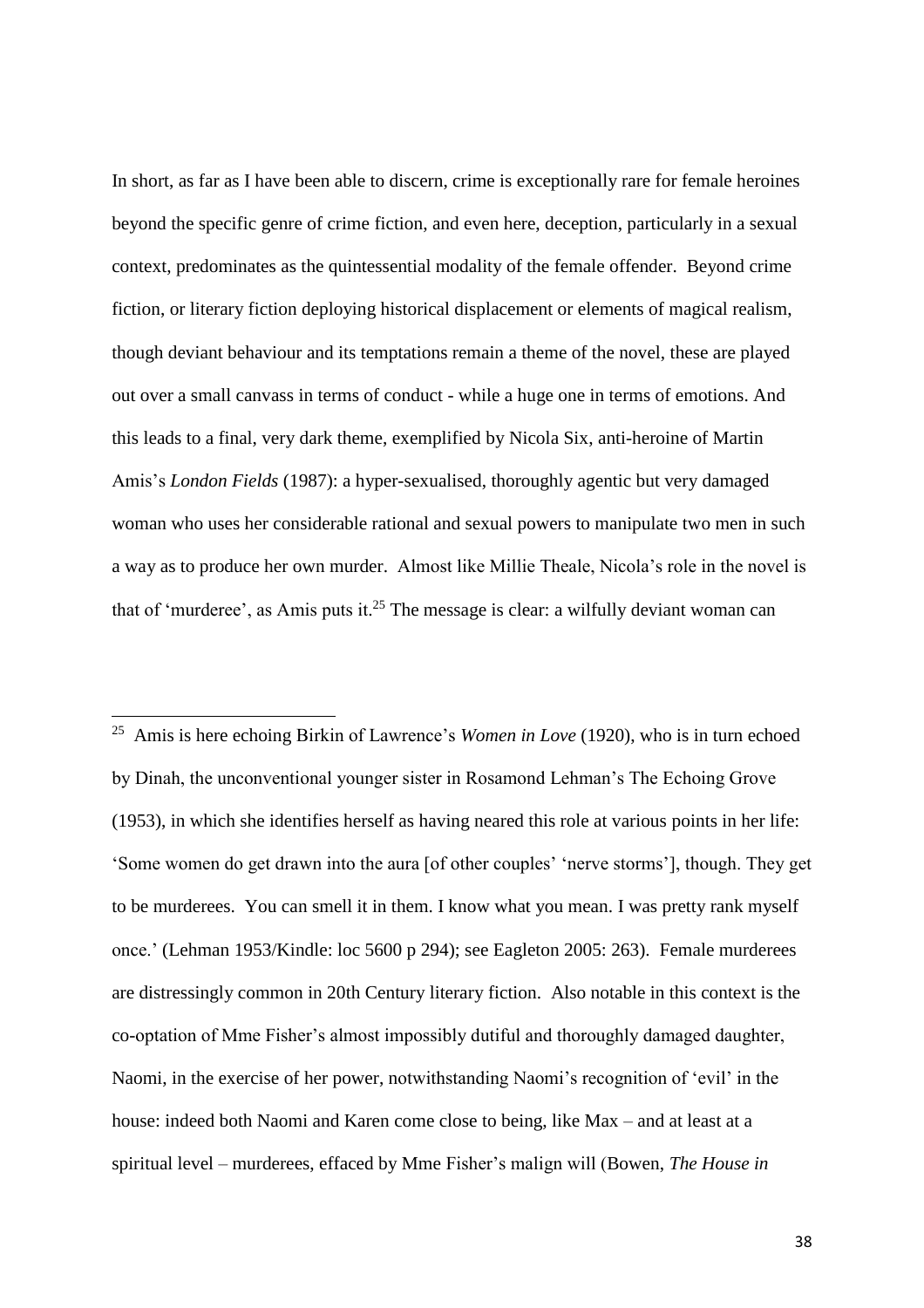expect to be murdered. Nicola Six is a murderee who combines Millie Theale's fatalism with Kate Croy's wilful and cold resourcefulness. Bisecting the period which separates Millie from Nicola, Daphne du Maurier's immortal *Rebecca* (1938) provides another telling metaphor of 20<sup>th</sup> Century literary fiction's preoccupation with the female murderee. Indeed Rebecca's ultimate triumph over both her husband and her successor as Mrs de Winter might stand as the epitome of  $20<sup>th</sup>$  Century female literary agency: her power is psychological, exercised through her hold over the minds of others; and her ultimate use of that power resistant to the patriarchal structure within which her marriage has confined her though it may be - consists in an act of indirect self-destruction.<sup>26</sup> If this is progress in terms of the power of female agency, it is the very reverse in terms of the terrain over which, and the means by which, that agency is represented as being played out.

*Paris* 1926). My thanks to Quentin Skinner for suggesting that Millie could be seen as a murderee.

 $\overline{a}$ 

Beyond the specific purview of this paper, but a feature of *London Fields* which cannot escape comment in any feminist text, is Amis's equation, in Keith's persona, of femaleness with rapability: see for example Amis (1987:168). It is an association which is also visited, in a more thoughtful and critical way, in Angela Carter's *The Passion of New Eve*, in the persona of Eve, who as a former man reconstructed as a woman, experiences a rape from, as it were, both gender subject positions: her rapist 'forced me to know myself as a former violator at the moment of my own violation. When he entered me, the act seemed to be one of seppuku, a ritual disembowelment I committed upon myself…) (Carter 1977: 98)  $26$  This is of course to say nothing of the other strongly counter-normative female figure in *Rebecca*: the powerful and sinister Mrs Danvers, who offers a paradigm of deceptive female literary deviance, and one in which there is more than a hint of (vicarious) erotic pleasure.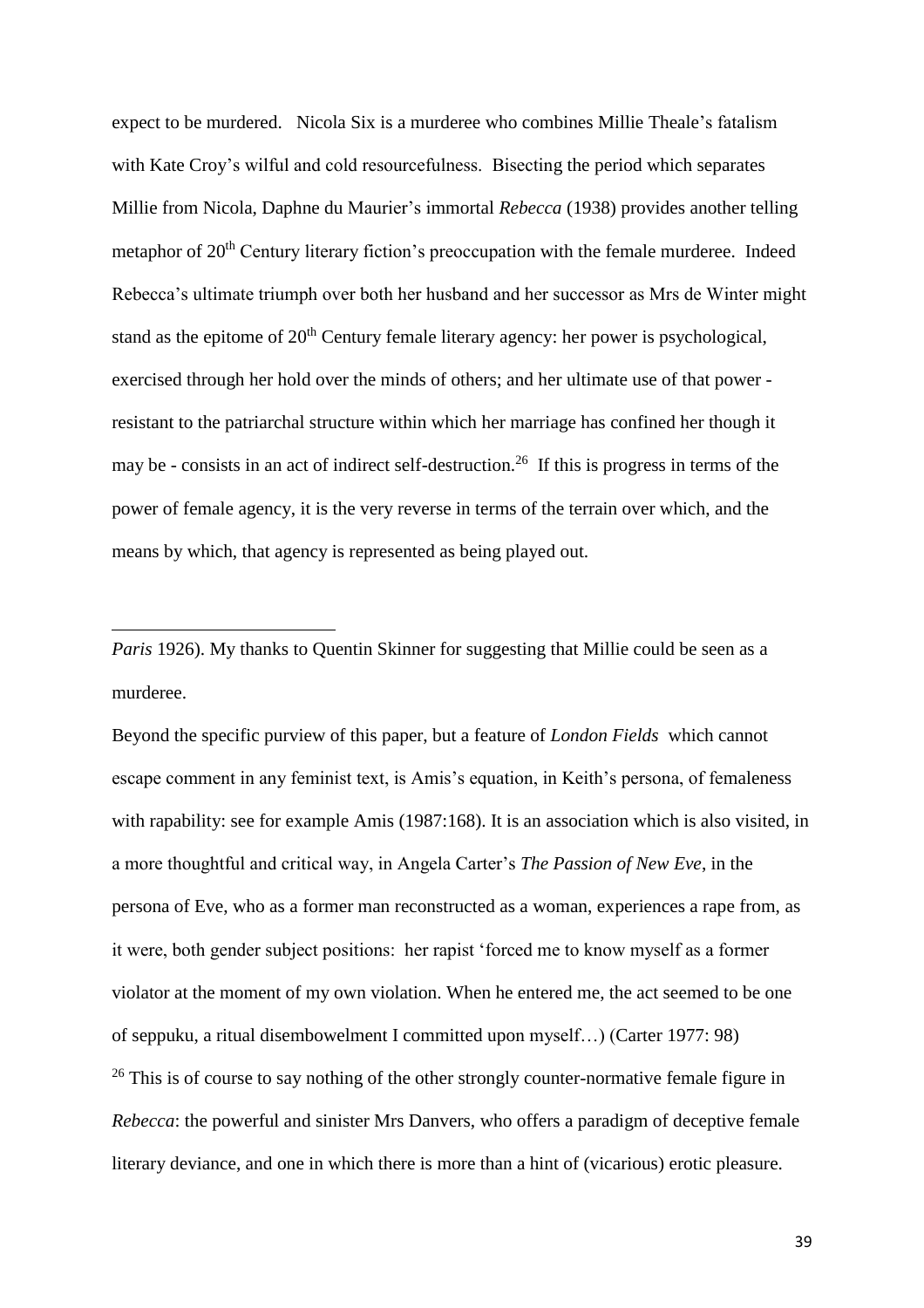#### *In conclusion*

The main message from the realist literary tradition through the  $20<sup>th</sup>$  and into the early  $21<sup>st</sup>$ Century from my reading is therefore that – in keeping with the still modest place of women in the criminal courts and prisons of England and Wales – their literary representations and preoccupations remain remarkably confined. Countercultural 20<sup>th</sup> Century literary women exert a power which emerges from the personal, emotional, interior; which is motivated by relationships, romance and sexual jealousy; which is effected by deception; which often features mental breakdown; which is invariably shaped by pressures within a family, sexual and patriarchal context; and which may be rendered less threatening by being displaced in time. I would love to be directed to any good examples – particularly counter-examples to this interpretation. But as things stand, my conclusion is that parallels between literary and legal representations of women are every bit as strong as they were in the  $18<sup>th</sup>$  and  $19<sup>th</sup>$ Centuries, suggesting that changes in women's legal and political status and economic opportunities have not been accompanied by nearly such a vivid change in underlying constructions of gender difference. For worse, or perhaps better, the harder edges of formal state control represented by the official crime and imprisonment figures pale into insignificance alongside the informal discipline exerted by conventional gender norms and the power structures which sustain them – norms which are vividly represented in the novel. Sexualisation in particular remains a key means of denigration and control: indeed, ironically – and as perhaps reflected in social media assaults on women – it may have strengthened in the wake of the greater sexual freedom ostensibly accorded to women in recent decades. As women's undoubted progress in the worlds of work, politics and education continues, this under-representation may seem unimportant, indeed something to be celebrated. It would, after all, be absurd to regard a rise in women's representation among offenders as a salutary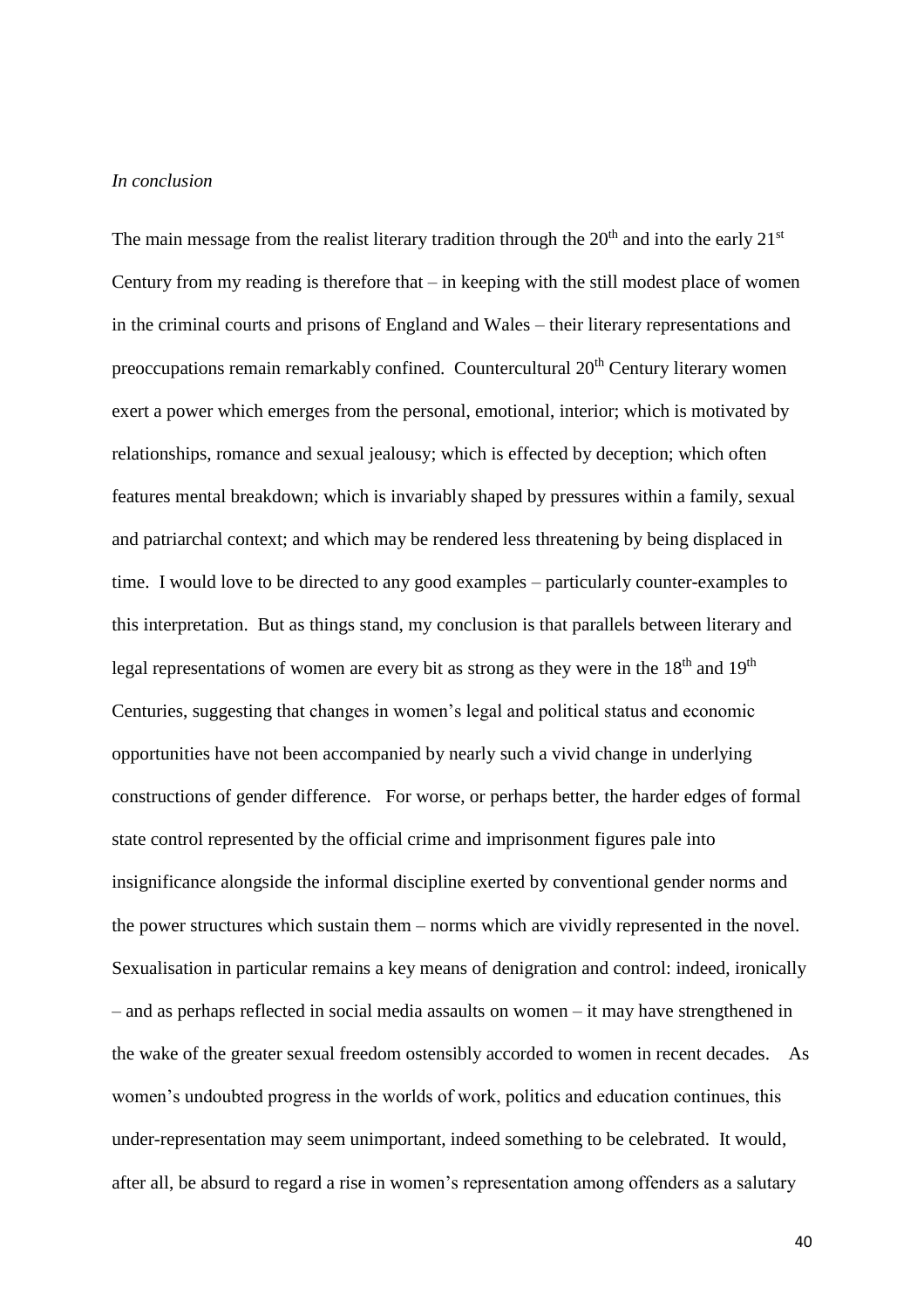marker of gender equality. But we should remember that these same differences – related as they are to surrounding structures of power – may also be the very things which keep women radically under-represented in the very top echelons of business, political, legal and media worlds, and often – Hillary Clinton offers a vivid recent example – vilified and disrespected when they enter these realms. Yet more important, they continue to expose women to disproportionate levels of poverty and sexual exploitation and make them vulnerable to violence.

This finding of a relatively modest imaginative terrain over which counter-normative female behaviour is played out in the pages of realist literary fiction echoes, of course, the relatively modest changes in the gender ratio of criminalisation and imprisonment during the course of the Century. It echoes, moreover, the continuing marginalisation of women in criminology. A vigorous incursion of feminist analysis and argument into the field from the late 1960s to the end of the Century exposed the gendered assumptions which underpinned not only the intellectually discredited essentialism of early positivist criminology, but also the troubling paternalism and sheer sexism of the differential treatment of female delinquents; the rank misogyny of the law, and/or the implementation of the law, on abortion, divorce, rape, incest, infanticide, prostitution, domestic violence; and the frequent construction of women reacting to male violence in terms of mental incapacity defences rather than the more agentic framework of self defence. But, forty years after the publication of Smart's pioneering *Women, Crime and Criminology* (Smart 1976) – indeed half a century after Frances Heidensohn's key article (Heidensohn 1968) – the field has proved resistant to the kind of integrated gender analysis which Smart persuasively argued to be needed to produce a discipline capable of truly shedding light on not only women's but men's behaviour and official reactions to it. Criminology remains fascinated by why people commit crime rather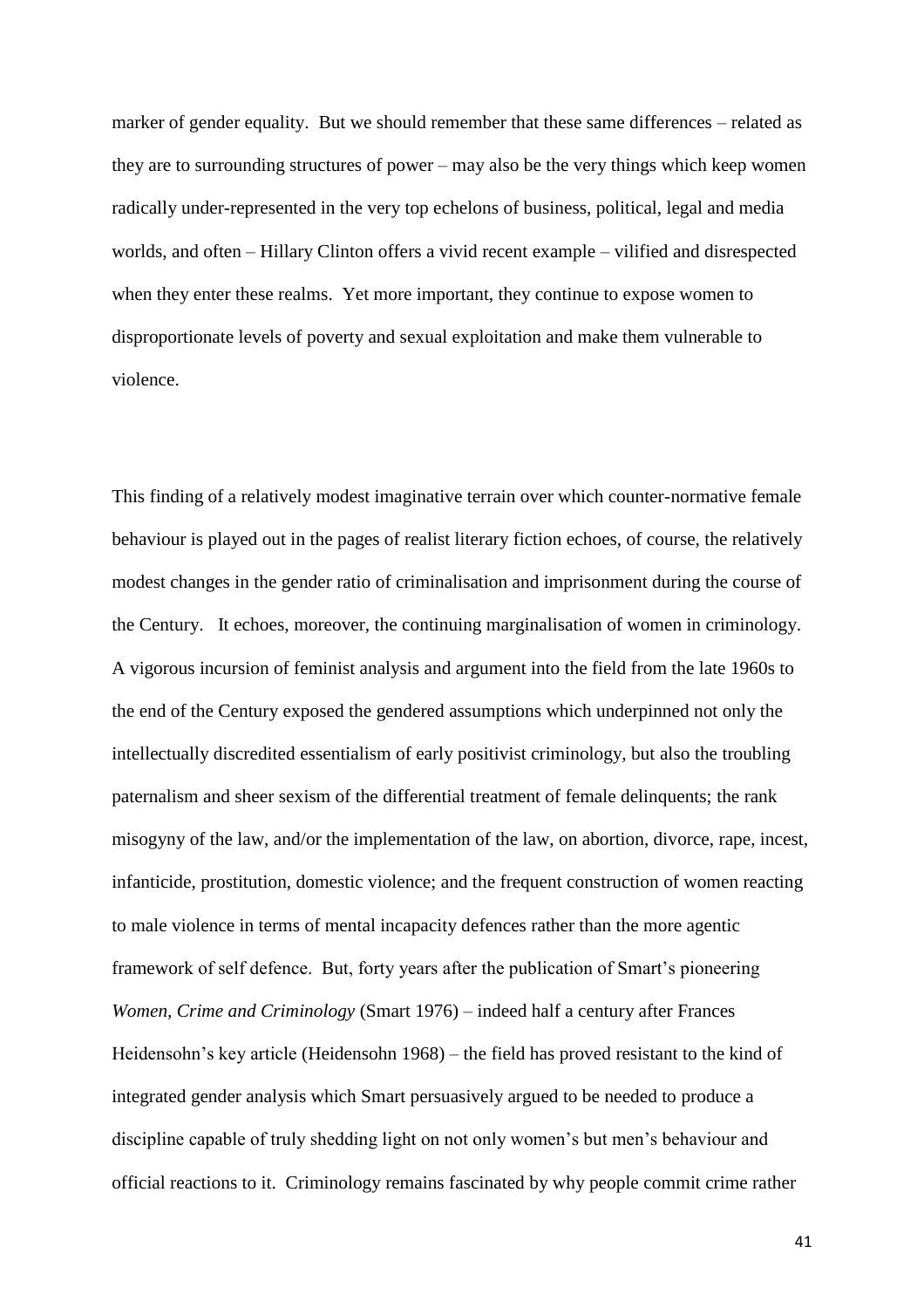than why they comply with the law, and hence with men: and in criminological terms, while, ostensibly, women's opportunities have increased, their capacity to take them up remains differentially constrained by informal social controls – confirming Feeley and Aviram's speculation that the private patriarchy which shaped the decline of women in the criminal process in the late  $18<sup>th</sup>$  and  $19<sup>th</sup>$  Centuries has survived the  $20<sup>th</sup>$  to a greater degree than one might have expected. Moreover these same gender norms doubtless have effects – exaggerated though the so-called 'leniency hypothesis' about reluctance to criminalise women may often have been – on gendering the social construction of crime by officials and members of the public.

In terms, finally, of my argument about the re-emergence of character responsibility in the late  $20<sup>th</sup>$  Century – a development which we might expect to have some significance to gender patterns of criminalisation - some possible hypotheses about these connections present themselves. One of them is this: To the extent that the huge economic shocks of the 1970s and since, along with the social changes which they brought in their wake, have affected the status system which I argued in *Women Crime and Character* (2008) to have been a key part of what shaped legal and literary patterns of female deviance, that realignment has in some ways increased women's status relative to men's. (Think, for example, of the figures on higher education presented in Figure 5 above.) Arguably, phenomena such as the increasing harassment of women on social media is a backlash against this realignment of gender opportunities and status. In other words, women's material progress may have called forth an intensification of informal social control. In criminal justice, the new forms of characterassisted responsibility attribution are themselves targeted at forms of conduct which remain male-dominated (itself, of course, a matter to be explained). So one broad possibility would be that the (relative, and still far from complete) gains made by women are either reinforcing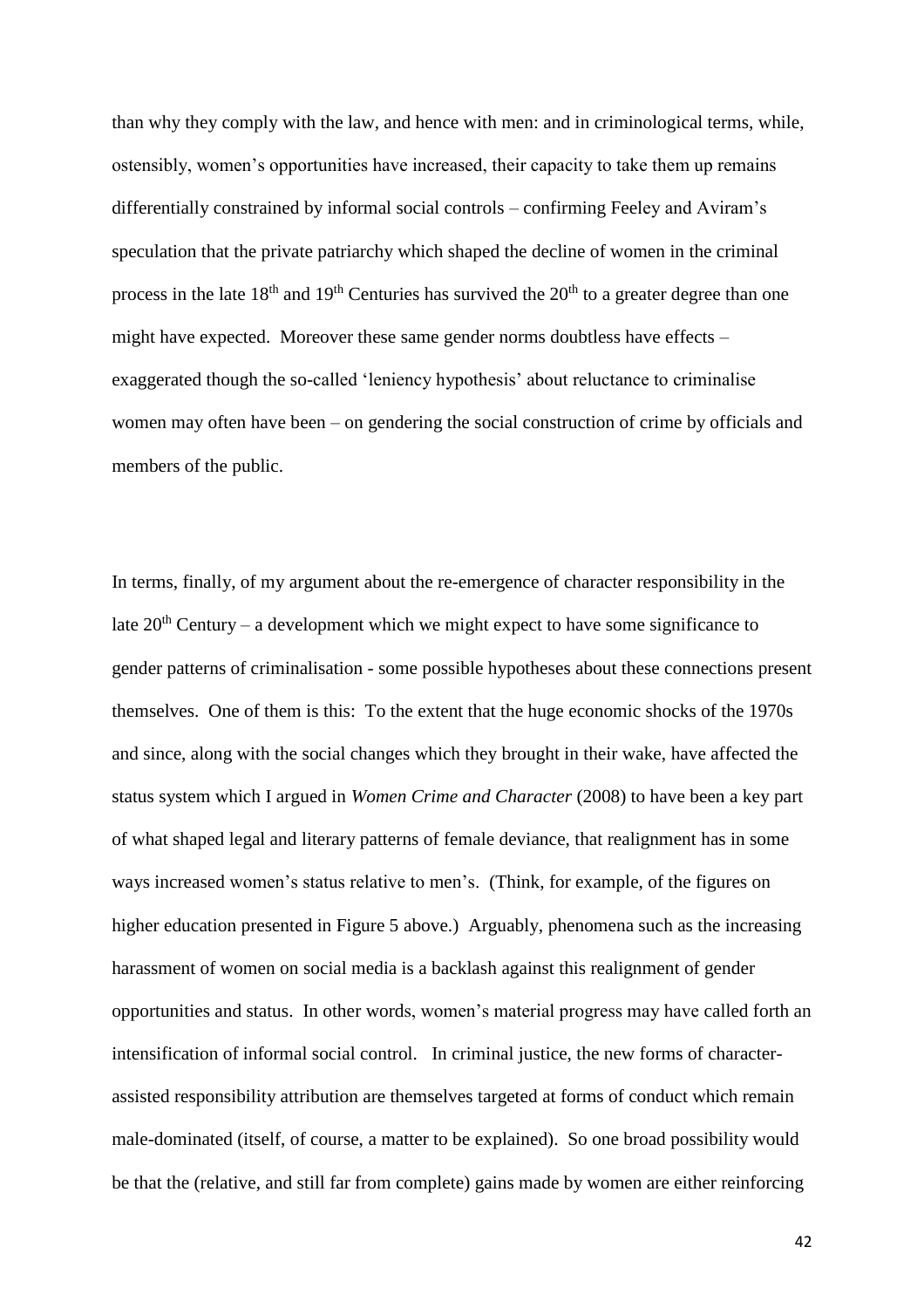incentives for women not to offend, and diminishing fears about women's crime; while doing exactly the reverse for men (particularly, of course, some groups of men). And in terms of labelling, the emerging hybrid pattern of bad character and risk – the new form of character responsibility - invokes an image of dangerousness from which women are relatively insulated by prevailing gender norms.

Whatever the truth of this preliminary interpretation, one point – at once methodological and substantive – emerges. The relative stability of the gender patterns of criminalisation over the course of the  $20<sup>th</sup>$  Century suggest that material changes themselves are an incomplete explanation of the development of the social phenomena of criminalisation and punishment over time. What cultural forms such as literary fiction help us to appreciate is the key role played by gender norms, expectations and assumptions in shaping human judgment or behaviour: that of people defining rules and conventions; that of those breaching established rules and conventions; and that of those interpreting and responding to perceived breaches. As well as a case study in the potential for bringing law, criminal justice and literature, the social sciences and the humanities, into dialogue, then, I offer this paper as a case study in the pitfalls of the prevailing strong tendency in the social sciences to separate quantitative and qualitative approaches; and to separate questions of material power and interest from questions of culture. Bringing these different questions and methods together does not always produce the clear results beloved of an academy increasingly concerned with auditing and ranking. But it is the only way to begin to tackle the large and urgent explanatory questions which, surely, justify the academy's existence.